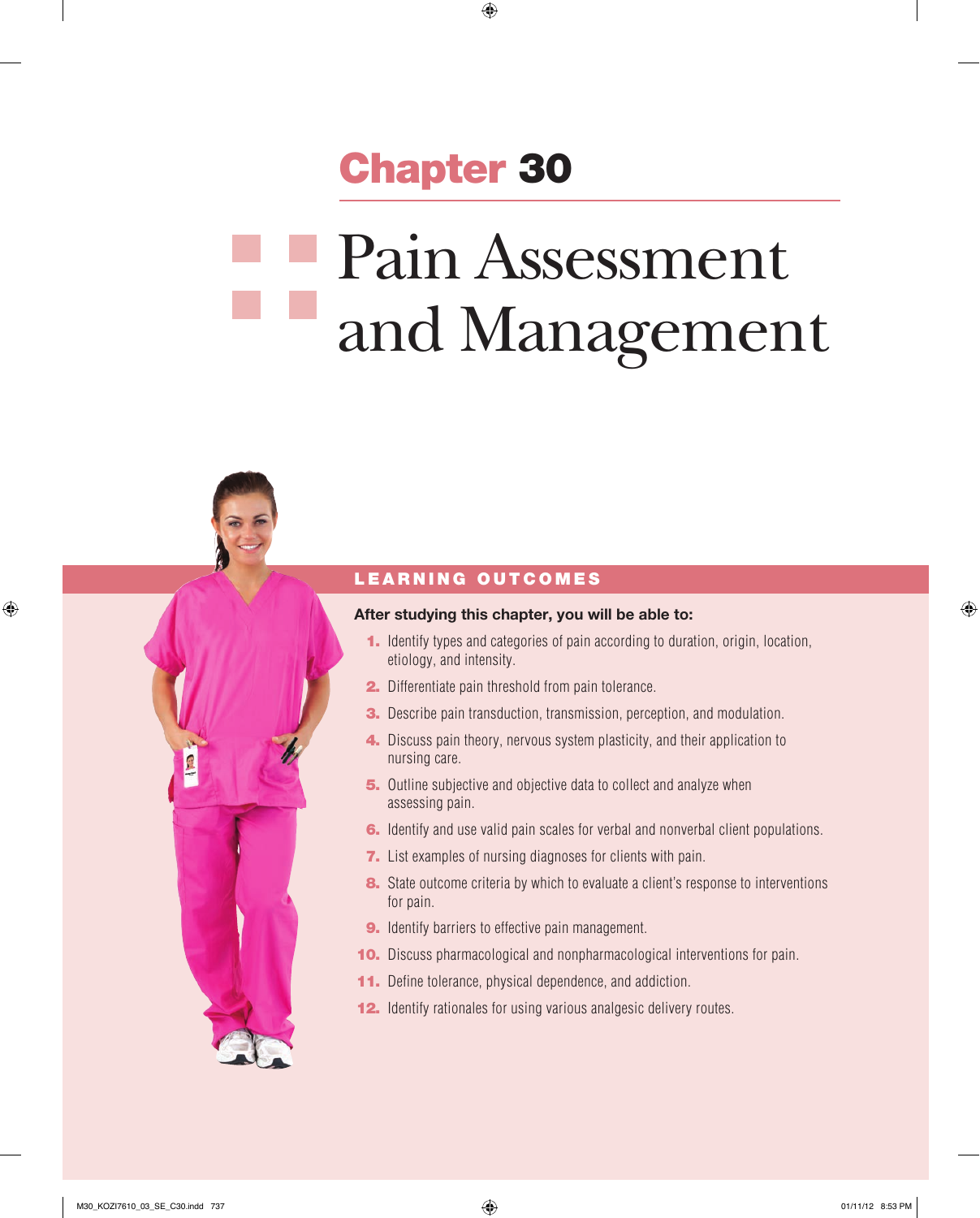**Excording to the principles of beneficence and nonmaleficence, nurses, as health care pro-<br>fessionals, must provide comfort and pain relief for all clients, regardless of status, heritage,<br>and type of health problem. In s** fessionals, must provide comfort and pain relief for all clients, regardless of status, heritage, and type of health problem. In support of this, the International Association for the Study of Pain (IASP) issued a statement that pain relief is a fundamental human right (IASP, 2011). Being the first-line advocates for humane and quality care of their clients (Canadian Nurses Association [CNA], 2008), it is an essential responsibility of the nurse to ensure that their clients have the best pain relief possible.

Canada has a rich history in the interprofessional study and treatment of pain. Seminal work by Melzack and Wall (1965), in addition to their strong humanitarian commitment to caring for clients suffering from pain, paved the way for other exceptional Canadian researchers to understand pain mechanisms and their implications for effective pain management. **Pain** is known as an unpleasant, multidimensional, and subjective experience, and only the person experiencing pain can describe it (if he or she is verbal or able to communicate by other means). No two people experience pain the same way; the experience of pain and its related responses are unique to each client and are influenced by the person's context and past pain experiences. While the person's self‐report is the most valid measure of pain, some people may be unable to communicate, depending on their developmental stage, the presence of a degenerative disease or temporary clinical conditions. When the self-report of pain cannot be obtained, the nurse should rely on other indicators to detect the presence of pain including the use of valid behavioural pain scales developed for specific populations and in a given context (Herr et al., 2006). Therefore, effective pain management requires skillful communication and assessment on the part of the nurse.

Despite great advancements in pain research over the past 5 decades, unrelieved acute pain remains a ubiquitous problem with numerous physiological, psychological, and economic consequences (Dahl et al., 2003; McGillion, Watt‐Watson, LeFort, & Stevens, 2007). Significant numbers of hospitalized clients unnecessarily experience moderate to severe pain after surgery or interventional procedures, which can delay recovery and discharge from hospital (Morrison et al., 2003). One of the main consequences of underdetection and unrelieved acute pain is the development of chronic pain, which often results in the impairment of cognitive functioning, emotional distress, fatigue, and depression (Dunwoody, Krenzischek, Pasero, Rathmell, & Polomano, 2008). Major contributors to unrelieved pain are knowledge gaps and pain‐related misbeliefs among health care professionals, clients, and families.

Despite advancements in the understanding of pain and its consequences among scientists, health care professional groups, and client advocacy organizations in Canada, pain management practices generally need improvement. Historically, many health care professionals have not asked clients about their pain, and major discrepancies have been noted between clients' pain experiences and health care professionals' pain assessments (McGillion, Watt‐Watson, Kim, & Graham, 2004). The problem has been compounded by the fact that many clients expect to have pain while in hospital, do not admit to having pain, and are reluctant to ask for help. Recent efforts in client care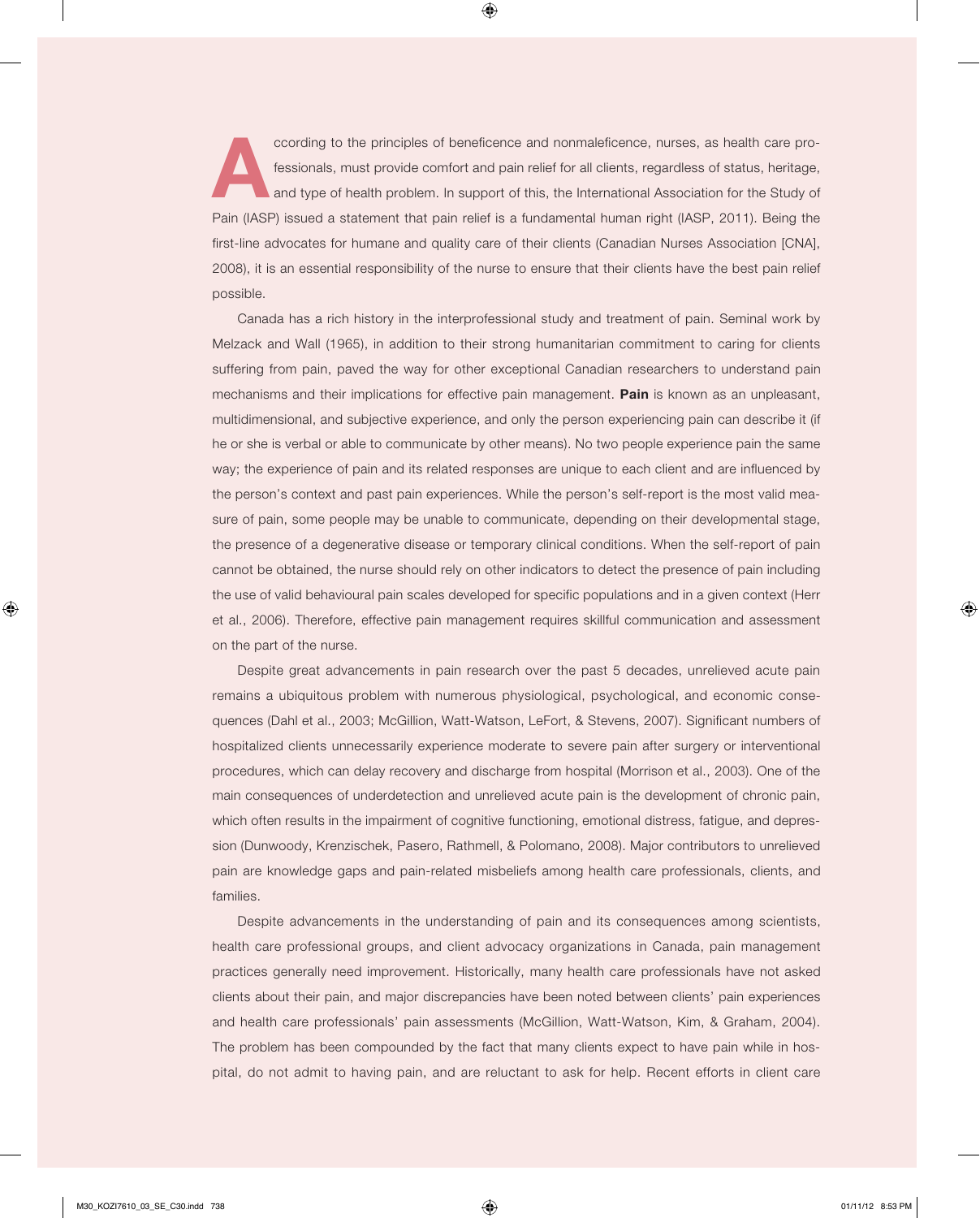improvement, such as the Best Practice Guidelines launched by the Registered Nurses' Association of Ontario (RNAO) in 2004 paved the way for many improvements in pain detection and pain control for the clients inside and outside of the hospital (RNAO, 2007). In addition to these Canadian guidelines, a position statement from the American Society of Pain Management Nursing (ASPMN) was published (Herr et al., 2006) to provide nurses with clinical recommendations for the assessment of pain in nonverbal client populations.

A major priority for nurses is the development of in‐depth knowledge about pain mechanisms, assessment, and pharmacological and nonpharmacological management strategies. The Canadian Pain Society (CPS) emphasizes that clients have a right to the best pain relief possible (Watt‐Watson, Clark, Finley, & Watson, 1999) and that nurses should be familiar with the following principles:

- **1.** Unrelieved acute pain complicates recovery.
- **2.** Routine assessment that includes clients' self‐reports and the use of behavioural pain scales for nonverbal clients is essential for effective pain management.
- **3.** The best pain management strategies involve clients, families, and health care professionals, where the clients and families being encouraged to communicate the presence of pain and health care professionals are knowledgeable about pain relief options.

# The Nature of Pain

Pain has been defined as "an unpleasant sensory and emotional experience associated with actual or potential tissue damage" (IASP, 1979). In accordance with this definition, Pasero and McCaffery (2010) highlighted that pain is "whatever the experiencing person says it is, existing whenever he (or she) says it does." On the basis of this, the person's self‐report of pain represents the most valid measure or "gold standard" for the presence of pain and it should be obtained, whenever possible. The latter definition helped to change practice by emphasizing that health care professionals must believe clients with respect to their report and must pay particular attention to the client's subjective experience of pain.

A major limitation of the original definition of pain by the IASP (1979) is that it denies the presence of pain in clients unable to self‐report, such as infants and preverbal children, older adults with severe cognitive deficits, and clients with altered levels of consciousness. To overcome this limitation, experts have proposed an alternative definition of pain stating that behavioural changes caused by pain are valuable forms of self‐report and should be considered as alternative indicators of the presence of pain (Anand & Craig, 1996). A recent report by the IASP (2011) has put forth a statement that "the inability to communicate verbally does not negate the possibility that an individual is experiencing pain and is in need of appropriate pain‐relieving treatment." Therefore, pain assessment must be designed to conform to the communication capabilities of the client. When the person is not able to self‐report, the nurse should select and use behavioural pain scales that have been shown to be valid for their client population.

The experience of pain is complex and multidimensional, with sensory–discriminative, motivational–affective, and cognitive–evaluative components (Melzack & Casey, 1966). The traditional nineteenth-century definition describes pain as an unpleasant feeling that is the opposite of enjoyment. This highlights that pain is a sensory experience, yet pain is different from other senses because it is inseparable from its *affective* and *cognitive* properties. The sensory component of pain is supported by the nerve pathways dedicated to delivering the pain signal to the brain and to determining its quality, magnitude, and location. Once the brain perceives the pain signal, other cortical structures detect the unpleasant effect of pain and determine whether it is a trigger for action, such as withdrawal, avoidance or aggression. This motivational-affective component of pain is directed by the limbic system and the reticular formation in the brain stem (Melzack & Casey, 1966). By activating these structures, pain can disrupt everyday tasks, demand attention, and can become overwhelming. The central control exerted by the cortex provides the cognitive–evaluative component of pain, which refers to the significance or meaning of the pain experience. The cultural background, personal beliefs,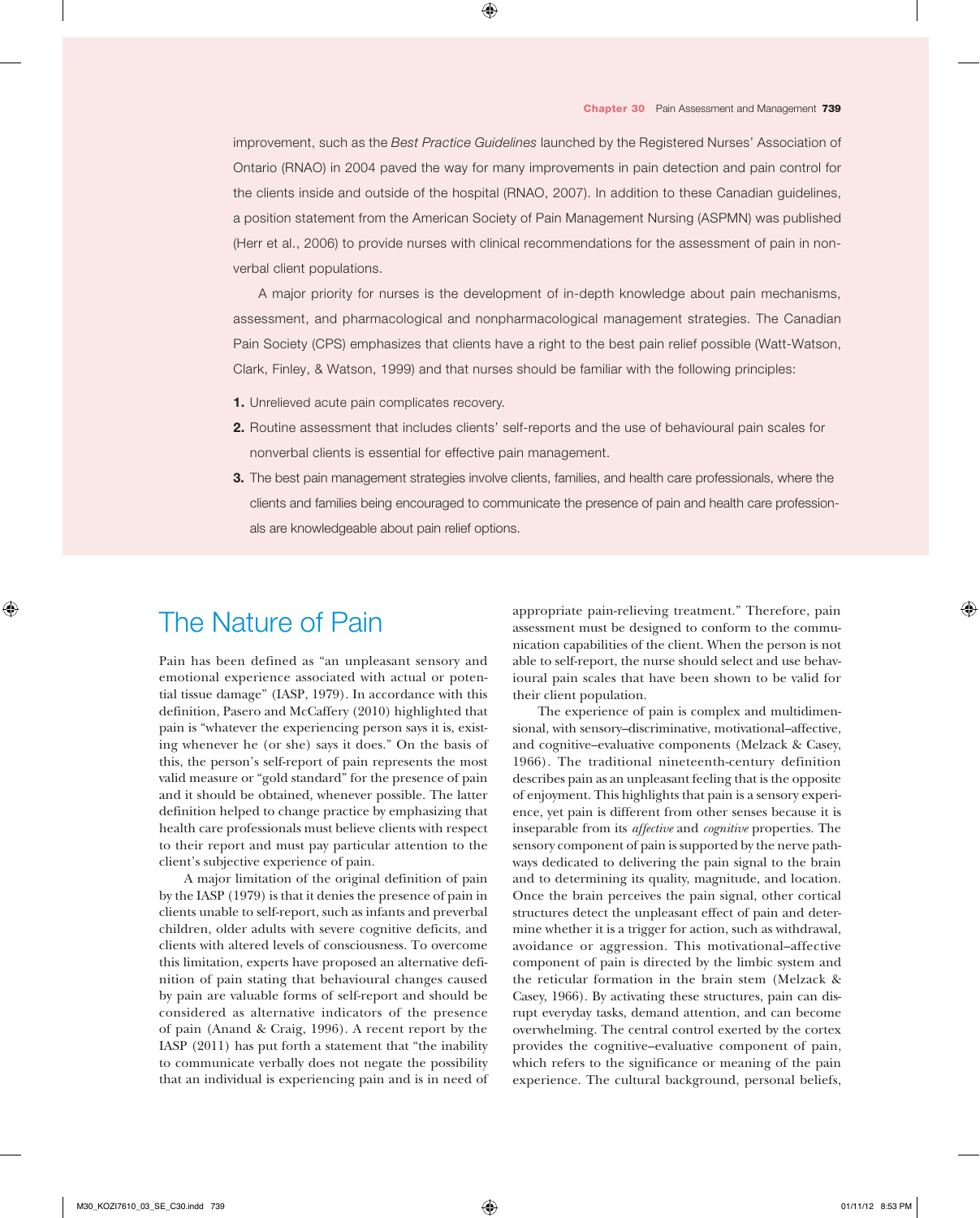anxiety, attention, and anticipation of pain can all modify its multidimensional properties. Structures in the frontal cortex are thought to be implicated in mediating between the cognitive and affective features of pain.

When treating a client with pain, the nurse must understand that pain is defined in terms of its sensory, affective, and cognitive determinants and that it cannot be ascribed to only one of them. The therapeutic implications of this definition of pain is choosing a pain management plan that treats pain as not only a sensory but a cognitive and affective experience; this means providing the client with holistic care that includes analgesia as well as nonpharmacological interventions, such as relaxation or anxiety management.

### **Origin of Pain**

Pain can be classified by its inferred origin into two major types: (a) nociceptive pain and (b) neuropathic pain. Common pain syndromes of both types are briefly described in the Clinical Manifestations box. See also the Evidence-Informed Practice box about administering analgesia to people with pain and whether that interferes with the diagnosis of pain.

**NOCICEPTIVE PAIN Nociceptive pain** is the result of the normal physiological processing of harmful or potentially harmful noxious stimuli that are perceived as being

painful (Pasero & McCaffery, 2010). This type of pain is a result of the stimulation of **nociceptors** (nerves that transmit noxious stimuli) that is often the case with tissue damage due to trauma or inflammation (Pasero, 2004). Further, nociceptive pain can be categorized according to its origin as somatic or visceral. **Somatic pain** originates in the skin, muscles, bone, or connective tissue. The sharp sensation of a paper cut or aching and throbbing of a sprained ankle are examples of somatic pain. **Visceral pain** results from the stimulation of pain receptors in the organs. Visceral pain tends to be diffuse and often feels like deep somatic pain, that is, burning, aching, or a feeling of pressure. Visceral pain is frequently caused by stretching of the tissues, ischemia, or muscle spasms. For example, an obstructed bowel or blocked coronary artery will result in visceral pain (Pasero & McCaffery, 2010).

**NEUROPATHIC PAIN Neuropathic pain** is the result of injury to the nerves or an abnormal processing of stimuli by the nervous system (Adler, Nico, VandeVord, & Skoff, 2009). The nerves may be abnormal because of illness (e.g., postherpetic neuralgia, diabetic peripheral neuropathy), injury (e.g., phantom limb pain, spinal cord injury pain), or undetermined reasons. Neuropathic pain that arises after surgery or another invasive procedure that resulted in nerve damage is called *iatrogenic* . Neuropathic pain is chronic in nature; it is characterized by ongoing pain with the sensation of burning, prickling, and often a concomitant sensory discrimination deficit

### **CLINICAL MANIFESTATIONS OF COMMON PAIN SYNDROMES**

The following are some common pain syndromes:

- Postherpetic neuralgia. An episode of herpes zoster (shingles) has two phases: (a) a vesicular eruption and (b) neurological pain that often encircles the body. The pain ranges from mild to severe. In postherpetic syndrome, severe pain persists for months or years with burning or electric‐shock pain in the area of the original eruption. The main risk factors for the development of postherpetic neuralgia in individuals with herpes zoster are old age, the acuity of the initial pain, and the severity of the rash at the onset of shingles (Dworkin et al., 2008).
- Phantom pain. Phantom sensation, the feeling that a lost body part is present, occurs in most people after amputation. For many, this sensation is painful; it may occur spontaneously or be evoked (e.g., by using a poorly fitting prosthesis). When the amputation involves a limb, it is termed phantom limb pain, whereas following breast removal, it is called postmastectomy pain. Phantom pain varies and may be burning, severe, crushing, or a cramping sensation. This pain is neuropathic in nature and is complex because of the loss of sensory input into the central nervous system (CNS) from the amputated region (Melzack Katz, & Vaccarino, 2001; Saarto & Wiffen, 2010; Wolff et al., 2011).
- Trigeminal neuralgia. Trigeminal neuralgia is episodic; it is an intense stabbing pain that is distributed by one or more branches of the trigeminal (fifth cranial) nerve. The pain is usually experienced in small parts of the face and head, for example, gums, cheek, and surface of the head. The attacks of pain are often precipitated by sensory stimulation of the areas innervated by the trigeminal nerve, called "trigger zones" (Love & Coakham, 2001).
- Headaches and migraines. Headache is a common somatic pain that can be caused by either intracranial or extracranial problems. Although often similar to a regular headache, migraines are thought to be a neurovascular disorder characterized by severe throbbing headaches that are normally (but not always) unilateral. Attacks of migraines may be accompanied by nausea, vomiting, and photophobia (Schurks, Rist, Bigal, Buring, Lipton, & Kurth, 2009). Up to 20% of clients also present with an aura that is associated with the presence of neurological manifestations (Russell & Olesen, 1996). In addition to appropriate medication (e.g. administration of nonspecific treatments, such as Aspirin and acetaminophen, or migraine‐specific drugs, such as ergotamine), both headaches and migraines can be treated by nonpharmacological approaches (e.g., avoidance of the triggers, education, and proper diet) and pharmacological approaches (Goadsby, Lipton, & Ferrari, 2002).
- Fibromyalgia. Fibromyalgia is a chronic disorder that is characterized by widespread musculoskeletal pain, fatigue, and multiple tender points. A tender point is tenderness that occurs in a precise, localized area, particularly in the neck, spine, shoulders, and hips. People with this syndrome can also experience sleep disturbances, morning stiffness, irritable bowel syndrome, anxiety, and other symptoms. Although the symptoms present as muscle pain, stiffness, and weakness, it is considered by many to be a problem of abnormal CNS functioning, particularly as it relates to the way nerves process pain (Mease, 2005).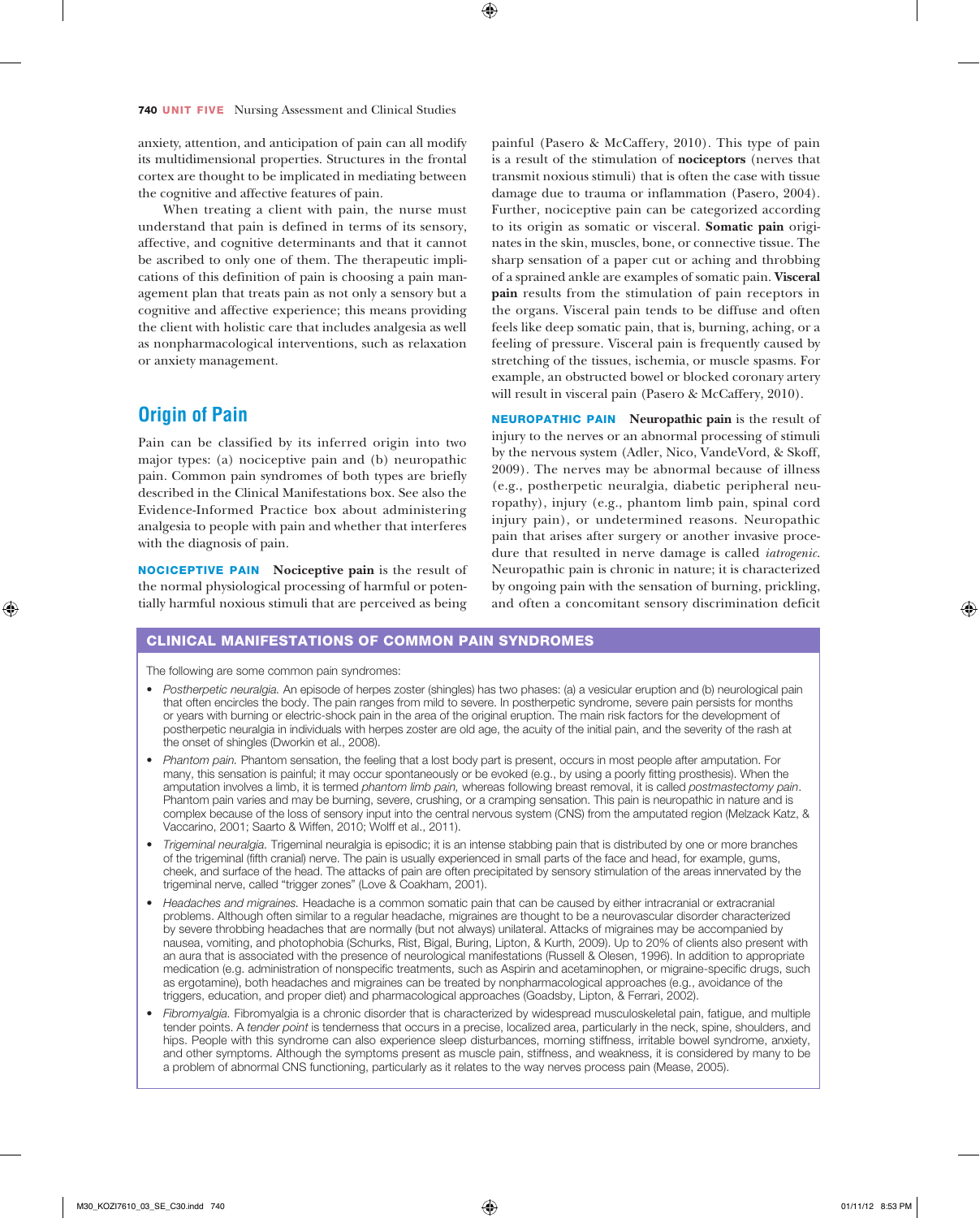### **EVIDENCE‐INFORMED PRACTICE**



### Does Administering Analgesia to People with Acute Pain Interfere with the Diagnosis of the Pain?

Although some clinicians think that administering analgesia to people with acute pain, such as acute abdominal pain (AAP), might "mask" the pain and interfere with diagnosis, others think that it is unethical to leave a person in acute pain and that giving analgesia might actually help in making a diagnosis, especially if a physical examination can be performed with increased ease. To establish any conclusion on this matter, Manterola et al. (2011) conducted a systematic review of all published randomized control trials (RCTs) that compared the outcomes of opioid treatment versus no treatment of adults with AAP. The review concluded that "in addition to improving their comfort while the diagnostic process is concluded, (the use of opioids) does not increase the risk of diagnosis error or the risk of error in decisions for treatment."

**NURSING IMPLICATIONS: Acute abdominal pain is a relatively common clinical situation. While the pain itself can be distressing to the client, not knowing the reason for the pain can be equally distressing. Nurses who work in clinical settings where analgesia is viewed as "masking" symptoms and interfering with diagnosis can be placed in a challenging situation as they try to help their clients deal with both the untreated pain and uncertainty about diagnosis. Using the knowledge derived from this meta‐analysis will mean greater comfort for our clients with the assurance that having the pain managed will not interfere with diagnostic accuracy—a win‐win situation for both nurses and their clients.** 

 Source: Based on Manterola, C., Vial, M., Moraga, J., & Astudillo, P. (2011). Analgesia in patients with acute abdominal pain. Cochrane Database of Systematic Reviews, Issue 1. Art. No.: CD005660. DOI: 10.1002/14651858.CD005660.pub3

in the affected area. The most common presentations of this condition are **hyperalgesia** and **allodynia** ( Box 30.1 ) (Campbell & Meyer, 2006). It is thought that the phenomenon of neuroplasticity is a contributing factor to some of the abnormal changes that take place in many types of neuropathic pain (Pasero & McCaffery, 2010). **Neuroplasticity** is the ability of the brain to reorganize its signalling and the processing of stimuli in accordance with the input from the environment. These changes take place on a cellular level, but they have the ability to rearrange the functionality of larger CNS regions (Coderre, Katz, Vaccarino, & Melzack, 1993). Peripheral painful stimuli may sensitize neural structures involved in pain perception. For example, a prolonged noxious stimulus can result in changes to the sensitivity of the dorsal horn neurons that can be maintained even after the stimulus is removed (Melzack, Coderre, Katz, & Vaccarino, 2001). Smaller noxious stimuli to the same area may result in a higher amount of pain as well as a further increase in dorsal horn neuron sensitivity

### **BOX 30.1 CONCEPTS ASSOCIATED WITH PAIN**

The following are terms used in the study of pain and pain management:

- Acute pain: Pain that is directly related to tissue injury and resolves when tissue heals; it should not last for more than 6 months
- Chronic pain: Pain that persists beyond 6 months secondary to chronic disorders or nerve malfunctions that produce ongoing pain after healing is complete
- Cancer pain: Pain associated with the disease, treatment, or some other factor in individuals with cancer
- Nociceptive pain: Pain that is directly related to tissue damage and nociception; may be somatic (e.g., damage to skin, muscle, bone) or visceral (e.g., damage to organs)
- Neuropathic pain: Pain that is related to damaged or malfunctioning nervous tissue in the peripheral nervous system (PNS) or the CNS
- Pain threshold: The lowest intensity of noxious stimulation that reliably invokes pain
- Pain tolerance: The most pain an individual is willing or able to endure before taking evasive actions
- Phantom pain: Painful sensations felt from a part of the body that has been amputated; can arise from the residual limb (e.g., stump pain) or nerves that lost communication with the missing part

The following states indicate abnormal nerve functioning, and the associated cause needs to be identified or treated (as possible) before irreversible damage occurs:

- Allodynia: Sensation of pain from a stimulus that normally does not produce pain (e.g., light touch)
- Dysesthesia: An unpleasant, abnormal sensation that can be either spontaneous or evoked
- Hyperalgesia: Increased sensation of pain in response to a normally painful stimulus

( **hyperexcitability**), thus initiating a vicious cycle of maintained pain. Continued noxious stimulation can also increase the receptive field of dorsal horn neurons. If not eliminated, it may produce prolonged excitability that is maintained without further stimulation (Coderre et al., 1993; Melzack et al., 2001). Neuropathic pain conditions tend to be difficult to treat. Unfortunately, evidence suggests that in some instances, neuropathic pain results from a failure to effectively treat acute pain episodes, such as that during the perioperative period (Manias, Bucknall, & Botti, 2005).

Neuropathic pain can be classified into two sub‐ categories based on the assumed mechanism that is responsible for the pain: (a) peripheral neuropathic pain and (b) central neuropathic pain.

**Peripheral neuropathic pain** (e.g., phantom limb pain, postherpetic neuralgia, carpal tunnel syndrome) follows damage, sensitization, or abnormal changes of peripheral nerve fibres (Pasero & McCaffery, 2010). Peripheral neuropathic pain is typically chronic; it is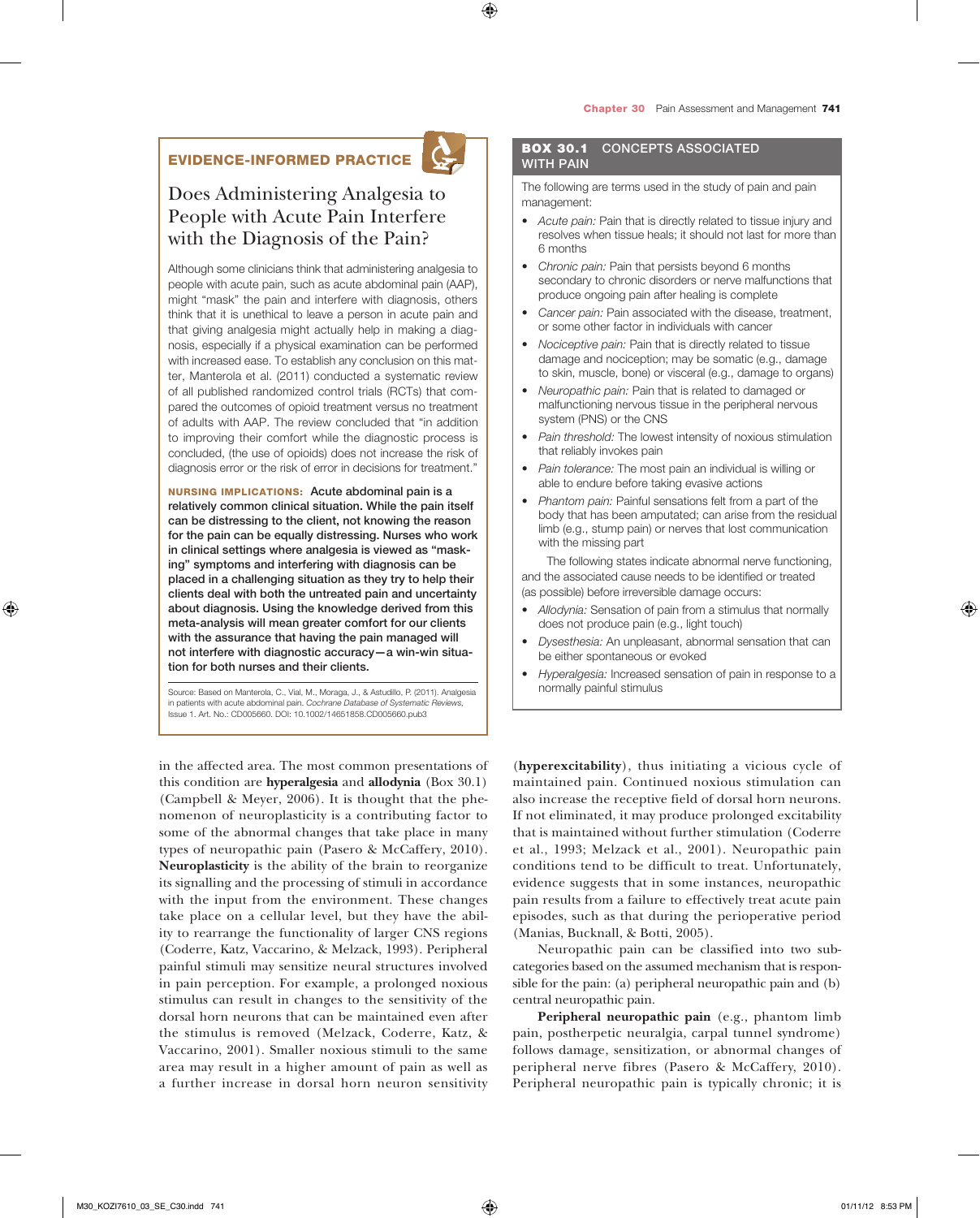described as burning, an electric shock, or tingling, dull, and aching; episodes of sharp, shooting pain can also be experienced (Adler et al., 2009; Herr, 2002)

**Central neuropathic pain** (e.g., spinal cord injury pain, poststroke pain, multiple sclerosis pain) results from malfunctioning nerves in the CNS (brain and spinal cord). The neurons in the CNS may exhibit abnormal hyperexcitability as a result of complex changes induced by the ongoing firing of afferent nociceptors. These changes can occur anywhere in the CNS. One of the well‐characterized central neuropathic pain mechanisms is the increased release and binding of the excitatory neurotransmitters in the milieu of the central neurons that are responsible for pain processing. Another mechanism, termed **central disinhibition,** causes hyperexcitability of the central pain neurons because of the loss of control mechanisms that usually inhibit the conduction of a pain signal (Pasero & McCaffery, 2010).

**Complex regional pain syndrome** (CRPS) is a term used for a number of pain conditions whose etiology is poorly understood (Dunwoody et al., 2008; Harden, Bruehl, Stanton‐Hicks, & Wilson, 2007). The causative mechanisms of this group of pain conditions may include both PNS and CNS abnormalities. To be diagnosed with this condition, clients must have continuous moderate to severe pain along with edema and vasomotor, motor, or sensory changes in the affected area. In addition, all other diagnoses that explain the symptoms must be excluded (Harden et al., 2007). Pain in clients suffering from CRPS proves a difficult target to treat completely, and it usually requires multimodal pharmacological and holistic approaches (Gibbs, Drummond, Finch, & Phillips, 2008).

### **Duration of Pain**

When pain lasts only through the expected recovery period (usually 30 days), it is described as **acute pain**. Acute pain is purposeful, informing the person that something is wrong. Typically, the onset of acute pain is sudden because of a noxious stimulus, such as trauma, and the location of the pain can usually be easily identified. This type of pain should not exceed 6 months, and if not adequately treated can become chronic (Joshi & Ogunnaike, 2005; Kehlet, Jensen, & Woolf, 2006).

**Chronic pain** lasts beyond 6 months (Bonica, 1990; Merskey & Bogduk, 1994) and has no purpose. Chronic pain can be further classified as chronic cancer pain or noncancer pain. Because its onset can be subtle, it may be difficult for the client to determine when the chronic pain started. It can also often be difficult to pinpoint the

#### **TABLE 30.1** Comparison of Acute and Chronic Pain

| <b>Acute Pain</b>                                                                                                                                                                                                                                                                                                                                                                                                  | <b>Chronic Pain</b>                                                                                                                                                                                                                                                                                              |
|--------------------------------------------------------------------------------------------------------------------------------------------------------------------------------------------------------------------------------------------------------------------------------------------------------------------------------------------------------------------------------------------------------------------|------------------------------------------------------------------------------------------------------------------------------------------------------------------------------------------------------------------------------------------------------------------------------------------------------------------|
| Usually sudden onset                                                                                                                                                                                                                                                                                                                                                                                               | Onset may be sudden or<br>gradual                                                                                                                                                                                                                                                                                |
| Duration usually transient<br>(never more than six<br>months)                                                                                                                                                                                                                                                                                                                                                      | Duration prolonged (months<br>to years)                                                                                                                                                                                                                                                                          |
| Mild to severe                                                                                                                                                                                                                                                                                                                                                                                                     | Mild to severe                                                                                                                                                                                                                                                                                                   |
| Sympathetic nervous system<br>responses:<br>• Increased pulse rate<br>• Increased respiratory<br>rate<br>• Elevated blood pressure<br>• Diaphoresis<br>• Dilated pupils<br>• Purposeful warning or<br>related to tissue injury;<br>resolves with healing<br>• Client commonly<br>exhibits behaviour<br>indicative of pain:<br>crying, rubbing area,<br>holding area<br>• Client may appear<br>restless and anxious | Parasympathetic nervous<br>system responses:<br>• Vital signs normal<br>(because of adaptation)<br>· Dry, warm skin<br>• Pupils normal or dilated<br>• No purpose; continues<br>beyond healing<br>• Client may appear<br>depressed and<br>withdrawn<br>• Behaviour indicative<br>of obvious pain often<br>absent |

location of chronic pain, as it is typically more diffuse compared with acute pain. Chronic pain is complex and can become all‐consuming, causing irritability, insomnia, and withdrawal from family, friends, and interests (Watt-Watson, Evans, & Watson, 1988).

Table 30.1 outlines some common differences between acute and chronic pain.

See the Reflect on Primary Health Care box on intersectoral collaborations in the assessment, treatment, and follow‐up of a person with pain.



Intersectoral collaboration is essential in the assessment, treatment, and follow‐up of a person experiencing pain. Find out whether any pain clinics or networks are available in your region. In pain clinics, professionals, such as physicians, nurses, social workers, physiotherapists, psychologists, pharmacologists, and chaplains, work together to treat the client dealing with chronic pain.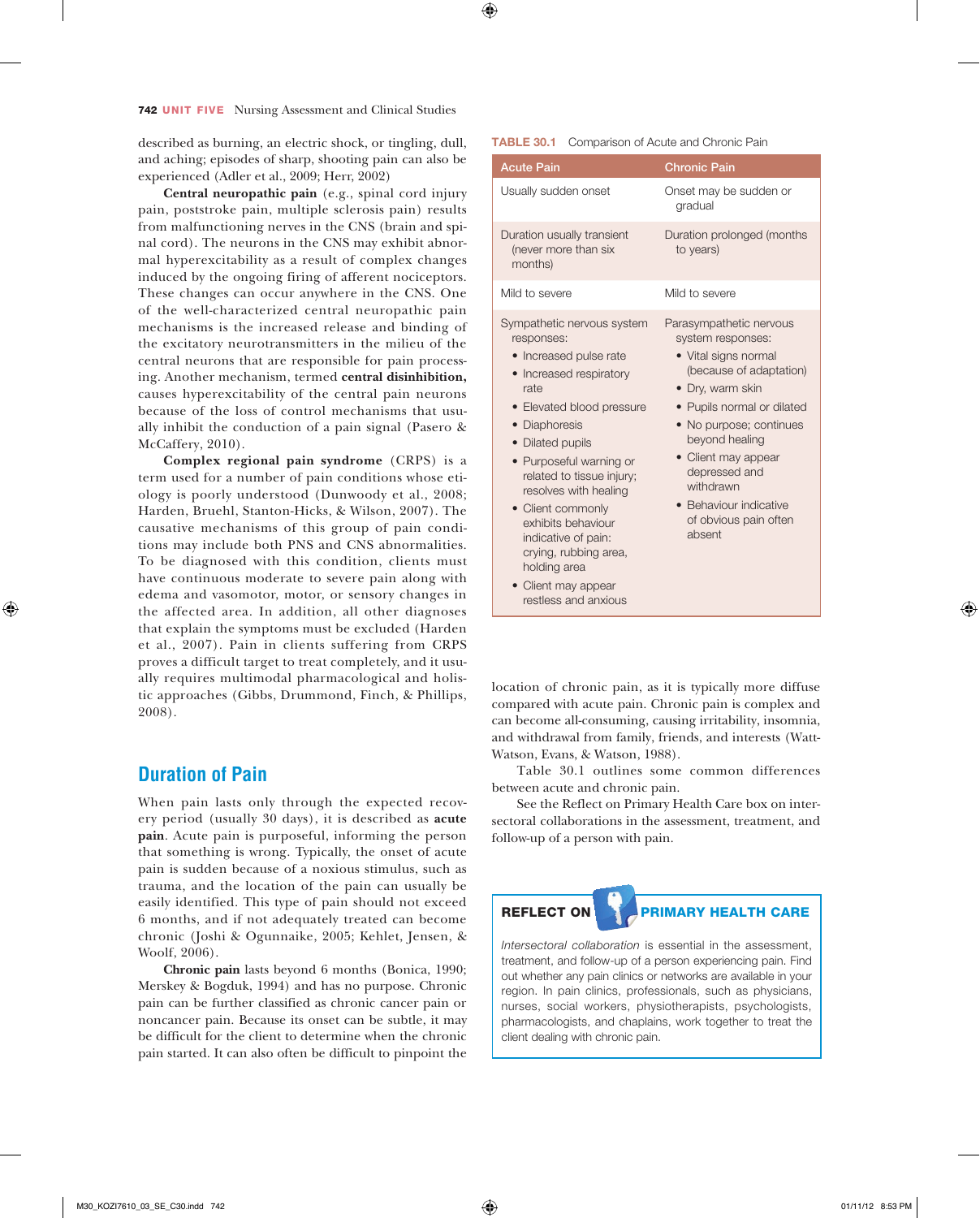### **Concepts Associated with Pain**

Two additional terms used in the context of pain are *pain threshold* and *pain tolerance*. **Pain threshold** is the minimum level of noxious stimulation that reliably evokes pain (Cleeland, Serlin, Nakamura, & Mendoza, 1997). A person's pain threshold is generally fairly uniform, relative to the location of the pain and the kind of noxious stimulus experienced. The pain thresholds of two different individuals may be starkly different (Mader, Blank, Smithline, & Wolfe, 2003). Therefore, the same stimulus can cause various levels of pain in different individuals. The understanding of the pain threshold variability should remind a nurse to always elicit a client's report of his or her pain level to detect pain and provide adequate analgesia (Pasero & McCaffery, 2010). **Pain tolerance** is the maximum amount of painful stimuli that a person is willing or able to endure without seeking avoidance of the pain or relief. Pain tolerance can vary widely within individuals and cultures, as it relates to the cognitive–affective and subjective experience by each individual. For example, a woman may withstand severe pain for a prolonged period during childbirth to make the experience more natural or drug-free; however, she may want pain relief for a regular headache.

See Box 30.1 for a summary of concepts associated with pain. Some of these terms will be expanded on later

### **CL IN ICAL ALERT**  Unrelieved acute pain should not be tolerated; it has numerous physiological, psychological, and economic consequences. Major con-

tributors to unrelieved pain are client, health care professional, and societal

in the chapter. See the Clinical Alert box about major contributors to unrelieved pain.

# Physiology of Pain: **Nociception**

**Nociception** represents the neural and cortical activity that is necessary, but not sufficient, for pain. Pain is the conscious experience that emerges from nociception (Charlton, 2005). Four processes are involved in nociception: (a) transduction, (b) transmission, (c) perception, and (d) modulation (Pasero & McCaffery, 2010). The process of pain transduction and transmission involves three types of neurons: (a) the afferent or sensory neurons, (b) the efferent or motor neurons, and (c) the interneurons or connector neurons.

### **Transduction**

The peripheral nervous system includes primary afferent sensory neurons specialized to detect noxious, or injurious, stimuli, which can be thermal, chemical, or mechanical in nature (see Table 30.2). The nerve fibres that transmit noxious information are called primary afferent nociceptors. Nociceptors are located throughout skin and mucosa and less frequently in deep structures, such as joints, arteries, and viscera; their terminals possess a broad array of very selective molecular receptors. When a sufficiently noxious stimulus is in the peripheral microenvironment (e.g., injury to cells or tissue), the nociceptors can be activated by the direct stimulus (e.g.,

| <b>Stimulus Type</b>                                                                                                                                           | <b>Physiological Causes of Pain</b>                                                                                                                                                                                                                               |
|----------------------------------------------------------------------------------------------------------------------------------------------------------------|-------------------------------------------------------------------------------------------------------------------------------------------------------------------------------------------------------------------------------------------------------------------|
| <b>Mechanical</b>                                                                                                                                              |                                                                                                                                                                                                                                                                   |
| 1. Trauma to body tissues (e.g., surgery)<br>2. Alterations in body tissues (e.g., edema)<br>3. Blockage of a body duct<br>4. Tumour growth<br>5. Muscle spasm | Tissue damage; direct irritation of the pain receptors; inflammation<br>Pressure on pain receptors<br>Distension of the lumen of the duct<br>Pressure on pain receptors; irritation of nerve endings<br>Stimulation of pain receptors (also see chemical stimuli) |
| <b>Thermal</b>                                                                                                                                                 |                                                                                                                                                                                                                                                                   |
| Extreme heat or cold (e.g., burns, frostbite)                                                                                                                  | Tissue destruction; stimulation of thermosensitive pain receptors                                                                                                                                                                                                 |
| <b>Chemical</b>                                                                                                                                                |                                                                                                                                                                                                                                                                   |
| 1. Tissue ischemia (e.g., blocked coronary artery)<br>2. Muscle spasm<br>3. Toxins                                                                             | Stimulation of pain receptors because of accumulated lactic acid (and<br>other chemicals, such as bradykinin and enzymes) in tissues<br>Tissue ischemia secondary to mechanical stimulation (see above)                                                           |

#### **TABLE 30.2** Types of Noxious Stimuli

knowledge gaps and misbeliefs about pain.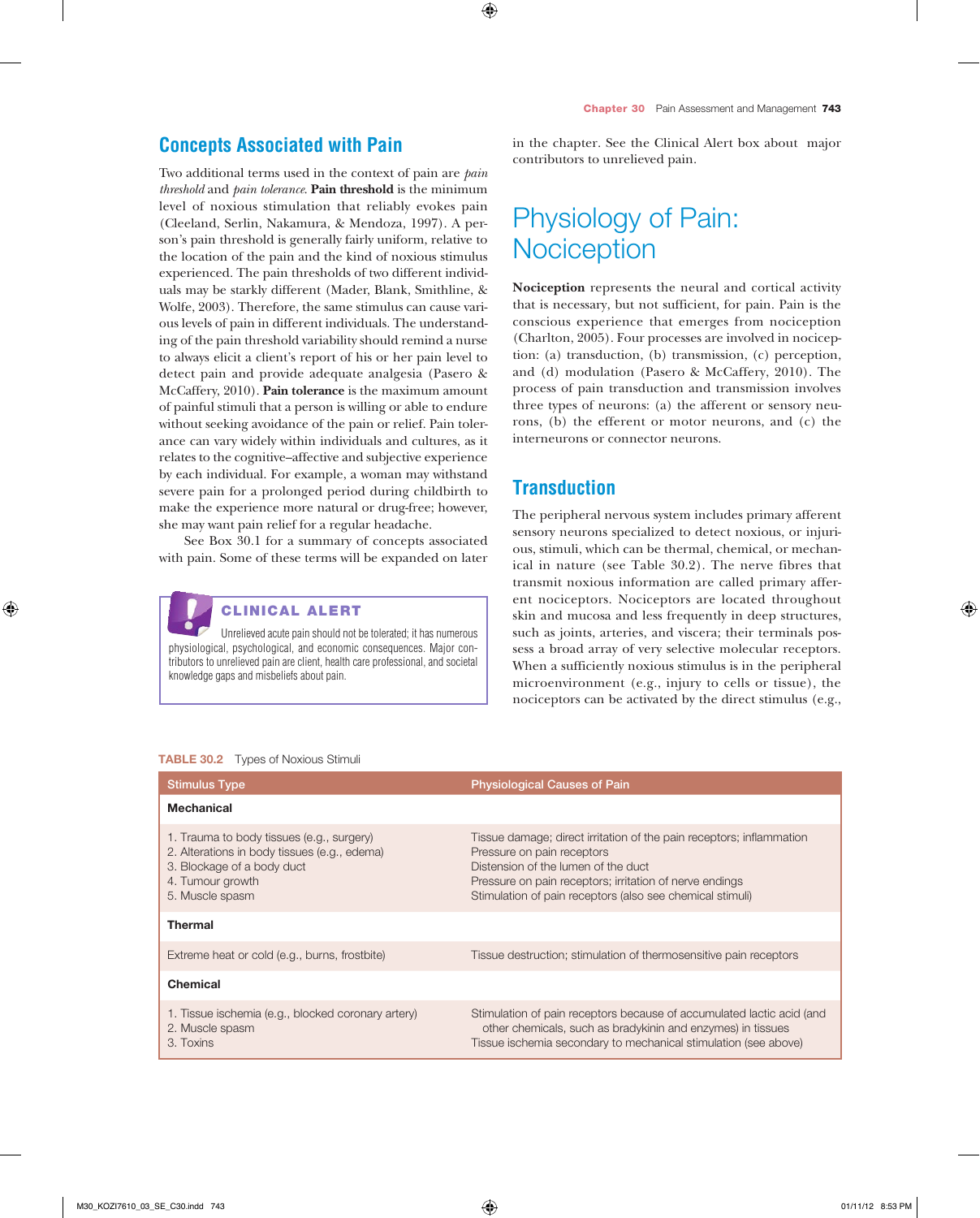

**FIGURE 30.1** Substance P assists the transmission of impulses across the synapse from the primary afferent neuron to a second‐order neuron.

heat, cold, or pressure) or by the biochemical mediators released from the milieu (local tissues, immune cells, and nerve endings) via their receptors (Caterina, Gold, & Meyer, 2005). The mediators that activate and further sensitize the nociceptors include serotonin, histamine, potassium, bradykinin, prostaglandins, and substance P (Marchand, 2008) ( Figure 30.1 ). **Transduction** occurs when the excited nociceptor converts the surrounding noxious stimuli into an action potential (i.e., electrochemical impulse) that is then transmitted to the spinal cord to ultimately reach the CNS.

### **Transmission**

**Transmission** occurs when noxious information is conducted through the spinal cord to the brain via two types of peripheral afferent nociceptive fibres: (a) A‐delta fibres and (b) C fibres. A‐delta fibres have a relatively large diameter, are myelinated, and rapidly conduct the impulse. These fibres are associated with the sensation of sharp, pricking pain. The other set of nociceptive fibres is the small-diameter, unmyelinated C fibres. C fibres transmit the impulse more slowly and mediate long‐lasting, burning pain.

The terminals of afferent nociceptors enter the dorsal horn of the spinal cord through the dorsal root and synapse onto second‐order neurons in substantia gelatinosa ( Figure 30.2 ). Impulse transmission from the sensory (afferent) nerve fibres to the second-order neurons in the dorsal horn happens via the release of neurotransmitters, such as acetylcholine, norepinephrine, epinephrine, serotonin, and dopamine. The fast A‐delta fibres primarily conduct impulses from mechanical and thermal pain. They synapse with second‐order neurons (long fibres) in the dorsal horn that cross immediately to the opposite side of the spinal cord. They later enter the lateral spinothalamic tract and ascend to the brain, where the information about the pain stimulus



**FIGURE 30.2** Nociception mechanisms.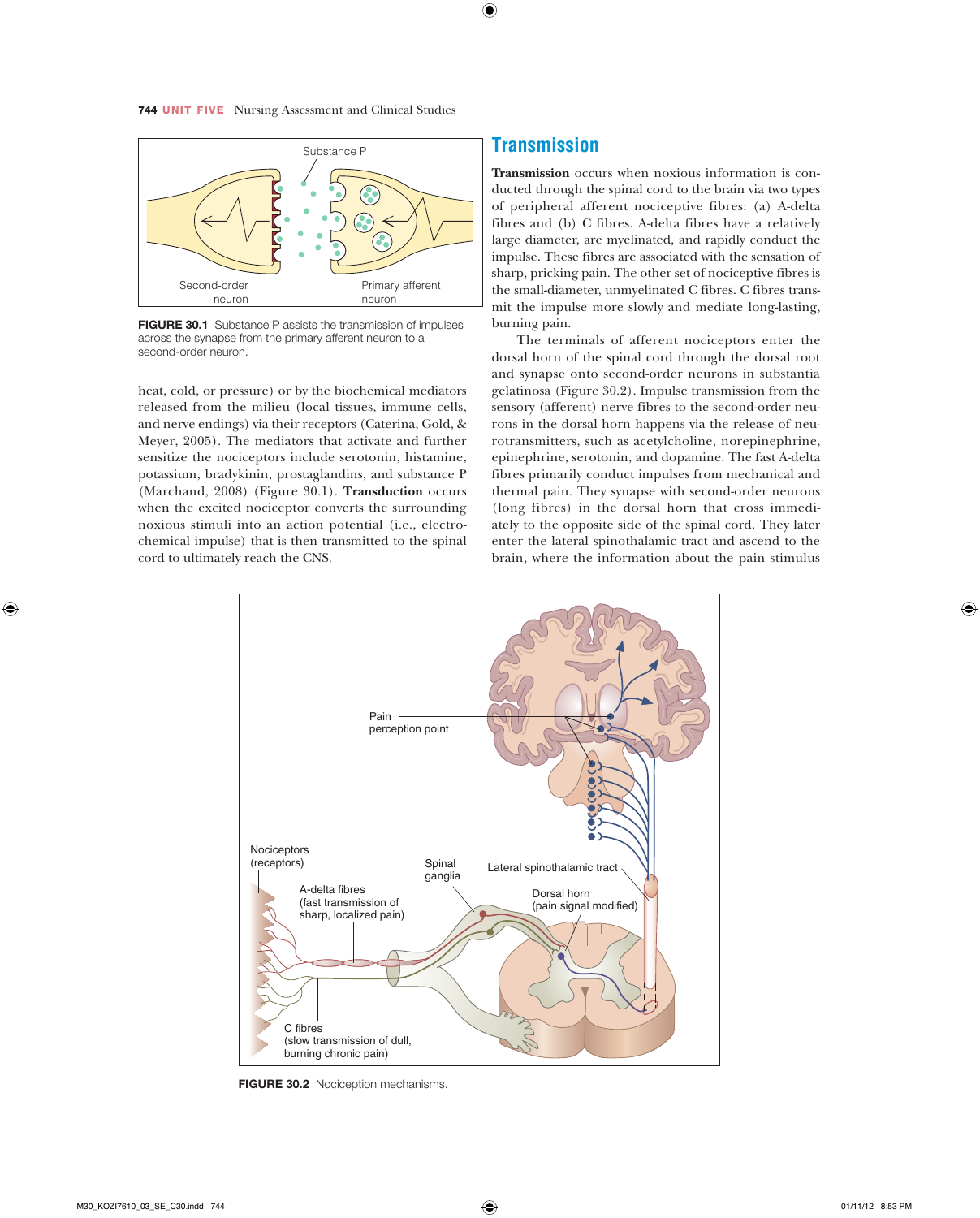is perceived and processed. A few fibres terminate in the reticular areas of the brain stem, but most nerve fibres of the spinothalamic tract terminate in the thalamus. From there, signals are sent to the basal areas of the brain and to the somatic sensory cortex. A‐delta fibres allow for the detection of "first pain"—this is a mechanism of quick detection and localization of pain that would allow for a fast protective response, such as a withdrawal reflex (Dahl & Moiniche, 2004; Manias et al., 2005; Marchand, 2008).

The slow C fibres conduct impulses from mechanical, thermal, and chemical stimuli. C‐fibre pain, or the "second" pain, is an aching pain that is poorly localized (Dahl & Moiniche, 2004; Marchand, 2008). The impulses from C fibres often pass through one or more additional short neurons in the dorsal horn before travelling up to the brain via the spinothalamic tract.

### **Perception**

**Perception** occurs when a client becomes conscious of the pain. Four key regions of the cerebral cortex are thought to be activated by noxious stimuli via the ascending pathways: (a) the insular cortex, (b) the anterior cingulate cortex, (c) the primary somatosensory cortex, and (d) the secondary somatosensory cortex (Craig & Sorkin, 2011). These regions, together with other areas of the forebrain, produce the sensory–discriminative, motivational–affective, and cognitive–evaluative aspects of the pain experience, as well as motoric integration of noxious stimuli and pain memory (Basbaum & Bushnell, 2002; Basbaum & Jessell, 2000; Craig & Sorkin, 2011).

### **Modulation**

**Modulation** is a process by which painful messages that travel from the noxious receptors to the CNS may be enhanced or inhibited. Modulation happens at every level of the pain pathway and includes the structures of the spinal cord, the brain stem, and the cortex. Pain can be modulated by ascending and descending mechanisms. A typical example of ascending pain modulation is rubbing an injury site, thus activating large non-nociceptive nerve fibres in the periphery. Stimulation of these large A‐beta fibres activates inhibitory interneurons in the dorsal horn of the spinal cord, effectively preventing noxious signal transmission from the periphery to the higher brain regions. The physiological basis of this mechanism of pain modulation was elucidated by Melzack and Wall (1965) in their work on gate control theory (GCT), which is described later in the chapter.

Analgesia may also be produced at the level of the spinal cord and the brain stem (spinothalamic pathway) via the release of endogenous opioids and neurotransmitters. Endogenous opioids are naturally occurring morphine‐like pentapeptides found throughout the

nervous system. They exist in three general classes: (a) enkephalins, (b) dynorphins, and (c) beta‐endorphins. These substances block neuronal activity related to noxious impulses by binding to opiate receptor sites in the central and peripheral nervous systems (Melzack & Wall, 1996). The opiate‐binding receptor sites are identified as mu  $(\mu)$ , kappa  $(\kappa)$ , and delta  $(\delta)$  and are the same sites to which exogenous opioid analgesics (e.g., oxycodone) bind to provide pain relief. In the ascending pain modulation mechanism, endogenous opioids may be produced in the brain stem and the dorsal horn or exogenous opioids may be introduced by an administration of an opioid analgesic. The released or introduced opioids bind to the  $\mu$ -opioid receptors on nociceptive nerve fibres, blocking the release of substance P. In the descending mechanism, the efferent spinothalamic nerve fibres that descend from the brain can inhibit the propagation of the pain signal by triggering the release of endogenous opioids in the brain stem and in the spinal cord. Serotonin and norepinephrine are two other important nonopioid pain‐inhibitory neurotransmitters that act in the CNS. These substances are released by the descending fibres of the descending spinothalamic pathway ( Jung, Staiger, & Sullivan, 1997; Marks et al., 2009; Saarto & Wiffen, 2010).

Endogenous pain control by higher cortical structures accounts for many differences in pain perception and interpretation. For example, many clients report lesser pain intensity when they are distracted or when they use imagery techniques to control their pain (Lorenz, Minoshima, & Casey, 2003). We have incomplete understanding of the mechanisms of cortical pain modulation, but it is thought to involve multiple levels of the CNS. One such pathway is the opioid‐ sensitive descending pathway from the prefrontal cortex to the amygdala, the rostral ventral medulla and the periaqueductal grey matter (Villemure & Bushnell, 2002). Other affective–motivation structures involved in the modulation of pain perception are located in the thalamus.

### **Gate Control Theory**

In 1965, Melzack and Wall's gate control theory (GCT) (Melzack, 1990; Melzack & Wall, 1965, 1973, 1982) proposed that interneurons of the substantia gelatinosa act as a gate, regulating the input of large and small nerve fibres to lamina  $V$  cells (Figure 30.3).

According to GCT, pain is not a simple sensory experience but one that involves central perception and cognitive–appraisal mechanisms. This theory suggests that if small nociceptive fibre activity in the dorsal horn reaches a critical threshold without being blocked, nociceptive impulses are transmitted to the thalamus and cerebral cortex (Melzack & Wall, 1965, 1973, 1982). Pain perception can be modulated centrally through descending mechanisms that can be influenced by peoples' past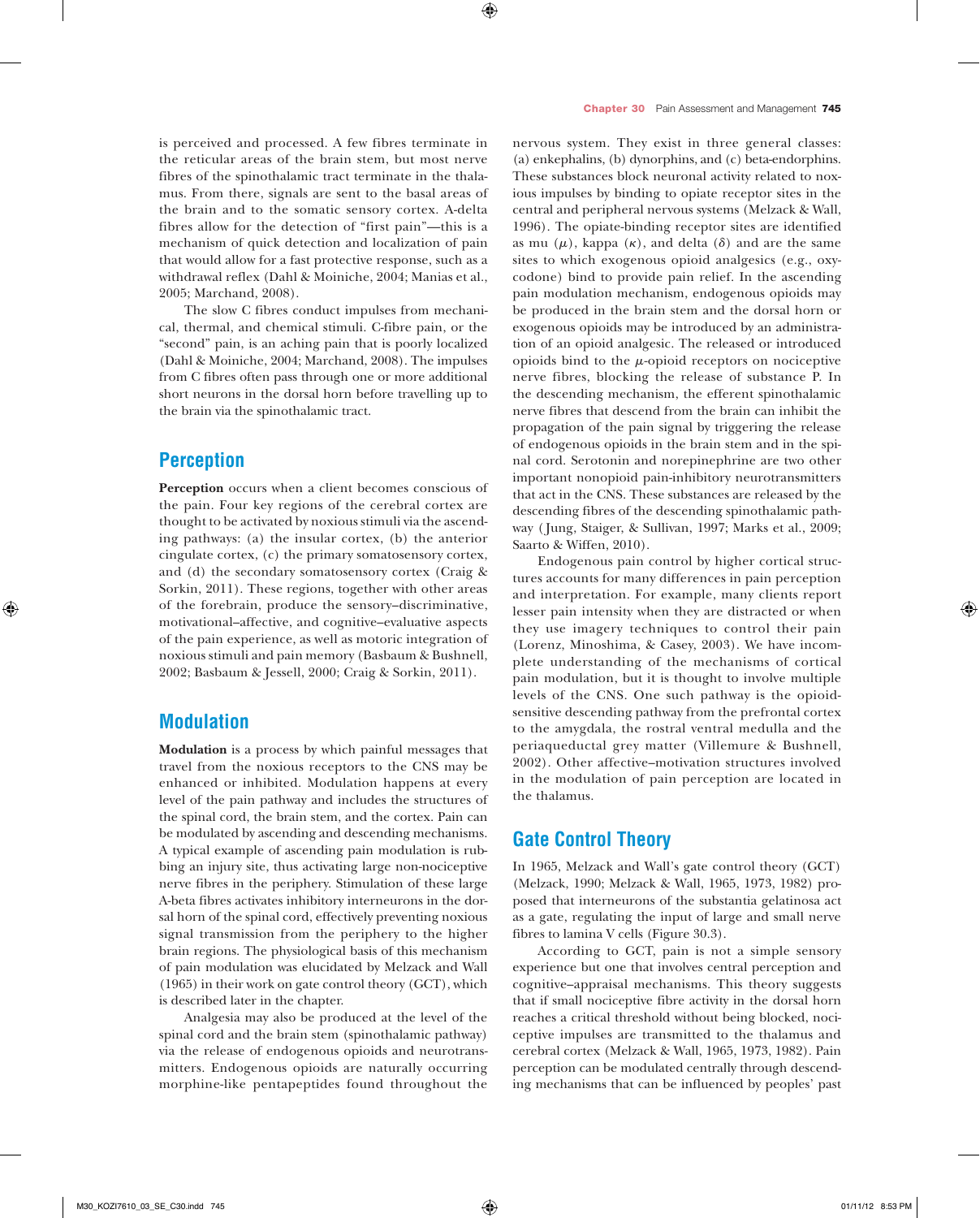

**FIGURE 30.3** A schematic illustration of gate control theory.

experience, attention, and emotion. The modulation of the nociceptive signal happens via a "gating mechanism" in the substantia gelatinosa within the dorsal horn (Melzack & Wall, 1965, 1973, 1982).

This gating mechanism can be open, partially open, or closed. The position of the gate is influenced by the relative amounts of activity in large non-nociceptive (A‐beta) and small nociceptive (A‐delta and C) fibres. Increased activity in the large fibres closes the gate and inhibits the transmission of noxious messages carried by the small fibres to transmission cells (T cells) in the substantia gelatinosa (Melzack & Wall, 1965, 1973, 1982). However, if noxious impulses are not blocked by large fibre activity (i.e., the gate is open or partially open) and reach a critical level, they will be transmitted to second‐order neurons in the substantia gelatinosa. The noxious impulse is then transmitted to the thalamus and the cerebral cortex, via ascending nociceptive second‐order neurons.

Since GCT was developed, pain knowledge has greatly evolved. Cumulative research has led to more advanced understanding of the nature of pain and its mechanisms, including sensitization, cortical processing, and spinal and supraspinal mechanisms of pain control, beyond Melzack and Wall's original theory. Although GCT greatly enhanced the understanding of the complexity of the pain experience and the potential consequences of unrelieved pain, it is largely a theory of acute pain. GCT cannot, for example, explain why a person develops chronic pain long after the original injury has healed.

### **Nervous System Plasticity: Peripheral and Central Sensitization**

The role of plasticity of the nervous system in *peripheral and central sensitization* is now being recognized, along with the individuality of pain perception and response (Basbaum & Jessell, 2000). In the context of pain, **nervous system plasticity** refers to the fact that pain mechanisms in the PNS and CNS can change in response to continued noxious stimulation, a process known as **sensitization**. For example, **peripheral sensitization** of peripheral nociceptors can occur after injury, surgery, or inflammation because of chemicals released from damaged cells, such as bradykinin, histamine, and prostaglandins. Peripheral sensitization can change the properties of nociceptors so that they transmit spontaneous discharges and respond at a lowered threshold to both noxious and non-noxious stimuli (Basbaum & Jessell, 2000). Moreover, prolonged firing of nociceptors with severe or persistent injury, such as surgery, causes dorsal horn spinal cord neurons to become more responsive to all inputs, resulting in a phenomenon known as **central sensitization**. Central sensitization can result in abnormal interpretation of normal stimuli, the amplification or prolongation of the pain signal, and chronic pain that lasts long after the original trauma (Basbaum & Jessell, 2000). The two major neurotransmitters that play a role in this mechanism are (a) substance P and (b) glutamate. These neurotransmitters cause an increase in intracellular calcium levels and lower the threshold for the firing of an action potential (Argoff, Albrecht, Irving, & Rice, 2009; Khasabov et al., 2002; Latremoliere & Woolf, 2009). One of the possible consequences of central sensitization is **wind-up**, a condition where, because of the repeated firing of C fibres, the spinal cord neurons become hyperresponsive, and their receptive fields in the corresponding organs expand. As a result, the client may present with secondary hyperalgesia (Herrero, Laird, & Lopez‐Garcia, 2000).

# Factors Affecting the Pain **Experience**

Numerous factors can affect a person's perception of and reaction to pain as well as his or her preferences for treatment. These include the person's ethnic and cultural values, developmental stage, environment and support people, previous pain experiences, and the meaning of the current pain.

### **Ethnic and Cultural Values**

Ethnic background and cultural heritage have long been recognized as factors that influence both a person's reaction to pain and the expression of that pain. Behaviour related to pain is a part of the socialization process.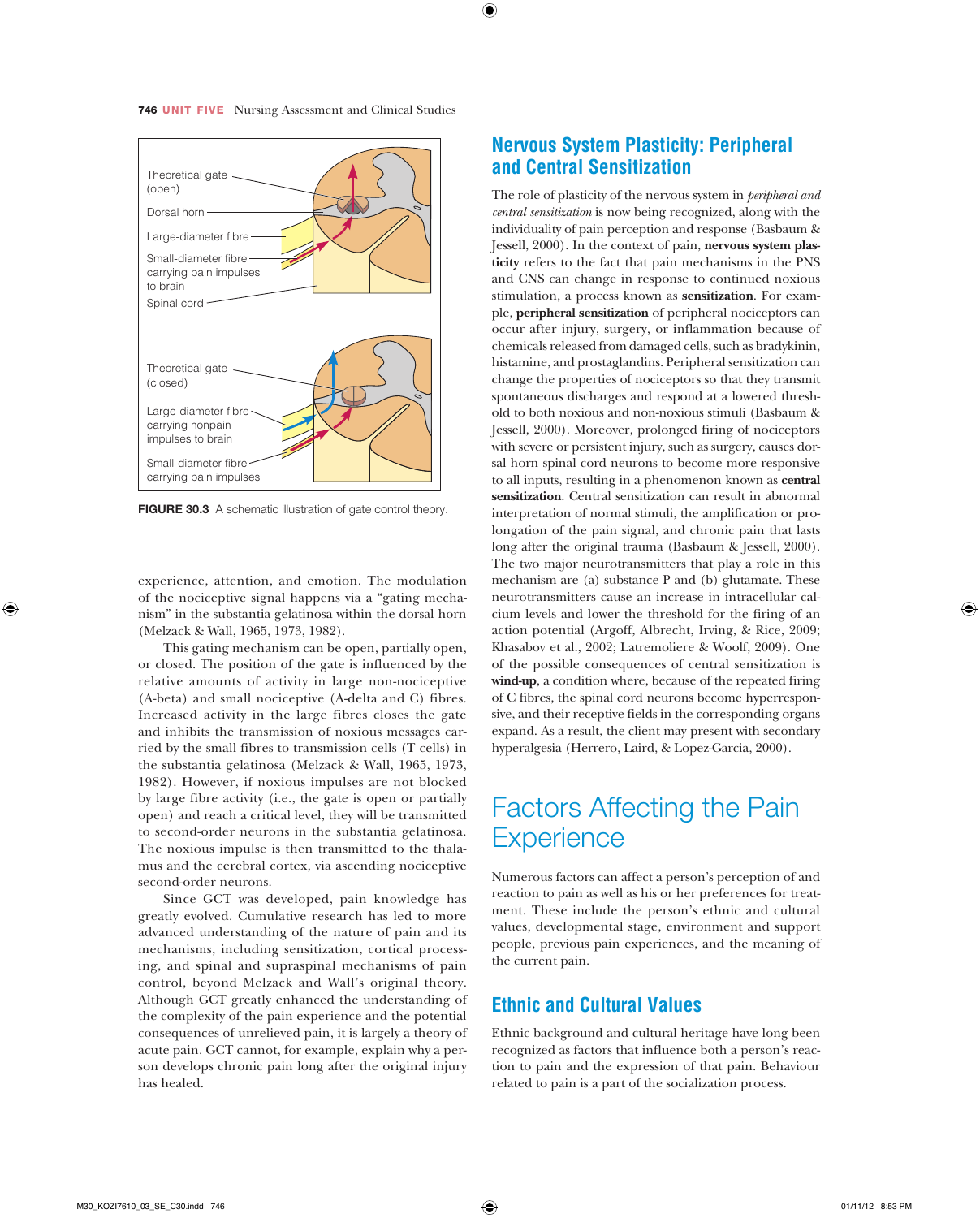### **CL IN ICAL ALERT**

 It is imperative that nurses are aware of their "hidden" biases in pain assessment, that is, biases that he or she may not be conscious of and that may cause the nurse to either under‐ or overestimate their clients' pain or to omit pain assessment altogether. These biases may include the client's physical appearance, gender, age, race, or culture, as well as the nurse's personal experiences with pain.

In addition to some variations in pain threshold, cultural background can affect the level of pain that an individual is willing to tolerate. In some Middle Eastern and African cultures, self‐infliction of pain is a sign of mourning or grief. In other groups, pain is anticipated as part of the ritualistic practices, and therefore, tolerance of pain signifies strength and endurance. Moreover, the expression of pain varies widely. Studies have shown that individuals of northern European descent tend to be more stoic and less expressive of their pain than individuals from southern European backgrounds. Persons of Asian descent, especially those of Chinese origin, may believe that pain is an essential part of life and tend to underreport their levels of pain (Gordon, 1997; IASP, 2001; Kumasaka, 1996; Munoz & Luckmann, 2005).

Nurses must realize that they have their own attitudes and expectations about pain (see the Clinical Alert box above). For example, nurses may place a higher value on silent suffering or self‐control in response to pain. Nurses expect people to be objective about pain and to be able to provide a detailed description of the pain. Since many clients have individual and cultural differences in pain reporting and in treatment preferences, the nurse must be competent to elicit a report and to accurately assess pain in each of their clients. To become culturally competent, nurses must become knowledgeable about differences in the meaning of and appropriate responses to pain in their client's culture while being sympathetic to their concerns and developing the skills needed to address pain in a culturally sensitive way.

### **Developmental Stage**

The ages and developmental levels of clients are important factors that will influence their reactions to and expressions of pain. Some age variations and related nursing interventions are presented in Table 30.3 .

The field of pain management for infants and children has grown significantly over the past years. It is now accepted that anatomical, physiological, and biochemical elements necessary for pain transmission are present in newborns, regardless of gestational age (Bartocci, Bergqvist, Lagercrantz, & Anand, 2006; Grunau Re

Fau‐Holsti et al., 2005; Hall & Anand, 2005; Slater et al., 2006). However, children's pain is often undertreated because they may be less able to articulate their pain experience and needs compared with adults (Ellis et al., 2002; Stevens, 1999).

The likelihood of experiencing pain increases with age as older adults are more likely to suffer from chronic conditions that can cause pain, such as arthritis, diabetes, and joint disorders (Kane, Ouslander, & Itamar, 2004; Ramage‐Morin, 2008). In addition, as the body system ages, older adults may require more medical interventions, such as surgery, that may result in acute pain. Older adults may also experience agerelated changes in nociception. Although current knowledge of how aging affects pain transmission and perception is incomplete, recent investigations showed that aging does affect central pain processing and pain pathway plasticity (Gibson & Farrell, 2004; Zheng, Gibson, Helme, & McMeeken, 2009). Certain changes in nociception may result in a higher pain threshold. For example, the transduction and transmission of the pain signal in the older adult may be impacted by a reduction in substance P and the density of myelinated and nonmyelinated fibres. The nurse should not conclude that an older adult has lower pain intensities. In fact, if such a client chooses to report pain, the nurse should be alerted by the possibility of a greater underlying pathology. In addition, older adults often have more than one source of pain and they may have trouble localizing and explaining it (American Geriatric Society, 2002; Ramage‐Morin, 2008).

For clients of all ages, the nurse may attempt to assess pain by using self-report and observational or behavioural and physiological measures (Herr et al., 2006; von Baeyer & Spagrud, 2007). Ideally, the nurse should use a composite measure that includes self‐report and one or more of the other indicators (Champion, Goodenough, von Baeyer, & Thomas, 1998). When self‐report cannot be obtained (e.g., infants, preverbal children, children with cognitive impairment, and older adults), behavioural observation should be the primary source for pain assessment (Herr et al., 2006; von Baeyer & Spagrud, 2007).

### **Environment and Support People**

The psychological state of a person can affect their attention to, and the interpretation and perception of, pain. The surrounding environment has been shown to greatly affect the psychological state of an individual; it can cause many reactions from relaxation to excitation and anxiety (Oberle et al., 1990). Notably, a strange environment, such as a hospital with its noises, lights, and activity, can compound the state of stress or anxiety (Topf, 2000). Although there is no proven causal relationship between anxiety and pain, being in an unfamiliar environment may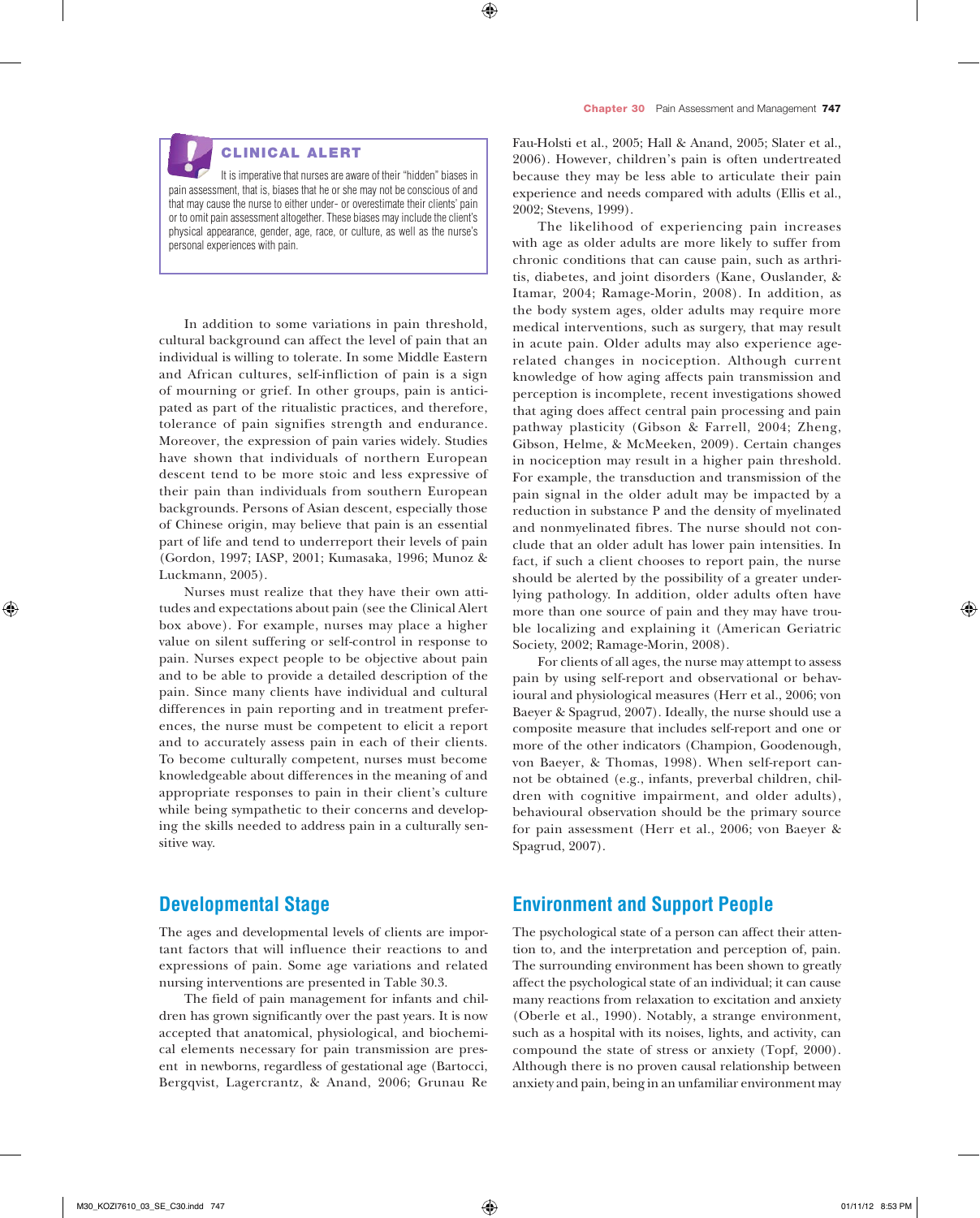#### **TABLE 30.3** Age Variations in the Pain Experience

| <b>Age Group</b>                  | <b>Pain Perception and Behaviour</b>                                                                                                                                                                                                                                                                                                                                                                                                                                 | <b>Selected Nursing Interventions</b>                                                                                                                                                                                                                                                                             |
|-----------------------------------|----------------------------------------------------------------------------------------------------------------------------------------------------------------------------------------------------------------------------------------------------------------------------------------------------------------------------------------------------------------------------------------------------------------------------------------------------------------------|-------------------------------------------------------------------------------------------------------------------------------------------------------------------------------------------------------------------------------------------------------------------------------------------------------------------|
| Infant                            | Perceives pain<br>Responds to pain with increased sensitivity<br>Older infant tries to avoid pain; for example, turns away and<br>physically resists                                                                                                                                                                                                                                                                                                                 | Give a glucose pacifier.<br>Use tactile stimulation (e.g., gently rub the other<br>side of the affected area).<br>Play music or tapes of a heartbeat.                                                                                                                                                             |
| <b>Toddler</b> and<br>preschooler | Develops the ability to describe pain and its intensity and<br>location<br>Often responds with crying and anger because child<br>perceives pain as a threat to security<br>Reasoning at this stage is not always successful<br>May consider pain a punishment<br>Feels sad<br>May learn there are gender differences in pain expression<br>Tends to hold someone accountable for the pain                                                                            | Distract the child with toys, books, pictures.<br>Involve the child in blowing bubbles as a way of<br>"blowing away the pain."<br>Appeal to the child's belief in magic by using a<br>"magic" blanket or glove to take away the pain.<br>Hold the child to provide comfort.<br>Explore misconceptions about pain. |
| School-age<br>child               | Tries to be brave when facing pain<br>Rationalizes in an attempt to explain the pain<br>Responsive to explanations<br>Can usually identify the location and describe the pain<br>With persistent pain, may regress to an earlier stage of<br>development                                                                                                                                                                                                             | Use imagery to turn off "pain switches."<br>Provide a behavioural rehearsal of what to expect<br>and how it will look and feel.<br>Provide support and nurturing.                                                                                                                                                 |
| Adolescent                        | May be slow to acknowledge pain<br>Recognizing pain or "giving in" may be considered<br>weakness<br>Wants to appear brave in front of peers and not report pain                                                                                                                                                                                                                                                                                                      | Provide opportunities to discuss pain.<br>Provide privacy.<br>Present choices for dealing with pain. Encourage<br>music or TV viewing as a distraction.                                                                                                                                                           |
| Adult                             | Behaviours exhibited when experiencing pain may be<br>gender-based behaviours learned as a child<br>May ignore pain because to admit it is perceived as a sign<br>of weakness or failure<br>May use pain for secondary gain, for example, to get<br>attention<br>Fear of what pain means may prevent some adults from<br>taking action                                                                                                                               | Deal with any misbeliefs about pain.<br>Focus on the client's control in dealing with the<br>pain.<br>Allay fears and anxiety, when possible.<br>Spend time with the client, and listen carefully.                                                                                                                |
| Older adult                       | May perceive pain as part of the aging process<br>May have decreased sensations or perceptions of the pain<br>Lethargy, anorexia, and fatigue may be indicators of pain<br>May withhold complaints of pain because of fear of the<br>treatment, of any lifestyle changes that may be involved,<br>or of becoming dependent<br>May describe pain differently, that is, as "ache," "hurt," or<br>"discomfort"<br>May consider it unacceptable to admit to or show pain | Clarify misbeliefs.<br>Encourage independence, whenever possible.                                                                                                                                                                                                                                                 |

cause a psychological discomfort that can have an indirect effect on the affective component of pain and increase the psychological suffering of the person who is experiencing it (Oberle et al., 1990). In addition, it was shown that lonely persons who are without a support network may perceive pain as severe, whereas persons who have supportive people around perceive less pain. People who consider their family and friends supportive also show less pain behaviours and higher levels of activity and report lower levels of emotional distress (Jamison & Virts, 1990). Finally, satisfaction with perceived social support was shown to be associated with lower pain intensity and lower

depression levels (Lopez‐Martinez, Esteve‐Zarazaga, & Ramirez‐Maestre, 2008).

Expectations of society or significant others can affect a person's perceptions of and responses to pain. In some situations, for example, girls may be permitted to express pain more openly compared with boys. Family roles can also affect how a person perceives or responds to pain. For instance, a single mother supporting three children may ignore pain because of her need to stay on the job. The presence of support people often changes a client's reaction to pain. For example, toddlers often tolerate pain more readily when supportive parents or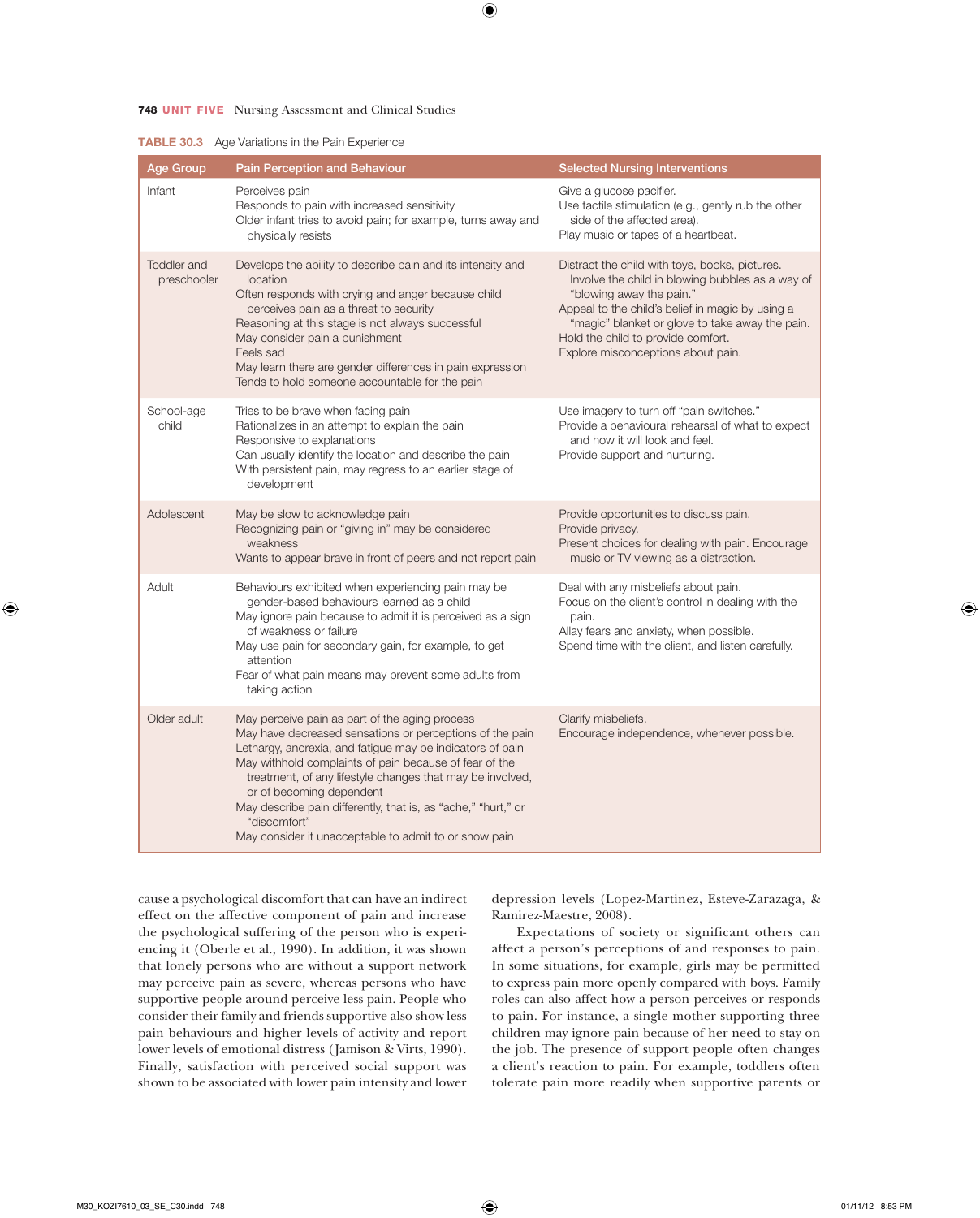nurses are nearby (Lopez‐Martinez et al., 2008; Schiff, Holtz, Peterson, & Rakusan, 2001).

### **Past Pain Experiences**

According to the adaptation model of pain, an individual's judgment of a pain signal is based on the stimulus, its contextual meaning, the motivational state of the subject, and a number of experiential factors (Rollman, 1979). This model implies that previous pain experiences can influence a client's response to pain. People who have personally experienced pain or who have been exposed to the suffering of someone close are often more threatened by anticipated pain than are people without a pain experience (Rollman, Abdel‐Shaheed, Gillespie, & Jones, 2004).

### **Meaning of Pain**

The meaning of pain can contribute to the overall pain experience (Arntz & Claassens, 2004; McGillion et al., 2007). Some clients may accept pain more readily than others, depending on the circumstances and the client's interpretation of its significance. A client who associates pain with a positive outcome may withstand it amazingly well. For example, a woman giving birth to a child or an athlete undergoing knee surgery to prolong his career may tolerate pain better because of the benefit associated with it. These clients may view pain as a temporary inconvenience rather than a potential threat or disruption to daily life.

In contrast, clients with unrelenting chronic pain may suffer more intensely. Chronic pain affects the body, mind, spirit, and social relationships in an undesirable way. Physically, the pain limits functioning and contributes to disuse or deconditioning. For many, changes in activities of daily living (e.g., eating, sleeping, toileting) also take a toll. The side effects of the various medications used to try to control pain also place a heavy burden on the sufferer's body. Socially, pain often strains valued relationships, in part because of the impaired ability to fulfill role expectations. Together, these changes caused by pain may create a sense of loss (e.g., loss of work, friends, identity, or pleasure) to the client and result in an exacerbation of the affective–motivation component of pain perception.

Mentally, individuals with chronic pain change their outlook, becoming more pessimistic, often to the point of helplessness and hopelessness. Mood often becomes impaired when pain persists: the sadness of being unable to do important or enjoyable activities combined with self‐doubts and learned helplessness, can contribute to depression. The anxiety surrounding the timing of pain flares, the worry about the physical ability to do what is needed, and the uncertainty about coping with multiple competing demands (including pain control) can escalate emotionally, to the point of panic.

Spiritually, pain can be viewed in a variety of ways. It may be perceived as a punishment for wrongdoing, a betrayal by a higher power, a test of fortitude, or a threat to the essence of who the person is. As such, pain can be a source of spiritual distress or be a source of strength and enlightenment (Gatchel, Peng, Peters, Fuchs, & Turk, 2007).

## Pain Assessment

Accurate pain assessment is the foundation of effective pain management. In fact, many health facilities are making pain assessment the fifth\* vital sign (American Pain Society, 1999; Dahl, 2000). Because pain is a complex, subjective, and multidimensional experience, no simple method can objectively determine how much pain an individual experiences. Nurses should tailor pain assessments to the unique developmental levels, communication capabilities, and cultural needs of their clients.

In general, pain should be assessed on hospital admission and routinely thereafter, as well as before, during, and after therapeutic interventions (Canadian Pain Society [CPS], 2005). However, the extent and frequency of the pain assessment will vary according to the situation. For clients experiencing acute or severe pain, the nurse may focus only on location, quality, severity, and early intervention. Clients with less severe or chronic pain can usually provide a more detailed description of the experience. Frequency of pain assessment usually depends on the pain management intervention being used and the clinical circumstances. For example, in the initial postoperative period, pain is often assessed whenever vital signs are taken, which may be as often as every 15 minutes and then extended to every 2 to 4 hours. Following pain management interventions, pain intensity should be reassessed at an interval appropriate for the intervention. For example, following the intravenous administration of 2.5 mg of morphine, the severity of pain should be reassessed at the peak effect, which is within 10 to 15 minutes.

Because it has been found that many people will not voice their pain unless asked about it, pain assessments *must* be initiated by the nurse. Some of the many reasons why clients may be reluctant to report pain are listed in Box 30.2 . Knowledge deficits and personal beliefs may underlie some of these reasons, especially those regarding pharmacological pain management interventions. When conducting pain assessments, it is essential that nurses listen to and rely on the client's perceptions of pain because pain is a subjective experience. Believing the person who is conveying their perceptions of pain is also crucial in establishing a sense of trust.

Whenever possible, the nurse should question the client about his or her pain experience. In the nonverbal

\* The editors draw the readers' attention to the debate about the *fifth vital sign*—some argue that pain is the fifth vital sign, but others indicate that oxygen saturation is the fifth vital sign (see Chapter 29).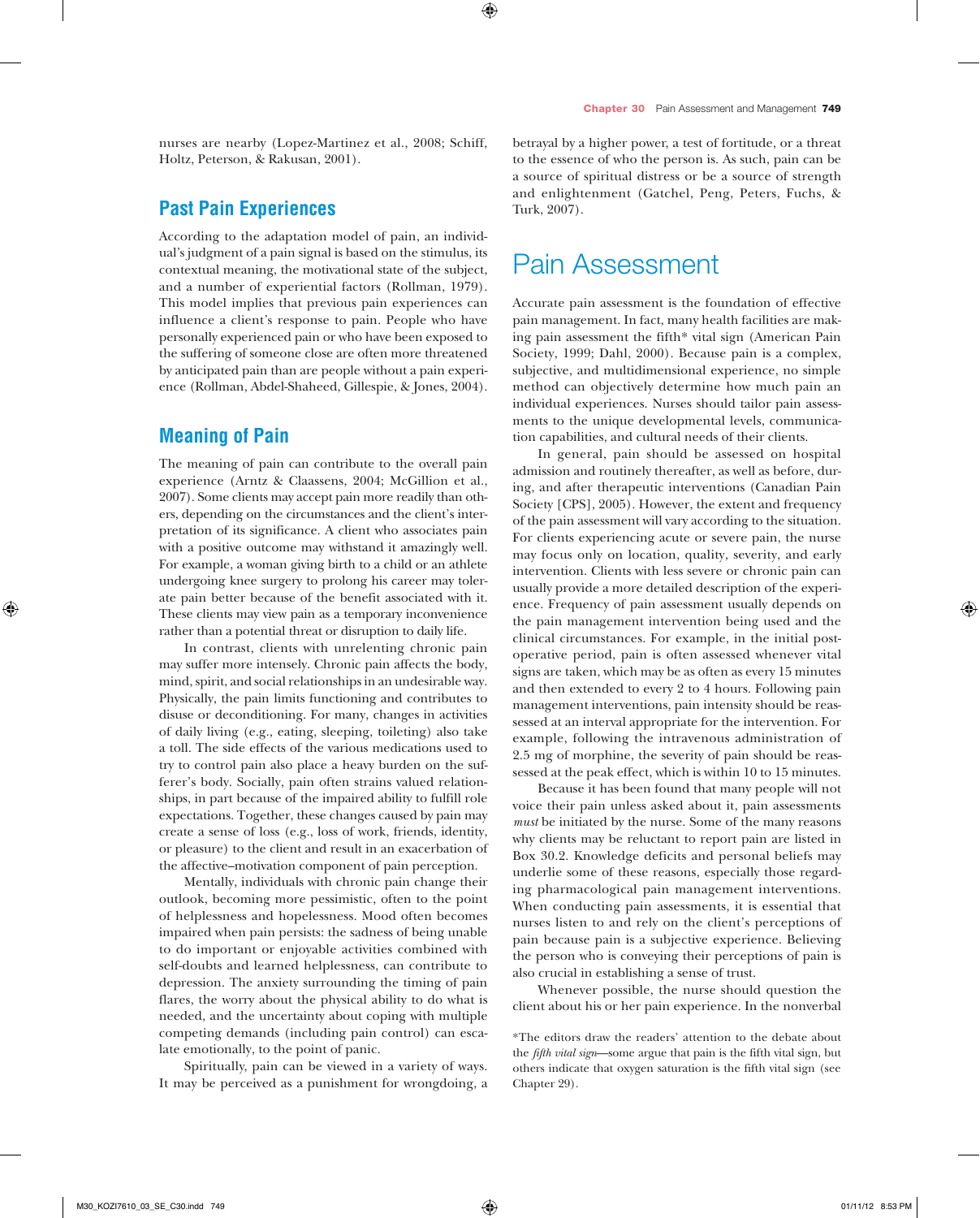### **BOX 30.2 WHY CLIENTS MAY BE RELUCTANT TO REPORT PAIN**

 Some clients are hesitant to report pain for a number of reasons:

- Unwillingness to trouble staff who are perceived as busy
- Concern about being labelled as a complainer or "bad patient"
- Fear of the injectable route of analgesic administration children, in particular
- Belief that pain is to be expected as part of the recovery process
- Belief that pain is a normal part of aging or a necessary part of life—older adults, in particular
- Belief that expressions of pain reveal weakness
- Difficulty expressing personal discomfort
- Concern about potential risks associated with opioid drugs (e.g., addiction)
- Fear about the cause of pain or that reporting pain will lead to further tests
- Concern about the possibility of unwanted side effects, especially of opioid drugs
- Concern that use of drugs now will render the drug inefficient if or when the pain becomes worse

client (i.e. infants, older adults with cognitive deficits, unconscious clients), the nurse will look for observational indicators to detect the presence of pain. The goal of pain assessment is to get a comprehensive description of this subjective experience.

### **Pain Assessment in Clients Able to Self‐Report**

The gold standard of pain assessment is the client's self‐ report (IASP, 1979). The nurse must provide an opportunity for clients to express, in their own words, how they perceive their pain. The commonly used mnemonic PQRSTU symptom assessment can help the nurse elicit questions during a pain assessment.

**P: PRECIPITATING/PALLIATING FACTORS** *Precipitating factors* are events that normally cause the pain or that aggravate it. For example, physical exertion may precede chest pain and cause muscle spasms in the neck, shoulders, or back; abdominal pain may occur after eating. These observations can help prevent pain and determine its cause. Environmental factors, such as extreme cold or heat, can affect some types of pain. For example, sudden exercise on a hot day can cause muscle spasm. Physical and emotional stressors can also precipitate pain. Strong emotions can trigger a migraine headache or an episode of angina. Some clients, especially those with chronic pain, may not be able to tell what brings on their pain. By working together with the client and going over their daily routines and events that precede the pain, a nurse may be able to help them determine whether their pain is related to any precipitating factors.

Assessing *palliating factors* consists of taking note of all the strategies that the client has tried to decrease the pain and whether or not they were helpful. These may include medical procedures, home remedies, such as herbal teas, medications, rest, applications of heat or cold, prayer, or distractions like watching television. It is important to explore the effect that both pharmacological and nonpharmacological strategies have had on the pain. This information may provide the nurse with valuable clues on how to tailor the client's pain management plan to his or her unique situation. Any side effects of pain‐relieving strategies should also be documented.

**Q: QUALITY/QUANTITY** *Quality* refers to the client's description of the pain sensation. Descriptive adjectives help people communicate the quality of their pain and can provide information on the nature of the pain (i.e., nociceptive, neuropathic, or a combination of both). A headache may be described as "hammer‐like" or an abdominal pain as "piercing, like a knife." Sometimes, clients have difficulty describing their pain because they have never experienced any sensation like it. This is particularly true for children, older adults, and adults who have neuropathic pain.

Nurses need to record the exact words clients use to describe pain. Exact information can be significant in both the diagnosis of the pain etiology and the treatment choices. For example, key descriptors, such as "burning" and "electrical," may help the nurse to identify neuropathic pain. To help gather information, a nurse can use a validated pain questionnaire (e.g., McGill Pain Questionnaire or MPQ; see Table 30.4 on page 753) (Melzack, 1975).

*Quantity* refers to pain intensity. Valid and reliable self-report measures of pain intensity include the 0–10 Numerical Rating Scale (NRS), the Visual Analogue Scale (VAS), the Verbal Rating Scale (VRS), and Faces Pain Scales (FPSs). Such scales provide consistency for nurses to communicate with the client and other health care providers ( Jensen & Karoly, 1986). Nurses can affect the quality of the pain report by selecting pain scales that are appropriate for their target populations. Some clients may require the nurse to teach them how to use the scale or to fill in the pain assessment with them. Some of the commonly used pain scales are described below.

The NRS is widely used in clinical practice and consists of an 11‐point scale from 0 (no pain) to 10 (worst possible pain) (Figure 30.4B). The VAS (Huskisson, 1983) consists of a 10‐cm line with one end indicating "no pain" and the other end indicating "pain as bad as it could possibly be." The distance on the line is calculated in millimetres (from 0 to 100) (Figure 30.4A). The advantages of both scales include the ease of use, their applicability to many communicative client populations, and their sensitivity and validity. The VRS gives the client a list of adjectives that describe pain in a ranked order. Each adjective can also be assigned a score. For example, a VRS may consist of "no pain," "mild," "moderate," and "severe" pain that are assigned the scores of 0, 1, 2, and 3, respectively (Ohnhaus & Adler, 1975).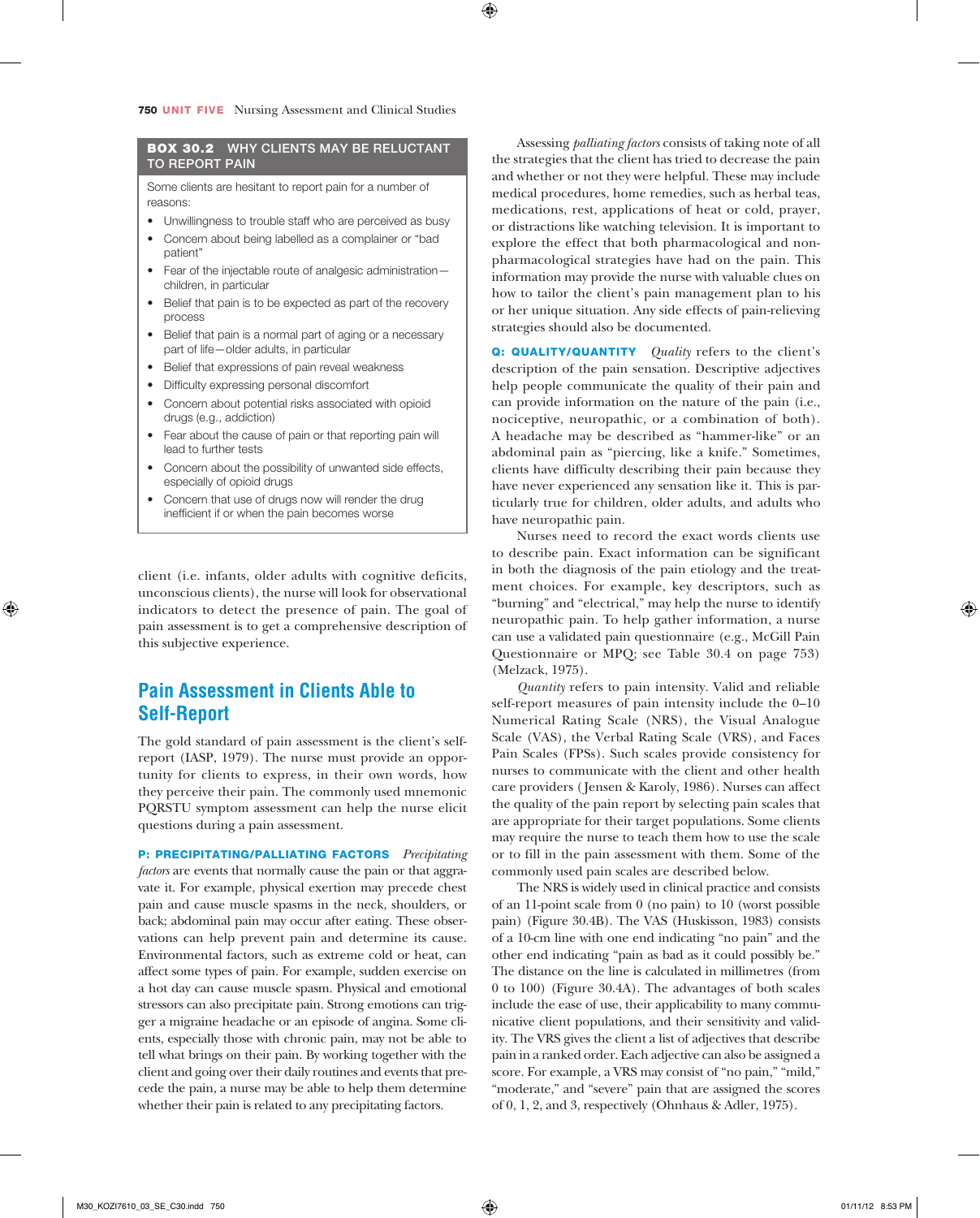Various FPSs that are based on facial expressions associated with different pain levels have been developed. Each face can refer to a number to help document the pain intensity. Among them, the Faces Pain Scale—Revised (FPS‐R) (Hicks, von Baeyer, Spafford, van Korlaar, & Goodenough, 2001), shown in Figure 30.4B, can be used with school‐age children (Stinson, Kavanagh, Yamada, Gill, & Stevens, 2006). The Faces Pain Thermometer (FPT) depicted in Figure 30.4C was developed for use with adults (Gelinas, 2007).

Not all clients can understand or relate to numbers (i.e., NRS). These include children who are unable to verbally communicate their pain and clients with impairments in cognition or communication. FPSs may be easier to use for these clients (Hadjistavropoulos & Craig, 2002; Jensen & Karoly, 2001). For example, when measuring pain intensity in children, it is critical that the nurse use a self‐report measure recommended for the child's age and developmental level.

Many scales, including the NRS, FPT, and FPS‐R, have been shown to be valid and reliable when used with clients who have cognitive deficits (Taylor & Herr, 2003; Zhou, Petpichetchian, & Kitrungrote, 2011). Interestingly, it was noted that older adults find it easier to use the vertical pain intensity scale, rather than its horizontal version, because it reminds them of a thermometer (Herr & Mobily, 1993).

**R: REGION/RADIATION** Pain can be described according to where it is experienced in the body. *Radiating pain* is perceived at the source of the pain and extends to nearby tissues. For example, cardiac pain may be felt not only in the chest but also along the left shoulder and down the left arm. **Referred pain** is pain felt in a part of the body that is considerably removed from the tissues causing the pain. For example, pain from one part of the abdominal viscera may be perceived in an area of the skin remote from the organ causing the pain (Figure 30.5). Referred pain is complex and occurs most often with damage to visceral organs. The mechanisms of referred pain relate to the spatial organization of the grey matter of the spinal cord into five distinct laminae (I to V) or layers. It is thought that noxious stimuli from both somatic and visceral structures may converge via lamina V neurons, making it difficult for higher brain centres to discriminate the original sources of these noxious inputs (Basbaum & Jessell, 2000).



**FIGURE 30.4** Commonly used self-report pain scales. **A:** The Visual Analogue Scale. **B:** The 0–10 Numeric Rating Scale (NRS) and the Faces Pain Scales-Revised (FPS-R) combined. **C:** The Faces Pain Thermometer. Sources: A and B: From Pasero, C. & McCaffery, M. (2010). Pain assessment and pharmacological management (pp. 56-57). Mosby: St. Louis. A is in the public domain. B has been reproduced with the permission of the International Association for the Study of Pain. Permission to use the FPS‐R for purposes other than clinical practice or research can be obtained by emailing IASPdesk@iasp‐pain.org. The NRS is in the public domain. C The Faces Pain Thermometer from Gelinas, C. (2007). Le thermomètre d'intensité de douleur: Un nouvel outil pour les patients adultes en soins critiques. Perspective infirmière, 4(4), 12–20. Permission by C. Gelinas.

**A:** The Visual Analogue Scale (VAS). The client is asked to rate their pain on a 10‐cm long line from "no pain" to "pain as bad as it could possibly be." The pain rating is calculated on the basis of how many millimetres the client's pain is removed from the "no pain" end of the line (e.g., 40 mm means the client's pain rating is 40 out of a possible 100).

**B:** The 0–10 Numeric Rating Scale (NRS) and the Faces Pain Scales‐Revised (FPS‐R) combined in a horizontal format. Clients may have a choice of the pain rating scale, when the scale is presented in this format. The left-most face shows "no pain," and the rightmost face shows "very much pain." Clients are asked to point to the face that shows how much they hurt right now.  **C:** The Faces Pain Thermometer (Gelinas, 2007) has a vertical orientation that may be easier for older adults to use.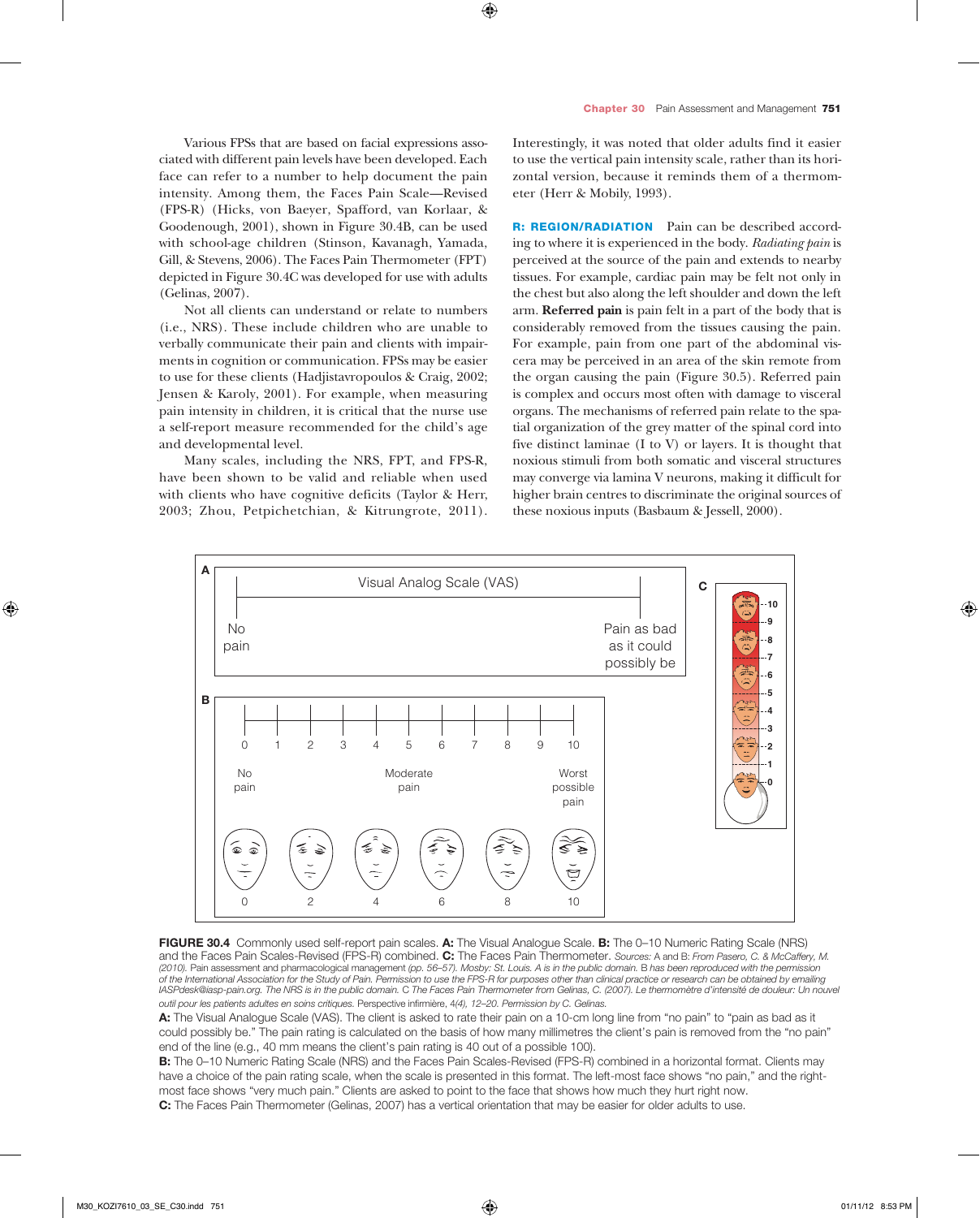

**FIGURE 30.5** Common sites of referred pain from various body organs.

To ascertain the specific *location,* ask the individual to point to the site of the pain or discomfort. It is also important to determine whether the pain radiates from the indicated site. For example, a client with gall bladder colic may feel pain in the back and shoulder. A body outline can assist in identifying pain locations. The client marks the location of pain on the body outline. This tool can be especially effective with clients who have pain in more than one location.

**S: SIGNS/SYMPTOMS** Also included in a comprehensive pain assessment are signs (e.g., changes in vital signs, redness, edema, diaphoresis) and other associated symptoms, such as nausea, vomiting, and dizziness. These signs and symptoms may relate to the onset of the pain or they may result from the presence of the pain. Their description can also help in diagnosing the client's condition.

**T: TIMING** The pattern or timing of pain includes the time of onset, duration, and recurrence or intervals without pain. The nurse therefore determines when the pain began; how long the pain lasts; whether it recurs and, if so, the length of the interval without pain; and when the pain last occurred. With this information, the nurse can tailor pain interventions, such as analgesics administration, to precede the onset of pain. For example, a nurse might suggest taking an analgesic before exercise or physiotherapy to some clients.

**U: UNDERSTANDING** The assessment of understanding includes eliciting the client's opinion on what causes the pain, how it influences activities of daily living (ADLs), social life, the emotional significance of the pain, and the resources available to cope with the cumulative burden of pain on all aspects of the client's life.

It is important for the nurse to ask clients what they make of their pain. Many pain sufferers, especially those with chronic pain, will have a unique idea of why they are experiencing pain. Some clients may think that pain is a normal part of life or that it needs to be tolerated; others may think that their pain is caused by a specific event in their lives or even by their actions and behaviours.

*Effect on Activities of Daily Living* Knowing how ADLs are affected by pain helps the nurse understand the client's perspective on the pain's severity. The nurse asks the client to describe how the pain has affected the following aspects of life:

- Sleep
- Appetite
- **Concentration**
- Work or school
- Interpersonal relationships
- Marital relations and sex
- Home activities
- Driving or walking
- Leisure activities
- Emotional status (mood, irritability, depression, anxiety)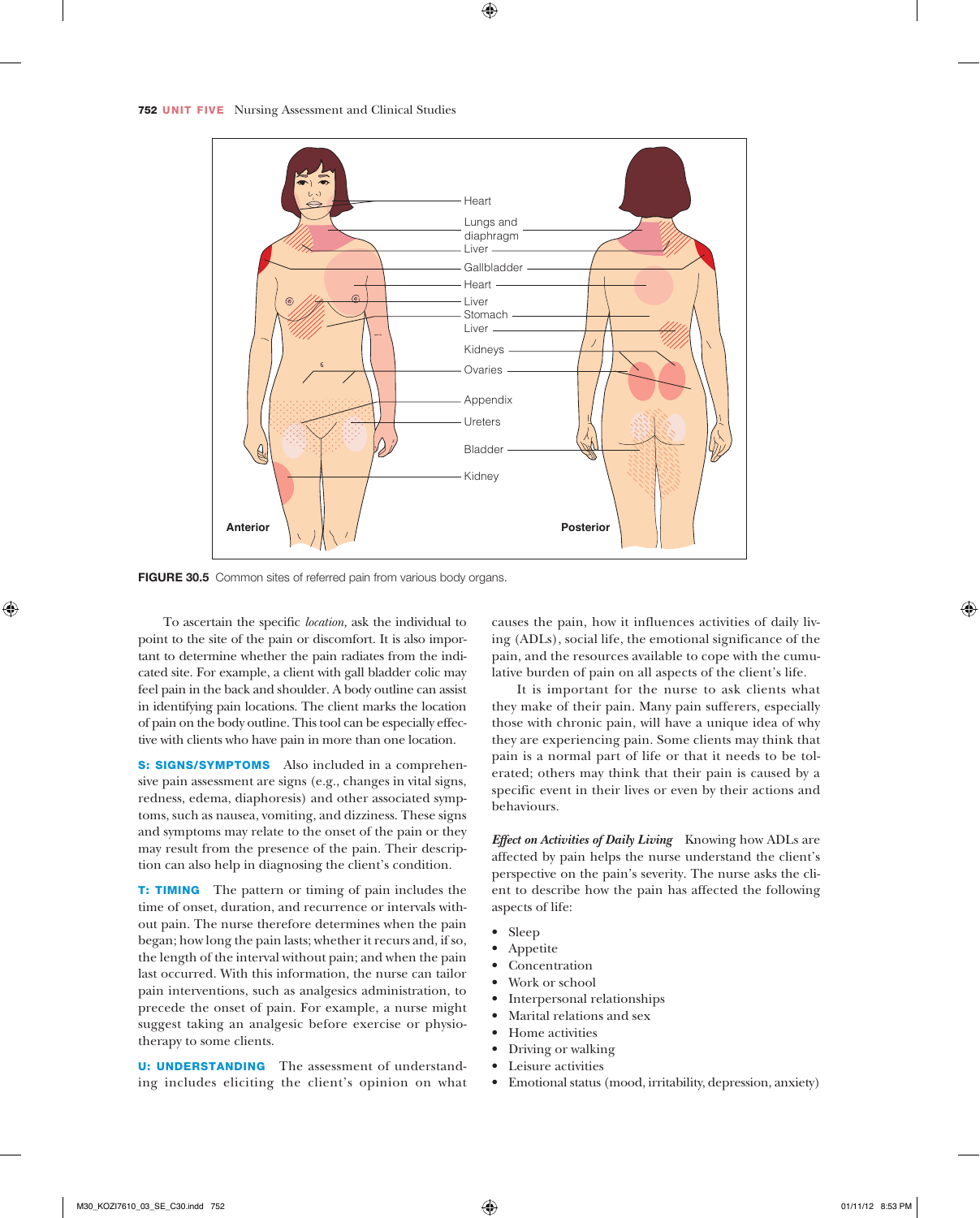A rating scale of none, a little, or a great deal, or another range, can be used to determine the degree of alteration.

### **Client's History**

In addition to the description of the pain experience using PQRSTU, the nurse needs to gather other information related to the client's history. AMPLE is an abbreviated client health history assessment that may help the nurse establish a picture of the client's health, present and past problems, and the events that may affect the client's condition. The letters in the AMPLE mnemonic correspond to the following:

- **Allergies**/reactions
- Medications/substances
- Past medical history
- Last meal
- **E**nvironment or events leading to the incident or illness

If this is a first encounter, a nurse must establish whether the client has allergies to medications, animals, fruits, vegetables, or environmental allergens, and the client's reactions to those allergies. Medication use (past and present) may affect a client's current status and also provide the nurse with clues about the client's current pain management regime (if any) and other medical problems. These may include prescription and over-the-counter medications, vitamins, and herbal remedies. It is also important to inquire whether the client consumes alcohol, nonprescription drugs, and tobacco; these substances may cause or affect many physical symptoms and can interfere with action of the medications that the client is prescribed. Past medical history includes questions about the past and present diagnoses, surgeries, injuries, and, if pertinent, family history of certain diseases. Last meal may be important as a precipitating factor in certain cases. For example, a client with epigastric pain may be suffering from gastroesophageal reflux or an ulcer that is aggravated by a large cup of coffee in the morning. Environment may refer to the client's social status, their living situation, or their work place. The pertinence of these questions should be determined by the nurse. For a client who has chronic back pain, it would be important to know about his or her work and whether the person has to lift heavy weights or to spend a long time sitting or standing. For acute pain, a nurse can also inquire about events leading to the incident, such as falling or having surgery. Examples of these questions are shown in the Assessment: Interview box.

### **Pain Questionnaires for Nursing Practice**

Pain questionnaires are useful tools for a nurse to elicit a more descriptive picture of the client's pain, to organize it, and to make conclusions about possible nursing diagnoses related to pain. Some questionnaires have the ability to distinguish between different types

of pain (e.g., neuropathic or somatic), whereas others can help the nurse understand the nature of the pain as it is experienced by the client. For example, the McGill Pain Questionnaire (MPQ) (Melzack, 1975) and its short‐form (SF‐MPQ) (Melzack, 1987; see Table 30.4 ) were shown to be reliable and valid multidimensional questionnaires of pain for different types of pain in adults. The Brief Pain Inventory (BPI) collects information about pain severity, treatment relief, and the effect of pain on key areas of function (general activity, mood, walking ability, normal work, relations with people, sleep, enjoyment of life). This tool is especially useful for initial pain assessment and tracking the progress of pain (Cleeland & Ryan, 1994; Wu, Beaton, Smith, & Hagen, 2010). Another commonly used pain questionnaire is the Leeds Assessment of Neuropathic

**TABLE 30.4** Short‐Form McGill Pain Questionnaire

| <b>Client's Name:</b><br>Date:                                                        |             |             |                     |               |
|---------------------------------------------------------------------------------------|-------------|-------------|---------------------|---------------|
|                                                                                       | <b>None</b> | <b>Mild</b> | Moderate            | <b>Severe</b> |
| Throbbing                                                                             | O)          | 1)          | 2)                  | 3)            |
| Shooting                                                                              | O)          | 1)          | 2)                  | 3)            |
| Stabbing                                                                              | $\circ$     | 1)          | 2)                  | 3)            |
| Sharp                                                                                 | O)          | 1)          | 2)                  | 3)            |
| Cramping                                                                              | O)          | 1)          | 2)                  | 3)            |
| Gnawing                                                                               | O)          | 1)          | 2)                  | 3)            |
| Hot-Burning                                                                           | O)          | 1)          | 2)                  | 3)            |
| Aching                                                                                | O)          | 1)          | 2)                  | 3)            |
| Heavy                                                                                 | O)          | 1)          | 2)                  | 3)            |
| Tender                                                                                | O)          | 1)          | 2)                  | 3)            |
| Splitting                                                                             | $\circ$     | 1)          | 2)                  | 3)            |
| Tiring-Exhausting                                                                     | O)          | 1)          | 2)                  | 3)            |
| Sickening                                                                             | $\circ$     | 1)          | 2)                  | 3)            |
| Fearful                                                                               | O)          | 1)          | 2)                  | 3)            |
| Punishing-Cruel                                                                       | $\circ$     | 1)          | 2)                  | 3)            |
|                                                                                       | No pain     |             | Worst Possible Pain |               |
| PPI (Point Pain Intensity)<br>0 No Pain<br>1 Mild<br>2 Discomforting<br>3 Distressing |             | 4 Horrible  | 5 Excruciating      |               |

Source: From Melzack, R. (1975). McGill Pain Questionnaire Pain, 1, 277–299. Reproduced with permission.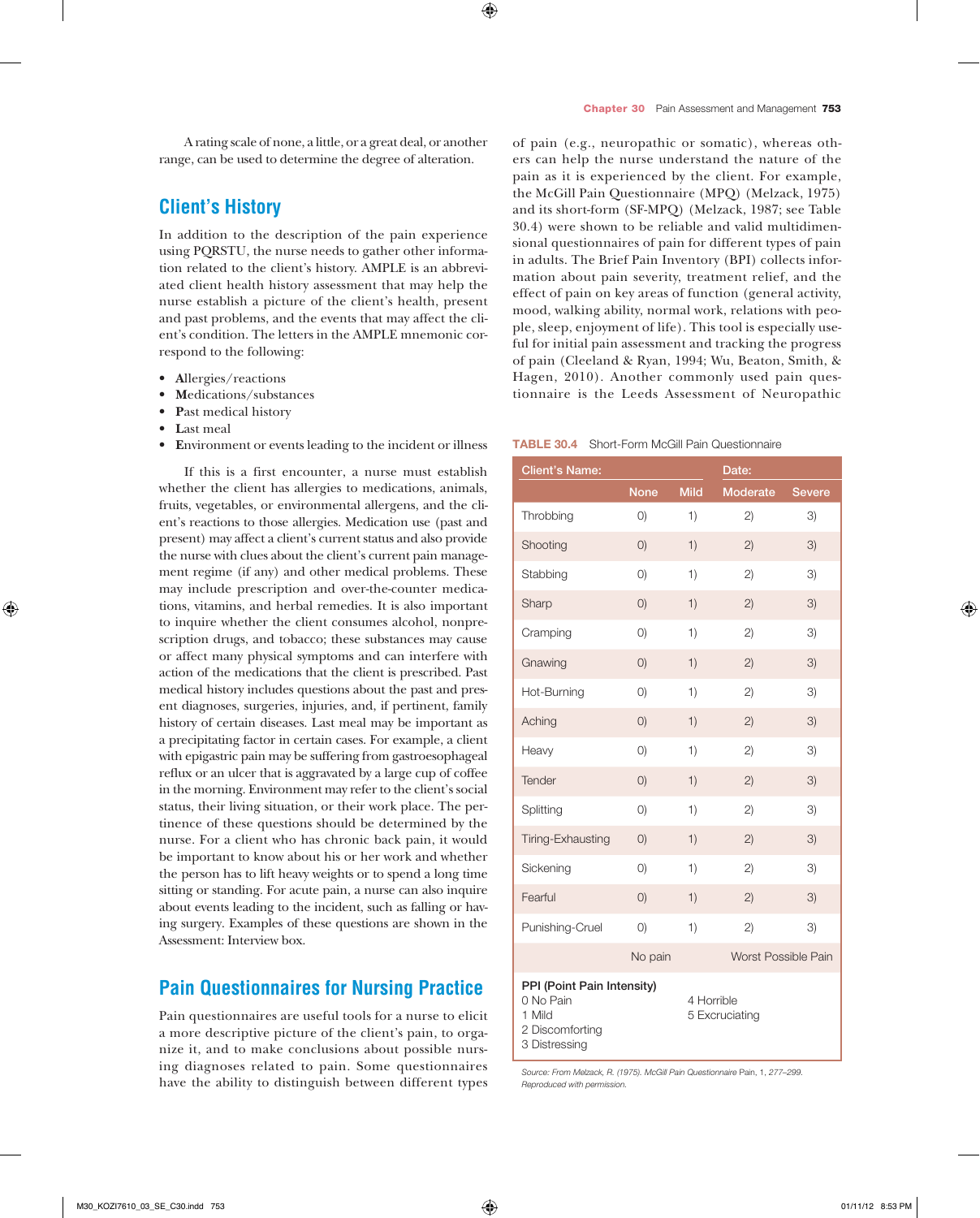### **ASSESSMENT INTERVIEW**

It is important for the nurse to obtain accurate data on a client's pain. Examples of PQRSTU pain assessment questions:

- *P*recipitating/*P*alliating (aggravating/alleviating) factors: How did your pain start? What were you doing when the pain appeared? What makes the pain worse? What makes the pain better? What have you tried to alleviate your pain, and has it helped?
- *Q*uality/*Q*uantity: In your own words, describe what the pain feels like. Some of the descriptors the client may use are burning, aching, dull, sharp, gnawing, shooting, or stabbing. On a scale from 0 to 10 (with 0 meaning "No pain" and 10 meaning "Worst possible pain"), how would you rate the level of pain you are having?
- *R*egion/*R*adiation: Where do you feel the pain? (point/ describe). Does the pain radiate to any other regions of your body?
- *S*igns, *S*ymptoms: Do you have any swelling, redness, fever? Do you have any other symptoms or sensations (e.g., nausea, dizziness, blurred vision, shortness of breath, anxiety, fatigue) in addition to your pain?
- *T*iming: When did or does the pain start? How long have you had it, or how long does it usually last? How long are the pain‐free periods, if there are any? What is the frequency of the pain attacks?
- *U*nderstanding: How do you interpret your pain? Have you felt a similar kind of pain before, and if so, can you describe the situation? What outcomes (implications) do you anticipate from this pain? What do you fear most about your pain? How does the pain make you feel (e.g., anxious, depressed, frightened, tired)?

 The nurse must inform himself or herself about the client's health history to be able to perform a comprehensive assessment. Examples of AMPLE health history assessment questions are as follows:

Allergies/reactions: Do you have any known allergies? Are you sensitive to any foods/products/environments? What is your reaction to the food/product/environment that you are allergic to?

- *M*edications/substances:
	- Do you take any prescription medications? If so, what is the name/dosage/reason for the prescription? When did you take the last dose?
	- Do you take any nonprescription medications, vitamins, or herbal supplements? (name/dose/reason/time of last dose)
	- Do you consume alcohol, smoke cigarettes, or use drugs? (quantity/frequency/since when?)
	- Are your vaccinations up to date? Type (tetanus, flu, hepatitis, etc.)
	- Do you drink caffeinated beverages (coffee, tea, energy drinks)? How much, and how many a day? At what time of the day?
- *P*ast medical history: Do you have a diagnosed medical problem? To your knowledge, do you have any diseases? If yes, what type? When were you diagnosed? Did you receive treatment? Is the problem still present? Are there medical problems in your family? Have you ever been hospitalized, and if so, for what reason/when? Have you ever had surgery? If yes, for what reason/when?
- *L*ast meal: When did you eat last? What did you eat before the incident? Did you tolerate the meal well? Do you follow a diet? If yes, what kind, and for what reason?
- *E*nvironment/*E*vents leading to injury or illness: Where do you live? Do you live alone? If not, who do you live with? What were you doing before the incident? Where do you work? Do you find work stressful? Do you have friends or family who can provide support? Do you feel well supported? What were you doing right before the pain started?

Symptoms and Signs (LANSS) used to differentiate between nociceptive and neuropathic pain when the pain pathology is unclear (Bennett, 2001; Kaki, El‐Yaski, & Youseif, 2005).

### **Daily Pain Diary**

For clients who experience chronic pain, a daily diary may help the client and the nurse identify pain patterns and factors that exacerbate or mediate the pain experience. In home care, the family or the caregiver can be taught to complete the diary. The record can include time or onset of pain, activity before pain, pain‐related positions or behaviours, pain intensity level, duration of pain, and the use of pharmacological and nonpharmacological pain management strategies. Recorded data can provide the basis for developing or modifying the plan for care. For this tool to be effective, it is important for the client to use it routinely. Therefore, the nurse should educate the client and the family about the value and use of the

diary in achieving effective pain control. Determining the client's abilities to use the diary is essential.

### **Pain Assessment in Clients Who Cannot Self‐Report**

Clients who are unable to self‐report their pain are a particularly vulnerable group of clients that present multiple challenges in pain detection and control. Clients who may experience pain but are unable to communicate it, among others, include older adults with cognitive deficits, infants and preverbal toddlers, intubated or unconscious clients, and clients at the end of life (Hadjistavropoulos et al., 2007; Herr et al., 2006; Mularski et al., 2009).

Recommendations for pain assessment in the nonverbal client are described in the position statement of the American Society for Pain Management Nursing (ASPMN; Herr et al., 2006). The approach to pain assessment is hierarchical (see Box 30.3), with no single pain scale being sufficient by itself. Rather, pain assessment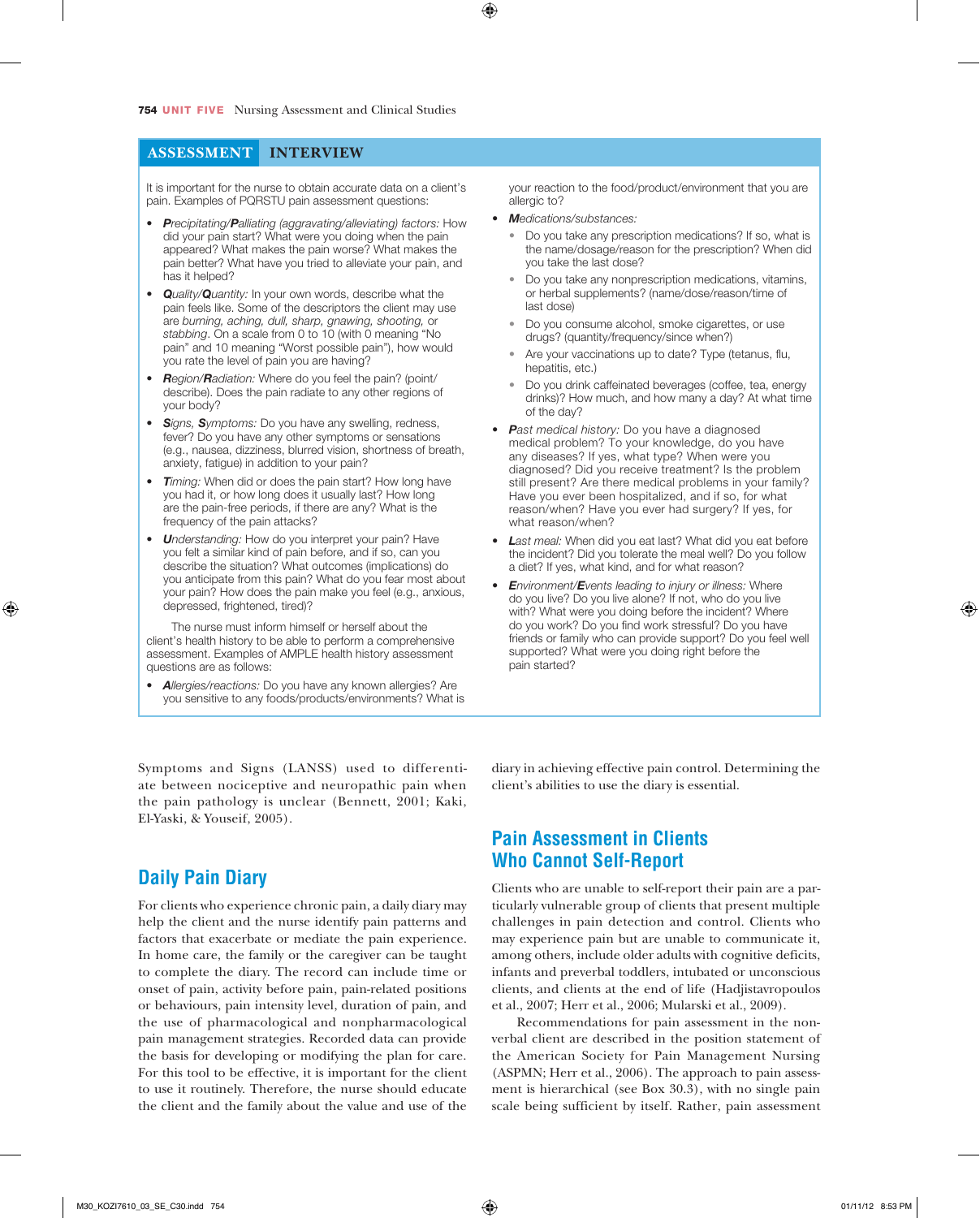### **BOX 30.3 HIERARCHICAL APPROACH TO PAIN DETECTION IN THE NONVERBAL CLIENT**

- **1.** Attempt to elicit the client's self‐report of pain.
- **2.** Search for potential causes of pain (e.g., pathological conditions or procedures that can cause pain, such as surgery, physiotherapy activities, turning and positioning, blood draws, pressure ulcers). Assume that pain is present if any pain‐causing condition is identified.
- **3.** Observe the client's pain behaviours. Use valid evidencebased behavioural pain scales developed for specific client groups and contexts.
- **4.** Use surrogate reporting from family, parents, or caregivers.
- **5.** Attempt an analgesic trial if the presence of pain is suspected. Administer appropriate analgesics and re-evaluate behaviours. If there is an improvement in a potentially pain‐related behaviour, then pain was present.

Source: Herr, K., Coyne, P. J., Key, T., Manworren, R., McCaffery, M., Merkel, S., Pelosi‐Kelly, J., & Wild, L. (2006). Pain assessment in the nonverbal patient: Position statement with clinical practice recommendations. Pain Management Nursing, 7 (2): 44–52.

should be based on a combination of pain evaluation techniques. Attempting to elicit the client's self‐report is encouraged in all clients.

**BEHAVIOURAL RESPONSES TO PAIN** People show wide variations in *behavioural responses* to pain. In the case of clients who are very young, aphasic, confused, or with altered levels of consciousness, nonverbal expressions may be the only means of communicating pain. Facial expression is often the first indicator of pain, and it may be the only one. Frowning, brow lowering, eyes tightly closed, clenched teeth or open mouth, and grimacing may be indicative of pain (Prkachin, 1992). Vocalizations, such as moaning, groaning, crying, or screaming, are also associated with pain (Mateo & Krenzischek, 1992). A client who remains immobile with the purpose of avoiding pain related to movements may also indicate pain (Puntillo et al., 1997). The client with chest pain often holds the left arm across the chest. A person with abdominal pain may assume the position of greatest comfort, often flexing the knees and hips and moving reluctantly.

Purposeless or rhythmic body movements are other cues of pain. For example, clients may toss and turn in bed or fling their arms about. Involuntary movements, such as a reflexive jerking away from a needle inserted through the skin, may also indicate pain (Feldt, 2000; Odhner, Wegman, Freeland, Steinmetz, & Ingersoll, 2003). An adult may be able to control this reflex; however, a child may be unable or unwilling to do so. An adult or child may assume the fetal position and rock back and forth when experiencing abdominal pain (Cohen et al., 2008). Rubbing an affected area is also a known pain indicator (Feldt, 2000). During labour, a woman may massage her abdomen rhythmically with her hands.

Behavioural changes, such as confusion and restlessness, may be indicative of pain in both cognitively intact and cognitively impaired older adults. A change in

behaviours with others including becoming hostile or aggressive may also be observed in older adults with chronic pain (Gibson & Helme, 2001; Odhner et al., 2003).

It is important to note that some behavioural responses can be controlled, and the nurse must develop competent interpersonal observation skills to detect reflexive pain behaviours (Hadjistavropoulos & Craig, 2002; Hadjistavropoulos et al., 2007). For example, vocalization or body movements in response to pain can be controlled, but facial expressions, especially the reflexive movements of the upper face, were shown to be under less conscious control (Rinn, 1984). Also, many behavioural responses (e.g., crying) are not unique to pain. When pain is chronic, overt behavioural responses are rare, as pain behaviours habituate over time, and the individual develops personal coping styles for dealing with the pain. When looking for indicators of chronic pain, the nurse can focus on changes in the patterns of daily living, such as sleep, appetite, activity levels, social interactions, and avoidance behaviours (Shankland, 2011).

Valid and reliable assessment tools can be used to measure a client's behavioural responses to pain. Currently, no behavioural observation tool is acceptable for all client populations. Indeed, a pain assessment tool can only be shown to be valid when used for a specific purpose in a specified group of respondents and in a given context (American Educational Research Association, American Psychological Association, & National Council on Measurment in Education, 1999). The scope of this chapter cannot provide an exhaustive list of the available behavioural pain assessment tools. The Pain Resource Center at the City of Hope (http://prc.coh.org/PAIN-NOA.htm) provides a summary and critiques of the existing pain tools for nonverbal adult clients. A few examples of pain assessment tools developed for nonverbal client groups are described in Table 30.5 .

**PHYSIOLOGICAL RESPONSES TO PAIN** Elevated or lowered vital signs as well as changes from the client's baseline may indicate but are not specific to pain. Early in the onset of acute pain, the sympathetic nervous system is stimulated, resulting in increased blood pressure, heart rate, respiratory rate, pallor, diaphoresis, and pupil dilation. Although the nociceptors do not adapt to painful stimuli, the sympathetic nervous system does, making the physiological responses less evident or even absent. With visceral pain, signs of parasympathetic stimulation may be observed, such as decreased blood pressure and heart rate, pupil constriction, and warm dry skin (McCance & Huether, 2006). Physiological responses are likely to be absent in people with chronic pain because of CNS adaptation (McEwen, 2001).

The evidence supporting the use of vital signs as valid indicators of pain is varied. Vital signs can be affected by many physiological and psychological changes other than pain (e.g., distress, medication, biochemical changes in the body, medical conditions). Therefore, vital signs alone should not be used as pain indicators, but, rather, they should be used as cues to prompt for further pain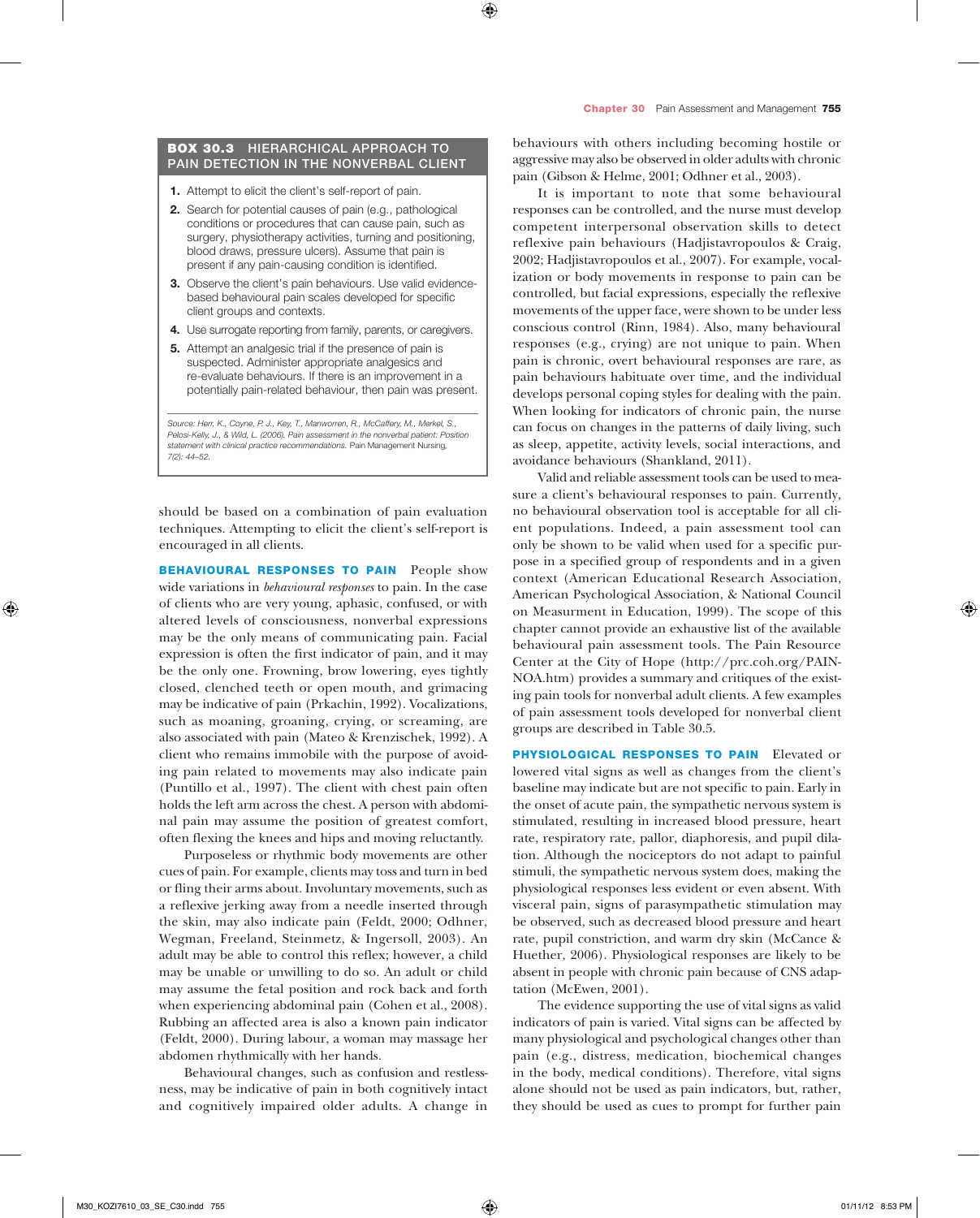| <b>TABLE 30.5</b> List of Behavioural Pain Assessment Scales |
|--------------------------------------------------------------|
|                                                              |

| FLACC (Face, Legs, Activity,<br>Cry, and Consolability)                                                    | A five-item scale; each item is scored from 0 to 2 with final scores from 0 to 10. Developed for<br>infants and children from 2 months to 7 years old and used to quantify pain behaviours in<br>children who cannot verbalize the presence of pain or its severity during or after a variety of<br>surgical and medical procedures (Merkel, Voepel-Lewis, & Malviya, 2002; Merkel, Voepel-Lewis,<br>Shayevitz, & Malviya, 1997). |
|------------------------------------------------------------------------------------------------------------|-----------------------------------------------------------------------------------------------------------------------------------------------------------------------------------------------------------------------------------------------------------------------------------------------------------------------------------------------------------------------------------------------------------------------------------|
| PIPP (Premature Infant Pain<br>Profile)                                                                    | A seven-item scale scored from 0 to 21, developed for premature and term neonates and used for<br>the detection of acute pain in neonates and the assessment of procedural pain in the neonatal<br>intensive care unit (NICU; Ballantyne, Stevens, McAllister, Dionne, & Jack, 1999; Stevens,<br>Johnston, Petryshen, & Taddio, 1996; Stevens, Johnston, Taddio, Gibbins, & Yamada, 2010).                                        |
| CPOT (Critical-Care Pain<br>Observation Tool)                                                              | A four-item scale scored from 0 to 8 developed for critically ill adults who are mechanically<br>ventilated or not and used for the detection of pain in medical, surgical, and trauma ICUs<br>(Gelinas, Fillion, Puntillo, et al., 2006; Gelinas & Arbour, 2009; Gelinas & Johnston, 2007).<br>The scale is easy to use while it describes four behavioural domains.                                                             |
| <b>BPS (Behavioral Pain Scale)</b>                                                                         | A three-item scale scored from 3 to 12 developed for critically ill and mechanically ventilated adults<br>and used for the detection of pain in medical, surgical, and trauma ICUs (Payen, Bru, Bosson,<br>et al., 2001).                                                                                                                                                                                                         |
| <b>Doloplus</b>                                                                                            | A 10-item scale with each item scored from 0 to 3 with a maximum score of 30. Developed for<br>older adults with cognitive impairment, including nonverbal older adults and mainly used in the<br>chronic care settings (Torvik et al., 2010; Wary, Serbouti, & Doloplus, 2001).                                                                                                                                                  |
| <b>PACSLAC (Pain Assessment</b><br><b>Checklist for Seniors</b><br>with Limited Ability to<br>Communicate) | A checklist of 60 items developed for older adults whose communication capacity is limited<br>because of dementia. The scale is intended for the use by caregivers, and it was developed<br>based on the observations of behavioural (facial and body movements or aggression) as<br>well as ADL changes (eating/sleeping) and includes physiological indicators (Fuchs-Lacelle &<br>Hadjistavropoulos, 2004).                    |

assessment and in conjunction with other pain assessment tools (Herr et al., 2006).

### **Diagnosing**

When writing a diagnostic statement related to pain, the nurse should specify the location (e.g., right ankle pain, or left frontal headache), etiological factors and precipitating factors, when known, and may include both physiological and psychological factors. For example, in addition to the injurious agent, related factors may include knowledge deficit of pain management techniques or fear of drug tolerance or addiction. Examples of a few possible nursing diagnoses related to pain include acute moderate somatic pain related to surgical repair of right hip fracture and movement; chronic neuropathic pain interfering with quality of life and mental status; ineffective acute visceral pain management related to fear of analgesics and personal beliefs about the need to endure pain regardless of its intensity; insomnia, impaired physical mobility, and social isolation related to allodynia; high pain tolerance when experiencing visceral anginal pain negatively impacting on client's use of nitroglycerine potentiating the risk of myocardial infarction; risk of unintentional injury (e.g., scald, cut) related to reduced nociception from peripheral nerve block.

# **Planning**

The established goals will vary according to the diagnosis, but possible examples include the following:

- Modify or minimize pain to enable partial or complete resumption of daily activities.
- Enhance abilities to control pain or to cope with pain.
- Demonstrate actions to control pain and associated symptoms.

Examples of desired outcomes for each of these goals, although established in the planning phase, are provided in Table 30.10 in the "Evaluating" section of this chapter.

Examples of nursing interventions to assist clients experiencing pain include specific nursing activities associated with each of these interventions, which can be selected to meet the individual needs of the client. See the "Implementing" section of this chapter for details. A Sample Nursing Care Plan is provided on the next page.

When planning, nurses need to choose pain relief measures appropriate for the client on the basis of the assessment data and input from the client or support persons. Nursing interventions can include a variety of pharmacological and nonpharmacological pain management strategies. Developing a plan that incorporates a wide range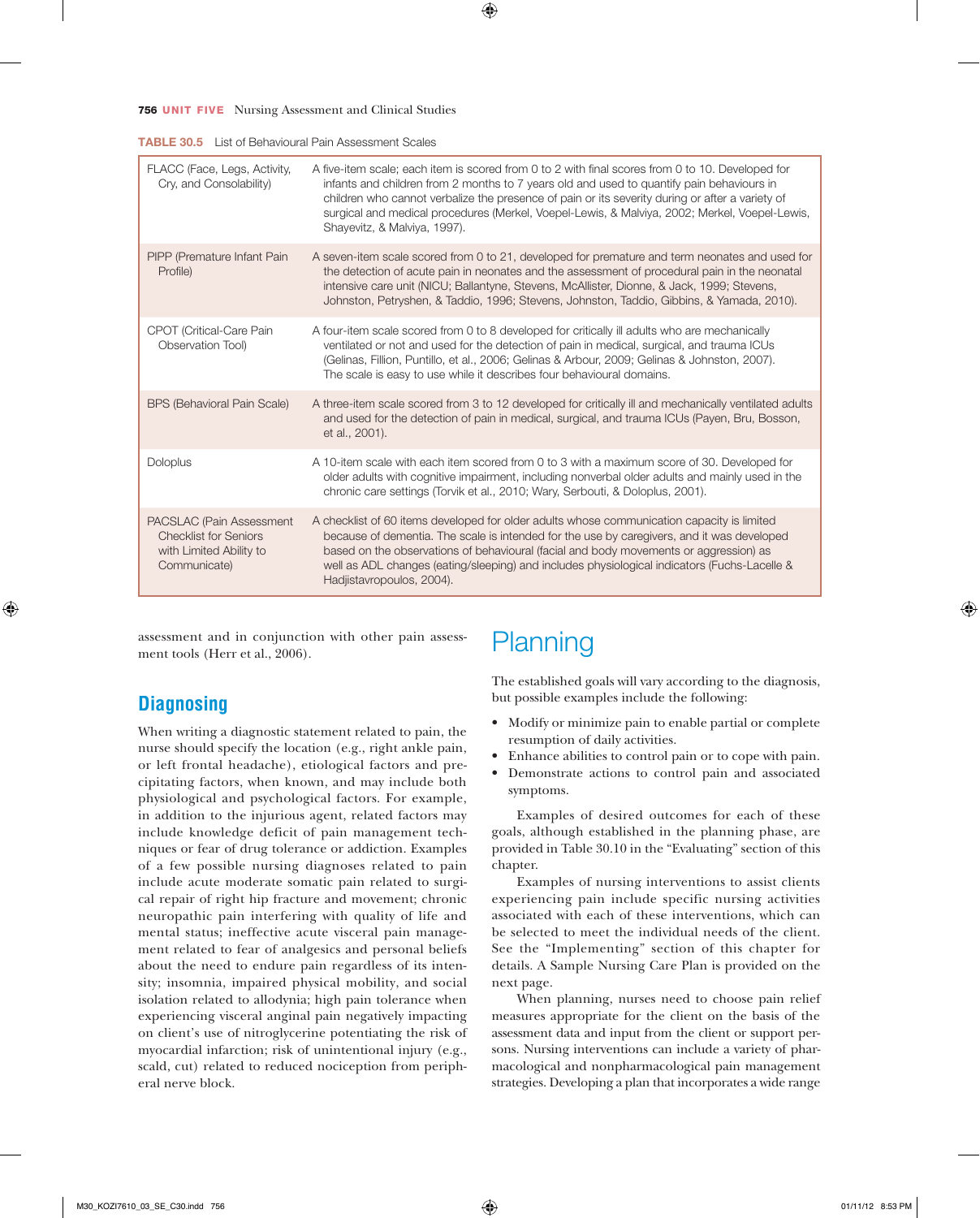### **Sample Care Plan for Acute Pain**

### **Assessment Data**

Mr. Chin is a 57‐year‐old Chinese‐ Canadian businessman who was admitted to the surgical unit of an urban hospital for the treatment of a strangulated inguinal hernia. Two days ago, he had a partial bowel resection. Postoperative orders include NPO (no food orally), intravenous infusion of 5% dextrose in 0.45% sodium chloride (D5 1/2NS) at 125 mL/h left arm, nasogastric tube to low intermittent suction with continuous drainage of 20–30 mL/h. Mr. Chin is in the dorsal recumbent (supine) position and is attempting to draw up his legs. He appears restless and is complaining of pain (7 on a scale of 0 to 10) along his abdominal incision line; he describes the pain as "throbbing" and aggravated by movement and coughing—as a result, he is not using his incentive inspirometer and avoiding getting out of bed; alleviated somewhat (5/10) with splinting (he "hugs" a pillow); no radiation; accompanied by nausea and poor quality of sleep; his understanding of the pain is: "It is expected after a big operation—I will try not to move too much, and it will likely go away on its own in a couple of days. I don't want to be a bother to anyone."

### **Nursing Assessment** *Physical Examination* **Client Goal**

**Height:** 188 cm **Weight:** 90 kg **Body mass index (BMI):** 25.5 **Temperature:** 37°C Oral

**Heart rate:** 90 beats/min, 2+ amplitude, regular

**Respirations:** 24/min, shallow

**Blood pressure:** 158/82 mm Hg

**Oxygen Saturation (SpO2): 96%**  Skin pale, pupils dilated; intact midline abdominal incision, sutures dry, no exudate, no erythema along wound

### **Diagnostic Data**

edges

 Chest x‐ray and urinalysis negative, white blood count (WBC)  $6.2 \times 10^9$ /L

### **Nursing Diagnosis**

 Acute severe somatic pain related to surgical incision stimulation of mechanosensitive receptors; accompanied by behavioural (grimacing, restlessness), and physiological cues (e.g., elevated pulse, respirations, systolic blood pressure; and dilated pupils); Mr. C.'s coping strategy of limiting physical activity to deal with the uncontrolled acute pain places him at risk for postoperative complications (e.g., atelectasis, urinary retention, venous thromboembolism); nausea could lead to vomit increasing intra-abdominal pressure placing client at risk for wound dehiscence; his fear of being a burden may limit his disclosure of pain or request for help in managing it. Strengths: No apparent signs/symptoms of wound infection (a possible reason for incisional pain); nasogastric tube is patent (a blocked nasogastric [NG] tube can cause abdominal distension and visceral pain)

#### **Client goal**

 The client will experience minimal incisional pain and discomfort.

### **Desired Health Outcomes**

- **1.** Pain control as evidenced by demonstrating willingness and ability to report pain to the health care team and use pharmacological and nonpharmacological pain relief measures appropriately.
- **2.** Pain level controlled as evidenced by no or mild reported pain; increased movement and use of inspirometer, decreased nausea, protective body positioning; return to baseline of blood pressure (BP), heart rate (HR), respirations (R).

#### **Nursing Interventions and Selected Activities with Rationales**

#### **Pain Assessment and Management Access Access Paragement Rationale**

• Perform ongoing comprehensive pain assessment using PQRSTU.

 Pain is a subjective experience and, whenever possible, must be described by the client to plan and monitor treatment; ongoing assessment will ensure that the nurse monitors the pain in the event that Mr. Chin continues to underreport it.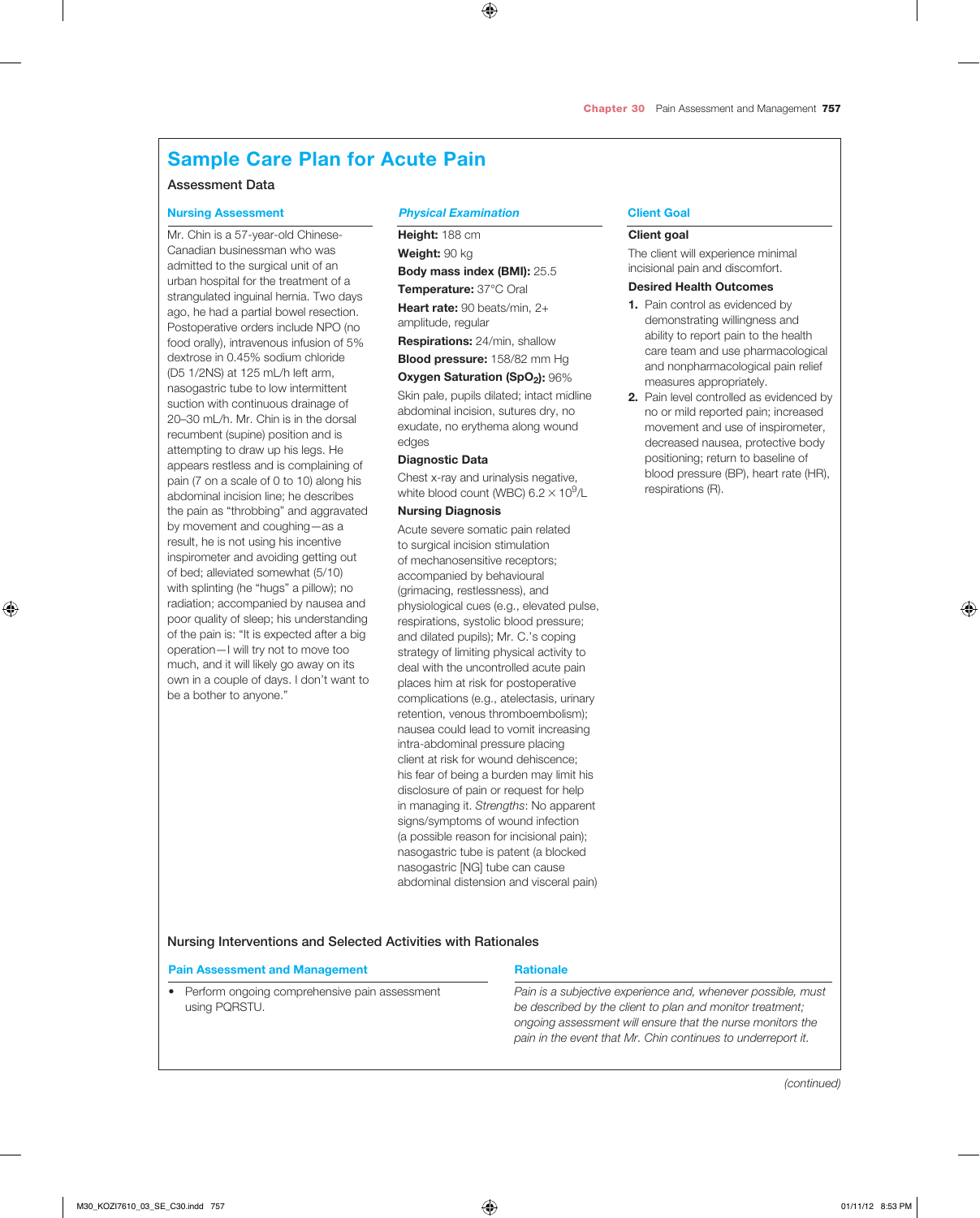### **Sample Care Plan for Acute Pain (continued)**

**Nursing Interventions and Selected Activities with Rationales**

#### **Pain Assessment and Management Alleman Rationale Rationale Alleman Rationale**

- Consider cultural influences on Mr. Chin's pain response (e.g., cultural beliefs about pain can result in a stoic attitude).
- Reduce or eliminate factors that may precipitate or worsen Mr. Chin's pain experience (e.g., fear, fatigue, blocked NG tube, abrupt movements).
- Teach the use of nonpharmacological techniques (e.g., relaxation, guided imagery, music therapy, distraction) before, after, and, if possible, during potentially painful activities (e.g., deep breathing and coughing exercises, wound care, ambulation); before pain occurs or increases; and along with other pain relief measures.
- Medicate before an activity to increase participation, but evaluate the hazard of sedation.
- Evaluate the effectiveness of the pain control measures used through ongoing assessment of Mr. Chin's pain experience.

#### **Analgesic Administration**

- Check the prescription for drug (e.g., opioid, nonsteroidal anti-inflammatory drug [NSAID], other), dose, route, and frequency of analgesic prescribed.
- Institute regular dosing (around-the-clock) and monitoring, as appropriate, relative to the analgesic pharmacodynamics and pharmacokinetics.
- Evaluate the effectiveness of the analgesic at regular, frequent intervals after each administration at the peak effect and especially after the initial doses, also observing for any signs and symptoms of untoward effects (e.g., sedation, respiratory depression, nausea and vomiting, dry mouth, and constipation).
- Encourage Mr. Chin to communicate before his pain is at a 4/10 or greater and request prn (as needed) analgesia for breakthrough pain.
- Document Mr. Chin's response to analgesics and any untoward effects. Implement actions to decrease untoward effects of analgesics (e.g., constipation, urinary retention).

#### **Nonpharmacological pain relief measures**

• Inquire if Mr. Chin has a preference for the type of strategy to be used. Investigate if he is receptive to nonpharmacological pain management strategies other than splinting, such as relaxation therapy.

Each person experiences and expresses pain in an individual manner by using a variety of sociocultural adaptation techniques.

 Personal factors can influence pain and pain tolerance. Those factors that may be precipitating or increasing pain should be reduced or eliminated to enhance the overall pain management program.

 The use of nonpharmacological pain relief measures can increase the release of endorphins and enhance the therapeutic effects of analgesics.

Each client has a right to expect maximum pain relief. Optimal pain relief is achieved by using analgesics includes determining the preferred route, drug, dosage, and frequency for each individual.

 Turning and ambulation activities will be enhanced if pain is controlled.

 He is at risk of silently tolerating the pain if not specifically asked about it. It is therefore important that the nurse routinely assesses pain.

 The choice of analgesia varies with the type of pain (e.g., acute, chronic, neuropathic) and the quantity (e.g., mild, moderate, severe), and client variables, such as renal and liver function. Around‐the‐clock (rather than "as‐needed") analgesia provides better control for acute somatic pain. Mr. Chin will not be able to receive oral analgesia as long as he has a draining NG tube—topical, rectal, and parenteral (e.g., subcutaneous) routes must be used.

 The analgesic dose may not be adequate to achieve pain control or may be causing intolerable or dangerous side effects or both. Ongoing evaluation will assist in making necessary adjustments for effective pain management.

Severe pain is more difficult to control and requires around‐ the‐clock administration of analgesia as well as additional "as‐needed" analgesia until pain is better controlled. Mr. Chin is already reluctant to report his pain, so ongoing encouragement may help him reduce his concerns of being a burden.

Side effects of opioid narcotics, among others, include drowsiness, sedation, constipation, and urinary retention. A treatment plan to prevent occurrence of side effects and their monitoring should be instituted at the beginning of analgesic therapy.

Mr. Chin may have preferences for nonpharmacological pain management strategies. He has already learned that splinting is helpful and may have other preferred pain management strategies that he practises at home.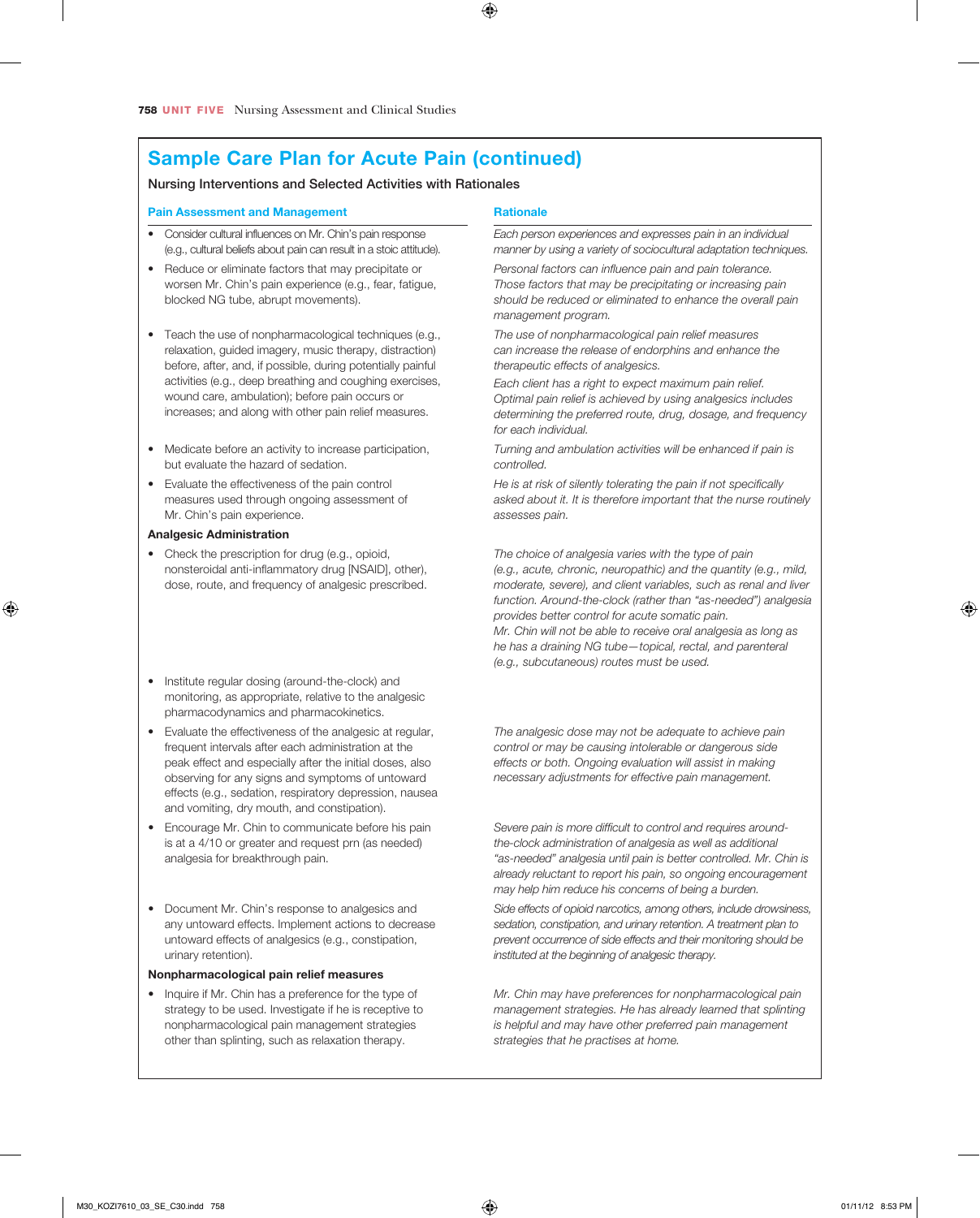| <b>Pain Assessment and Management</b>                                                   | <b>Rationale</b>                                                                                                                        |
|-----------------------------------------------------------------------------------------|-----------------------------------------------------------------------------------------------------------------------------------------|
| Consider Mr. Chin's willingness and ability to participate,                             | The client must feel comfortable trying a different approach to                                                                         |
| preference, past experiences, and contraindications                                     | pain management. To avoid ineffective strategies, the client                                                                            |
| before selecting a specific relaxation strategy.                                        | should be involved in the planning process.                                                                                             |
| Elicit conditioned behaviours that produce relaxation,                                  | Relaxation techniques help reduce skeletal muscle tension                                                                               |
| such as deep breathing, peaceful imaging, or meditation.                                | and anxiety, which will reduce the intensity of the pain.                                                                               |
| Create a quiet, nondisruptive environment with dim                                      | Each person may find different images or approaches to                                                                                  |
| lights and comfortable temperature, when possible.                                      | relaxation more helpful than others.                                                                                                    |
| Demonstrate and practise the relaxation technique<br>with Mr. Chin, if he is agreeable. | Return demonstrations by the participant provide an<br>opportunity for the nurse to evaluate the effectiveness of<br>teaching sessions. |
| Discuss the possible use of distraction (e.g., reading,<br>Sudoku, television).         | Distraction reduces the perception of nociception.                                                                                      |
| Evaluate and document his response to relaxation                                        | Conveys to the health care team effective strategies in                                                                                 |
| therapy.                                                                                | reducing or eliminating pain.                                                                                                           |
| Evaluation                                                                              |                                                                                                                                         |

 Outcomes partially met. Mr. Chin accepted "around‐the‐clock" parenteral analgesia with his pain dropping to 2–3/10 about 30 minutes after analgesia; although he originally requested breakthrough analgesic in the daytime, he did not ring his call bell in the night to obtain additional analgesia and awoke with pain 6/10; in addition, when asked if he had pain, he continued to underreport its effects. His use of the incentive inspirometer increased, but he continued to limit his coughing and activity in bed. He attempted to use distraction and found that watching TV was most helpful; he did not like the rhythmic breathing activities but was able to start using meditation techniques that he had learned in the past. Ongoing use of his splinting technique continued.

of interventions is usually most effective. Whether in acute care or in home care, it is important for everyone involved in pain management to understand the plan of care. The plan should be documented in the client's record; in home care, a copy needs to be made available to the client, support persons, and caregivers. Involvement of the client and support persons is essential in pain management.

When the client's pattern and level of pain can be anticipated or is already known, regular or scheduled administration of analgesics can provide a therapeutic plasma level. The importance and meaning of a stable drug level in pain management should be explained to the client. With acute pain, this may be possible in the first 24 to 48 hours following surgery, when the client is likely to have pain requiring opioid analgesics. Frequency of administration can be adjusted to prevent pain from recurring. When persistent cancer‐related pain exists, analgesics should be given around the clock (ATC) with additional breakthrough (as needed: prn) doses available. Nonpharmacological interventions should also be regularly scheduled. The additional advantage of scheduling measures is that the client spends less time in pain and does not experience the anxiety or fear of the pain recurring.

### **Planning for Home Care**

In preparation for discharge, the nurse needs to determine the client's and family's needs, strengths, and resources. The Assessment: Home Care box describes the specific assessment data required when establishing a discharge plan. By using the assessment data, the nurse tailors a teaching plan for the client and family (see the Teaching: Home Care box on monitoring pain that follows).

### **ASSESSMENT HOME CARE**

#### **PAIN**

The nurse needs to determine the client's and family's ability to effectively cope with pain once the client is discharged:

#### **CLIENT**

• Level of knowledge: Mastery of pharmacological and nonpharmacological pain relief measures prescribed and selected; adverse effects and measures to counteract these effects; warning signs to report to health care provider

Self-care abilities for analgesic administration: Ability and mental capacity to use analgesics appropriately (e.g., to prepare correct dosages of analgesics and adhere to scheduled administration); physical dexterity to take pills or to administer intravenous medications and to store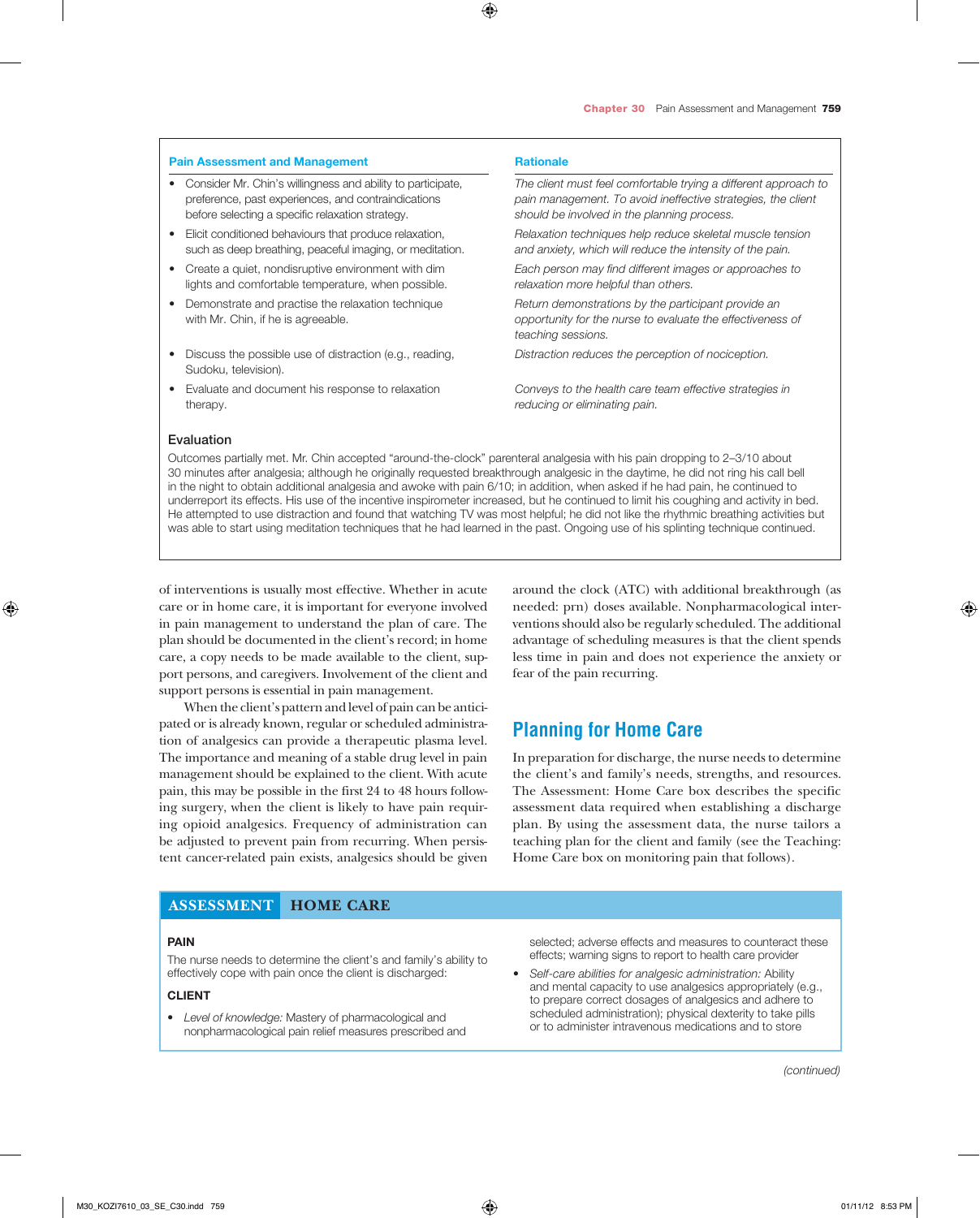### **ASSESSMENT HOME CARE** *(continued)*

medications safely; ability to obtain prescriptions or over‐ the‐counter medications at the pharmacy; and need for assistance in any one of the described tasks

#### **FAMILY**

• Caregiver availability, skills, and willingness: Primary and secondary persons able and willing to assist with pain management; shopping if the client has restricted activity; ability to comprehend selected therapies (e.g., infusion pumps, imagery, massage, positioning, and relaxation

techniques) and perform them or assist the client with them, as needed

• Family role changes and coping: Effect on financial status, parenting and spousal roles, sexuality, social roles

#### **COMMUNITY**

• Resources: Availability of and familiarity with resources, such as supplies, home care aid, or financial assistance

### **TEACHING HOME CARE**

#### **Monitoring Pain**

 Understanding pain and monitoring it for changes are important tasks when a client returns home:

- Teach the client to keep a pain diary to monitor pain onset, activity before pain, pain intensity, aggravating and alleviating factors, use of analgesics or other pain relief measures.
- Instruct the client to contact a health care professional if planned pain control measures are ineffective or adverse effects arise and are problematic.

### **Pain Control**

- Teach the use of selected nonpharmacological techniques, such as relaxation, guided imagery, distraction, music therapy, massage, and so on.
- Discuss the actions, potential adverse effects, dosages, frequency, and route of administration of prescribed analgesics.
- Suggest ways to handle adverse effects of medications and describe warning signs of medication overdose.

# Implementing

**Pain management** is the alleviation of pain or a reduction in pain to a level of comfort that is acceptable to the client. It includes two basic types of nursing interventions: *pharmacological* and *nonpharmacological*. Nursing management of pain consists of both independent and collaborative nursing actions. In general, nonpharmacological pain relief measures can be executed as an independent nursing function, whereas administration of analgesic medications requires a physician's prescription. However, the decision to administer the prescribed medication is frequently the nurse's, often requiring judgment as to the dose to be given and the time of administration.

### **Barriers to Pain Management**

Misbeliefs and knowledge deficits of nurses, other health care professionals, and clients can interfere with effective pain management. Some of these involve attitudes of the nurse or the client as well as knowledge deficits. Clients

- Provide accurate information about tolerance, physical dependence, and addiction if opioid analgesics are prescribed and these topics are of concern.
- Instruct the client to use pain control measures before the pain becomes moderate to severe.
- Inform the client of the consequences of untreated pain.
- Demonstrate and have the client or caregiver redemonstrate appropriate skills to administer analgesics (e.g., skin patches, injections, infusion pumps, or patient‐controlled analgesia [PCA]), when appropriate.

### **Resources**

 Nurses should provide appropriate information about how to access community resources, home care agencies, and associations that offer self‐help strategies and educational materials. See the Weblinks section of this chapter for useful websites.

 Generally speaking, a combination of strategies is best for the client in pain. Sometimes, strategies need to be tried and changed until the client obtains effective pain relief.

respond to pain on the basis of their culture, personal experiences, and the meaning the pain has for them. For many people, pain is expected and accepted as a normal aspect of illness and treatments, such as surgery. Clients and families may lack knowledge of the adverse effects of pain and may have misinformation and fears regarding the use of analgesics. Clients may not report pain because they expect nothing can be done, they think it is not severe enough, they do not want to take medication, or they feel it would distract or prejudice the health care provided. Other common misbeliefs are shown in Table 30.6 .

### **Key Strategies in Pain Management**

**ACKNOWLEDGING AND ACCEPTING** Basic to effective pain management is comprehensive pain assessment (see the "Assessing" section), which begins with believing the client. Four ways of communicating this belief follow:

**1.** Verbally acknowledge the presence of the pain, and use standardized measures to clarify pain intensity, quality, and impact.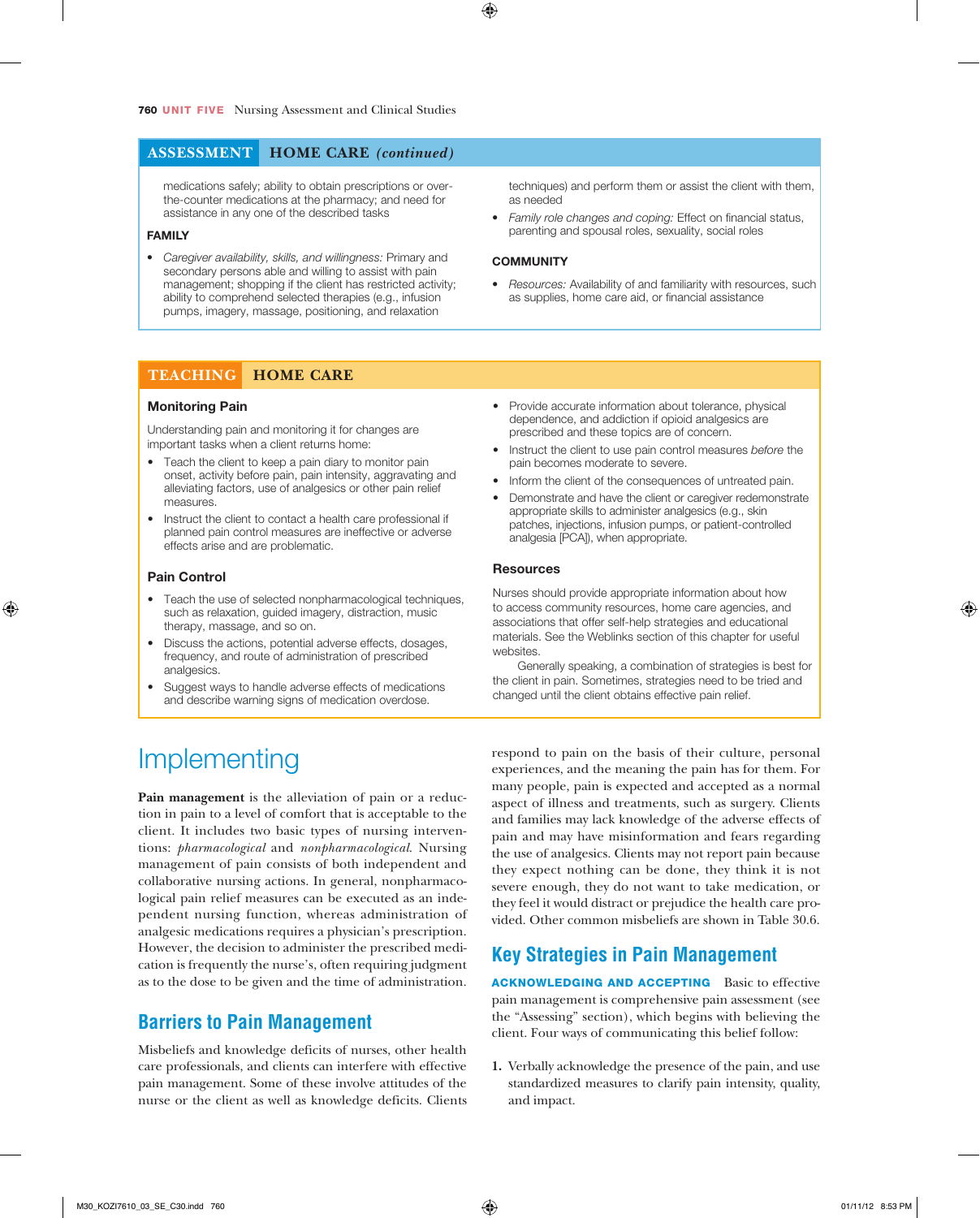#### **TABLE 30.6** Common Misbeliefs about Pain

| <b>Misbelief</b>                                                                                      | Correction                                                                                                                                                                                                                                                                                                                                                                     |
|-------------------------------------------------------------------------------------------------------|--------------------------------------------------------------------------------------------------------------------------------------------------------------------------------------------------------------------------------------------------------------------------------------------------------------------------------------------------------------------------------|
| Clients experience severe pain only when they have had major<br>surgery.                              | Even after minor surgery, clients can experience intense pain.                                                                                                                                                                                                                                                                                                                 |
| The nurse or other health care professionals are the authorities<br>on a client's pain.               | The person who experiences the pain is the only authority on<br>its existence and nature.                                                                                                                                                                                                                                                                                      |
| Administering analgesics regularly for pain will lead to addiction.                                   | Clients are unlikely to become addicted to an analgesic<br>provided to treat pain.                                                                                                                                                                                                                                                                                             |
| The amount of tissue damage is directly related to the amount<br>of pain.                             | Pain is a subjective experience, and the intensity and duration<br>of pain vary considerably among individuals.                                                                                                                                                                                                                                                                |
| Unconscious or sedated clients cannot experience pain.                                                | Unconscious or sedated individuals may still experience pain;<br>recent evidence has shown that clients with altered levels<br>of consciousness may have the ability for conscious pain<br>perception (Boly et al., 2008; Laureys et al., 2002). The<br>absence of pain-related behaviours in unconscious or sedated<br>clients does not necessarily indicate absence of pain. |
| Visible physiological or behavioural signs accompany pain and<br>can be used to verify its existence. | Even with severe pain, periods of physiological and behavioural<br>adaptation can occur.                                                                                                                                                                                                                                                                                       |

- **2.** Listen attentively to what the client says about the pain, restating your understanding of the reported pain. Use empathetic statements, such as "I'm sorry you are hurting. It must be upsetting. I want to help you feel better."
- **3.** Convey that you need to understand the client's pain experience and whether pain treatments are effective or not. Ask, for example, "Has the pain treatment reduced the intensity of your pain?"
- **4.** Attend to the client's needs for pain relief promptly. It is unconscionable to believe the client's report of pain and then do nothing!

**ASSISTING CAREGIVERS** Caregiver persons often need assistance to respond positively to the client experiencing pain. Nurses can help by giving them accurate information about the pain and providing opportunities for them to discuss their emotional reactions, which may include anger, fear, frustration, and feelings of inadequacy. Enlisting the aid of support persons in the provision of pain relief to the client may diminish their feelings of helplessness and foster a more positive attitude toward the client's pain experience. Support persons also may need the nurse's understanding and reassurance, and perhaps access to resources that will help them cope as they add the caregiver role to an already stressful life circumstance.

**REDUCING MISBELIEFS ABOUT PAIN** Misbeliefs refer to incorrect beliefs that are thought to be true despite evidence to the contrary. It is important to recognize that people's beliefs about pain and their related responses to pain and treatments can be deeply entrenched in a complex array of contextual and societal factors. Reducing a client's misbeliefs about the pain and its treatment will help to guard against inadequate pain management. The nurse should explain to clients that the perception of pain is highly individualized and that they need to help clinicians understand their pain experience. Misbeliefs are also dealt with when nurses and clients have comprehensive discussions about the client's pain experience, including the intensity and quality of the pain, the impact of the pain, its aggravating and alleviating factors, and any fears and concerns the client may be struggling with, such as fears of opioid addiction, or common opioid adverse effects, such as constipation (Watt‐Watson, 1992; Watt‐Watson et al., 2001). Nurses must be aware of any personal misbeliefs that they may have about the client's pain. This includes becoming aware of any prejudices they may have and discarding them when caring for a client, educating themselves about different manifestations of pain, and getting to know the client and his or her background.

**REDUCING FEAR AND ANXIETY** It is important to address the meaning of pain, along with emotional components, such as anxiety or fear, associated with the pain experience. When clients have no opportunity to talk about the pain and associated fears, their perceptions and reactions to the pain can intensify; in particular, the meaning of pain can affect pain intensity (Arntz & Claassens, 2004). If the nurse establishes an effective pattern of assessment and communication and promptly attends to the client's pain‐related needs, effective pain relief is more likely. By providing accurate explanations, the nurse can also reduce many of the client's fears, such as a fear of addiction or a fear that the pain will always be present.

**PREVENTING PAIN** A preventive approach to pain relief involves the provision of measures to treat the pain before it occurs or before it becomes moderate to severe. **Preemptive analgesia** is the administration of analgesics before an activity or an invasive or operative procedure to treat pain before it occurs. For example, evidence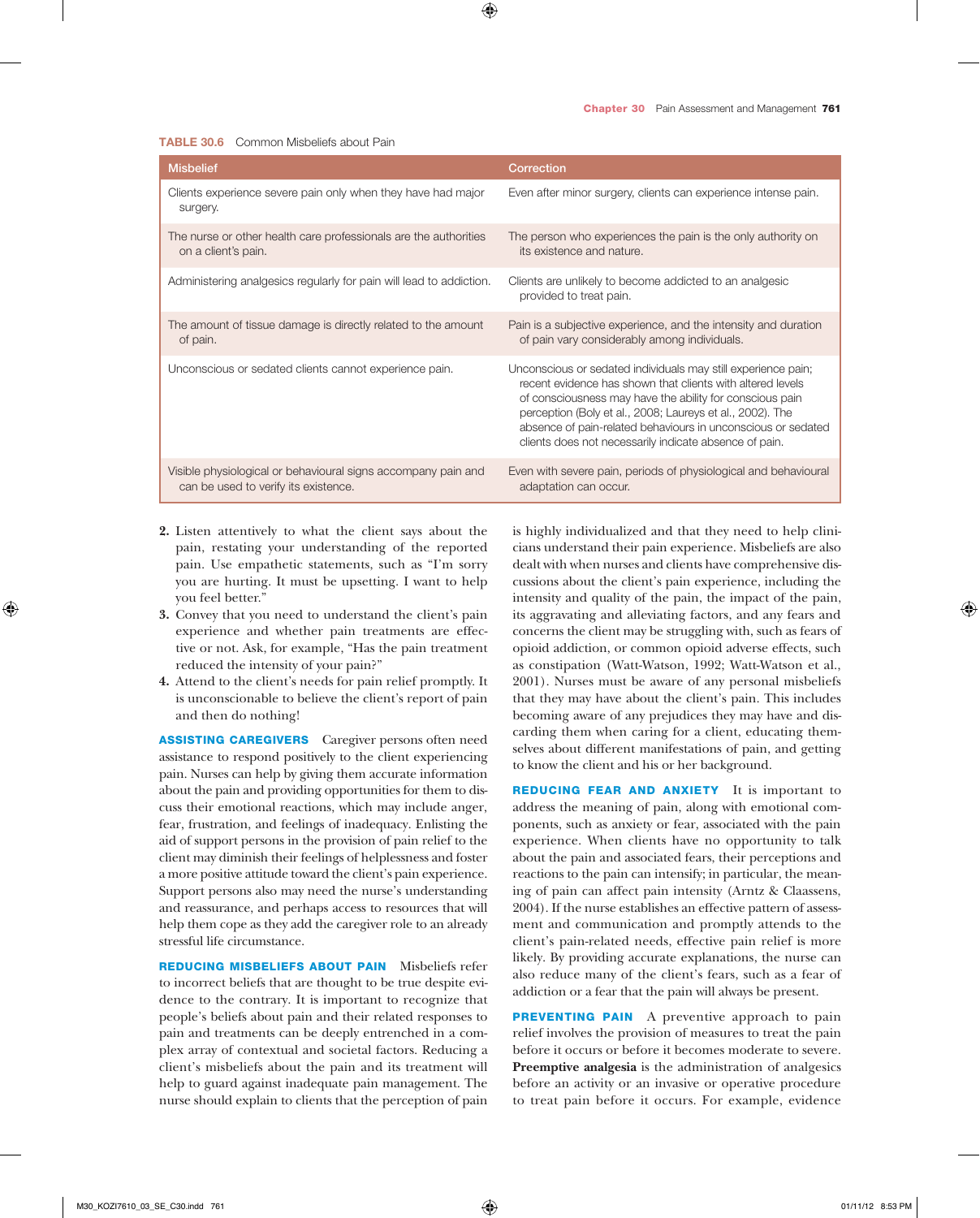suggests that treating clients perioperatively with local infiltration of an anesthetic or parenteral administration of an opioid can reduce postoperative pain and decrease the potential for the development of chronic pain (Katz, 2003). Intraoperative and postoperative administration of analgesics is also important for optimal pain relief. Nurses can use a preventative approach by providing analgesic as prescribed around the clock, rather than as needed.

# Pharmacological Pain Management

Pharmacological pain management involves the use of opioids, NSAIDs, and coanalgesics (see Box 30.4 ).

### **Opioid Analgesics**

Opioid analgesics include naturally occurring and synthetic opium derivatives, such as morphine and codeine. In clinical settings, opioids were commonly referred to

### **BOX 30.4 CATEGORIES AND EXAMPLES OF ANALGESICS**

The following are just some of the analgesics available (trade names are given in parentheses):

### **OPIOID ANALGESICS**

- Fentanyl citrate (Duragesic)
- Oxycodone (OxyContin)
- Hydromorphone hydrochloride (Dilaudid)
- Morphine sulphate (morphine)
- Codeine (Tylenol No. 3)
- Methadone (Dolophine, Methadose)

### **NONOPIOID ANALGESICS**

- Acetaminophen (Tylenol)
- Acetylsalicylic acid (Aspirin)
- Diclofenac sodium (Voltaren)
- Ibuprofen (Motrin, Advil)
- Indomethacin sodium trihydrate (Indocid)
- Naprosyn (Naproxen)
- Piroxicam (Feldene)
- Tolmetin sodium (Tolectin)
- Celecoxib (Celebrex)
- Ketorolac (Toradol)

### **COANALGESICS**

- Antidepressants (amitriptyline [Elavil] nortriptyline [Aventyl])
- Anticonvulsants (carbamazepine [Tegretol], gabapentin [Neurontin], pregabaline [Lyrica])

as *narcotics*; this language is not appropriate, as narcotics include drugs not used for pain treatment. Opioids relieve pain by binding to opiate receptors in the spinal cord and by blocking its transmission to the brain where decreased pain level is perceived. Opioids also activate endogenous pain modulation in the CNS. Opiate receptors are of several different types, including mu  $(\mu)$ , delta  $(\delta)$ , and kappa  $(\kappa)$  receptors. The  $\mu$ -opioid receptor is most commonly associated with pain relief. These drugs are prescribed by a physician or nurse practitioner practising under medical directive. The nurse requires knowledge of appropriate dose, duration of effect, time to onset, and strategies to manage adverse effects of opioid medications.

Opioids come in three primary types:

- **1.** Full agonists. **Full agonists** bind to opioid receptors, mimicking the effects of endogenous opioids, or endorphins. Examples of full agonists include morphine, codeine, methadone, and hydromorphone. Meperidine (Demerol) is also a full agonist, but its use is *not recommended* (see the Clinical Alert box). Full agonists have no **ceiling dose**, the level at which increasing the dose results in no further increase in analgesia. Hence, their dose can be steadily increased to relieve pain.
- **2.** *Mixed agonists–antagonists*. **Agonist–antagonist analgesic** drugs can act similar to opioids and relieve pain (agonist effect) when given to a client who has not taken any pure opioids. However, they can block or inactivate other opioid analgesics when given to a client who has been taking pure opioids (antagonist effect). These drugs include dezocine (Dalgan), pentazocine hydrochloride (Talwin), butorphanol tartrate (Stadol), and nalbuphine hydrochloride (Nubain). They block the  $\mu$ –receptor site and activate a  $\kappa$ –receptor site. If a client has been receiving a  $\mu$ -agonist (e.g., morphine) daily for more than a couple of weeks, the administration of a mixed agonist–antagonist may result in the inactivation of the morphine effect and in increased pain. These drugs have a **ceiling effect** (larger doses of a medication have progressively smaller incremental effects) that limits the dose. They are not recommended for use in terminally ill clients.
- **3.** *Partial agonists*. **Partial agonists** have a ceiling effect. These drugs, such as buprenorphrine (Buprenex), block the  $\mu$ –receptors or are neutral at that receptor but bind at a  $\kappa$ –receptor site. Buprenorphrine has good analgesic potency and is emerging as an alternative to methadone for opioid maintenance treatment programs.

Opioids are the most effective analgesic for the relief of moderate to severe pain and must be given on a regular basis to prevent pain from recurring. Acetaminophen is a nonopioid analgesic that is often used in a combination with a number of opioids, such as oxycodone and codeine.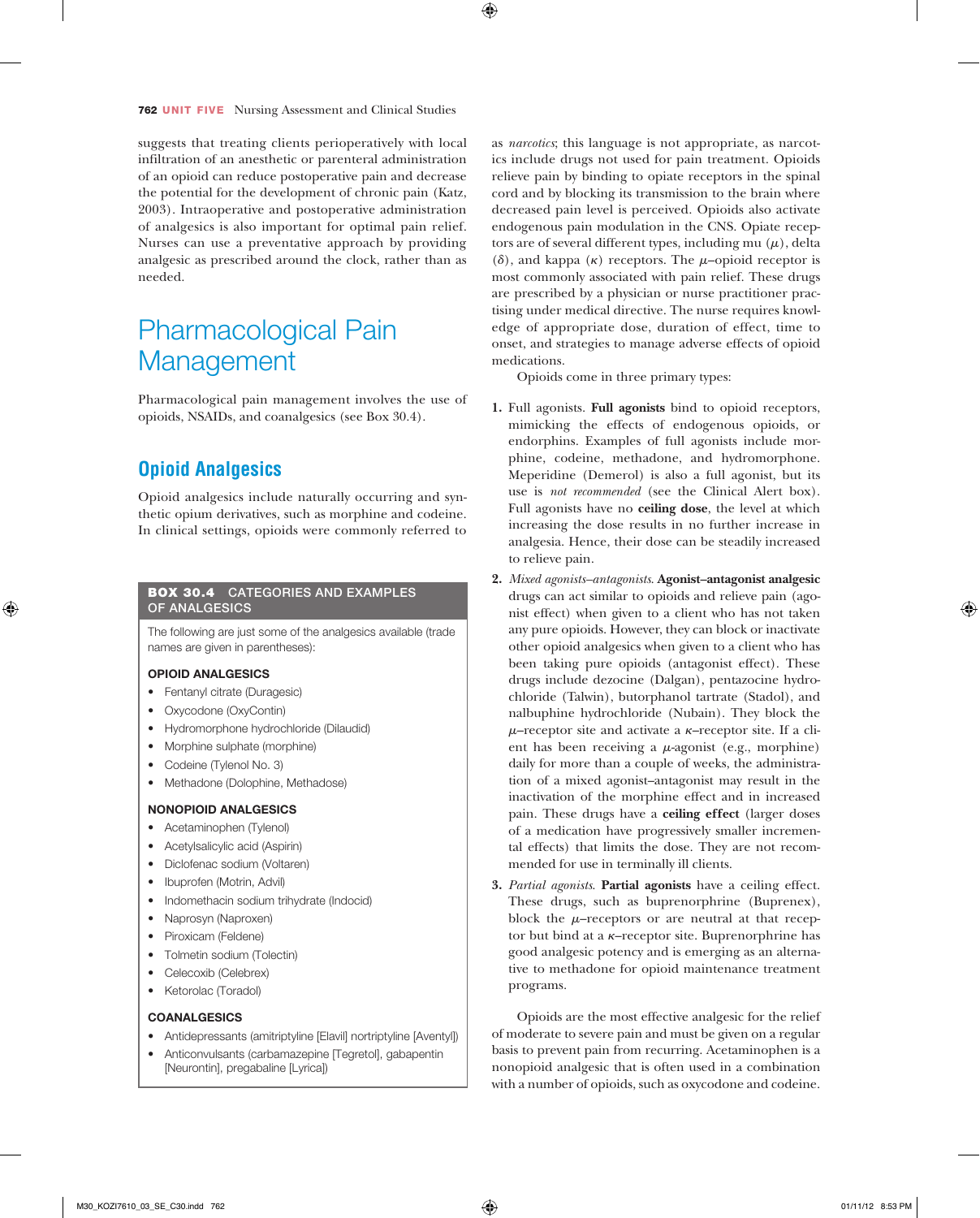### **CL IN ICAL ALERT**

 Nurses must challenge the general use of meperidine in the clinical setting. This drug has a short duration (2 to 3 hours), and its toxic metabolite, normeperidine, accumulates with repetitive dosing, causing CNS excitability and the lower seizure threshold. Several organizations issued cautions against the use of meperidine, including IASP and the Institute for Safe Medication Practices (ISMP) Canada. Meperidine use is still recommended for very few clinical cases, such as in the prevention and treatment of postoperative shivering and rigors caused by certain drugs and blood product administration; or for the management of acute pain episodes for clients with significant adverse reactions to other opioid analgesics (Ashley & Given, 2008; Dobbins, 2010). In these cases, meperidine should only be given if the frontline medications (e.g., clonidine or tramadol) are ineffective or cause an adverse reaction. Meperidine should never be given to clients with poor kidney function or those taking MAOI (monoamine oxidase inhibitor) medications (Daniel & Schmelzer, 2009; Pasero & McCaffery, 2010).

Adverse effects of opioids vary with the physiological state of the client. Box 30.5 provides suggested measures to prevent side effects of opioid analgesics. Respiratory depression is one of the most dangerous side effects of opioid administration, and if the client is not monitored and treated promptly, negative outcomes may occur (Box 30.6). As sedation is another common side effect, nurses should assess and document the client's level of awareness. If sedation is a problem, respiratory status must also be

frequently monitored. Early recognition of an increasing level of sedation or respiratory depression will enable the nurse to implement appropriate measures promptly.

When administering opioids, it is important to distinguish among the effects of *tolerance, physical dependence,* and *addiction.*

**TOLERANCE** With **tolerance**, progressively larger doses are needed to produce the same analgesic effects. The consensus paper written by the American Academy of Pain Medicine (AAPM), the American Pain Society (APS), and the American Society for Addiction Medicine (ASAM) defines tolerance as a "state of adaptation in which exposure to a drug induces changes that result in a diminution of one or more of the drug's effects over time" (AAPM, APS, & ASAM, 2001). The full mechanism of tolerance is not well known. A possible theory suggests that it is caused by the progressive desensitization of opioid receptors (DuPen, Shen, Ersek, 2007). In humans, tolerance to certain opioid drug effects can start taking place on the first administration, but usually it is not clinically significant. Clinicians are more concerned about tolerance that happens over time with prolonged opioid administration and that requires increasingly high doses of the drug. The need for dose escalation is often misdiagnosed as tolerance; however, it can often be caused by disease or pain progression and not the body's adaptation to

#### **BOX 30.5 COMMON OPIOID ADVERSE EFFECTS: PREVENTIVE AND TREATMENT MEASURES**

Opioids can have a number of side effects that nurses can help to alleviate:

#### **CONSTIPATION**

- If the client's condition allows it, increase fluid intake (e.g., 6 to 8 glasses daily).
- Add more fibre and bulk-forming agents to the diet (e.g., fresh fruits and vegetables). Increased exercise is often ineffective in controlling this type of constipation.
- Administer prophylactic daily stool softeners combined with a mild laxative (e.g., senna [Senokot], docusate [Colace]) as a first line of prevention against constipation for clients on opioid maintenance therapy.
- Stimulants (e.g., bisacodyl), osmotic laxatives (e.g., lactulose, sorbitol, and polyethylene glycol), enemas (e.g., tap water and sodium phosphate), and even prokinetic agents (e.g., metoclopramide) may be needed for treating refractory constipation.

#### **NAUSEA AND VOMITING**

- Inform the client that tolerance to this emetic effect generally develops after several days of opioid therapy.
- Antiemetics (e.g., dimenHYDRINATE [Gravol], ondansetron [Zofran]) or gastrointestinal stimulants (e.g., metoclopramide) are sometimes prescribed to treat opioidinduced nausea. Changing the type of opioid or changing the dose and the route of administration can also help to

reduce opioid-induced nausea and emesis is to (Laugsand, Kaasa, & Klepstad, 2011).

#### **SEDATION**

- Inform the client that tolerance usually develops over several days.
- Observe the client's frequency of respiration and oxygen saturation as their decreased values may indicate respiratory depression, a life‐threatening side effect of opioid administration. See Box 30.6 for details.

#### **PRURITUS**

- Apply cool packs and lotion, and provide a diversional activity.
- Administer an antihistamine (e.g., diphenhydrAMINE hydrochloride [Benadryl]), as ordered. As with antiemetic medications, caution must be exercised if the client is prescribed an antihistamine because of its depressant effect on the CNS.
- Inform the client that tolerance to pruritus also develops.

#### **URINARY RETENTION**

• The nurse may need to catheterize the client or change or lower the opioid dose (Fernandes, da Costa, & Saraiva, 2007). The first steps in diagnosing urinary retention are abdominal examination (palpation and percussion), the observation of a client's intake and output (I&O), and performing a bladder scan (ultrasound).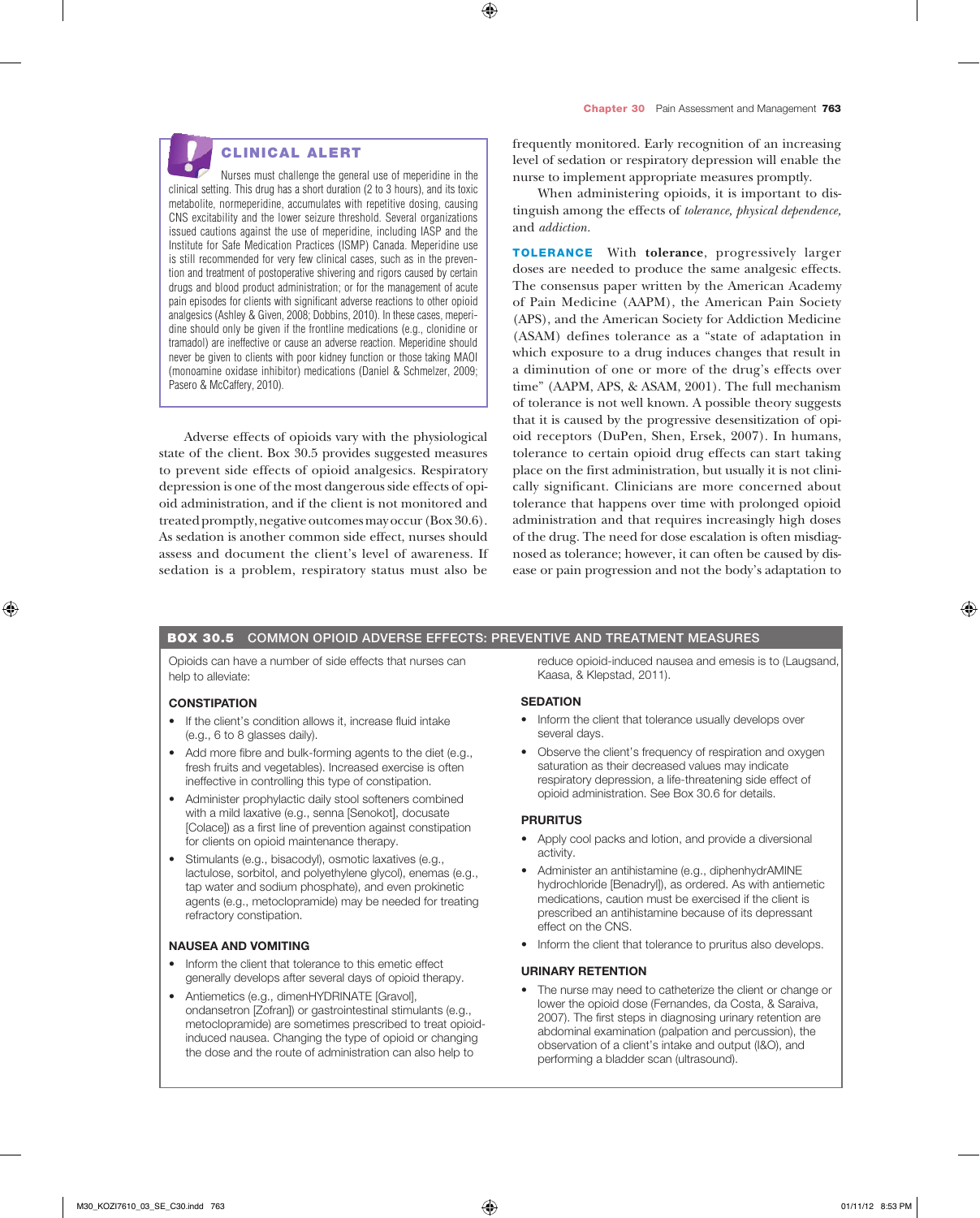### **BOX 30.6 OPIOID‐INDUCED RESPIRATORY DEPRESSION**

#### **Definition**

 Opioid‐induced respiratory depression is a decrease in the effectiveness of an individual's ventilatory function after opioid administration that is usually (but not always) preceded by sedation. It is characterized by poor respiratory effort (shallow breathing) and a respiratory rate below 10 breaths per minute.

#### **Risk Factors**

### **Physical and Lifestyle Characteristics**

- Age >65 years (>55 years if client has sleep apnea)
- Hypertension
- Obesity (BMI > 30 kg/m<sup>2</sup>)
- Smoking (>20 pack/year)
- Untreated obstructive or central sleep apnea and their predisposing factors

#### **Primary and Comorbid Medical Conditions**

- Dependent functional status (unable to walk four blocks or two flights of stairs without assistance)
- Preexisting pulmonary or cardiac disease or dysfunction (e.g., history of chronic obstructive pulmonary disease [COPD] or heart failure)
- Major organ failure (e.g., decreased hepatic or renal function)
- Poor nutritional status

#### **Medical Factors**

- Prolonged surgery >2 hours
- Thoracic and other large incisions that may interfere with circulation
- Concomitant administration of other agents with a depressant effect on the central nervous system (antihistamines, benzodiazepines, some antiemetics)
- Large single-bolus techniques (e.g., 10 mg IV morphine)
- Continuous opioid infusion in opioid‐naïve clients (those who have not recently received any opioid doses).
- Prior naloxone administration (naloxone is a short-acting medication, which puts clients at risk of repeated respiratory depression once the action wears off)
- Opioid-naïve clients who require large opioid administration
- Opioid-tolerant clients who are given large administrations of opioids in addition to their own opioid regimen
- General anesthesia (as opposed to other types of anesthesia)
- Timing of opioid administration (clients are at a greater risk in the first 24 hours)

#### **Required Monitoring**

 Purposeful and systematic serial assessments of pain intensity, level of sedation, and respiratory status (quality, character, rate, and effectiveness).

- Pain intensity using a valid scale (refer the "Pain Questionnaires for Nursing Practice" section)
- Oxygenation (pulse oximetry)
- Capnography monitoring (end-tidal carbon dioxide [CO<sub>2</sub>] measures)
- Respiratory rate (rhythm, rate, depth of chest excursion)
- Ventilation efficacy (depth and rhythm of respirations, snoring, loud breathing)
- Sedation status (e.g., Sedation‐Agitation Scale [SAS], Ramsay Scale, Richmond Agitation and Sedation Scale [RASS], or Pasero Opioid‐Induced Sedation Scale)

#### **Treatment**

- Immediately arouse all clients with signs of advancing sedation, poor respiratory effort, or noisy respiration (e.g., snoring)
- Instruct the client to take deep breaths (inspirometer may be used to motivate the client)
- Alert other members of the care team
- Monitor the client closely until the respiratory status is recovered
- Administer Naloxone as per hospital protocol, if needed

Source: From Jarzyna, D., Jungquist, C.R., Pasero, C., Willens, J., Nisbet, A., Oakes, L., Dempsey, S.J., Santangelo, D., & Polomano, R.. (2011). American Society for Pain Management nursing guidelines on monitoring for opioid‐induced sedation and respiratory depression. Pain Management Nursing, 12(3), 118–145.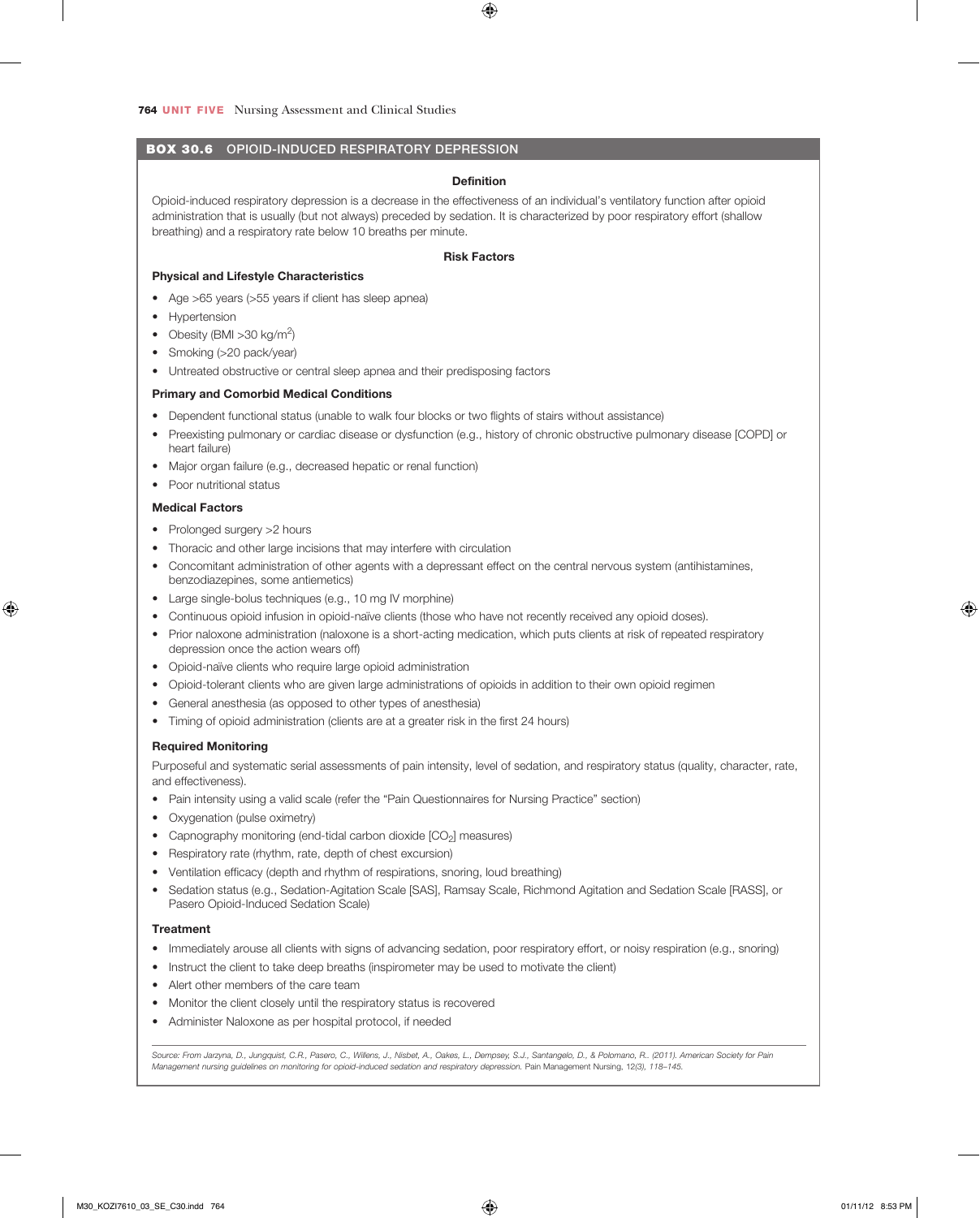**PHYSICAL DEPENDENCE** With physical dependence, people experience a need to continue to use the drug to prevent symptoms of withdrawal. The AAPM, the APS, and the ASAM (2001, p. 2) define it as "a state of adaptation that is manifested by a drug class–specific withdrawal syndrome that can be produced by abrupt cessation, rapid dose reduction, decreasing blood level of the drug and/or administration of an antagonist." Withdrawal symptoms can include vomiting, diarrhea, abdominal cramping, tremors, chills, diaphoresis, myalgia, arthralgia (joint pain not caused by inflammation), and coryza (inflammation of the mucous membranes of the nose). The term "dependence" is often used to describe a person who is addicted or has psychological dependence on the drug. Therefore, although it is appropriate to say that a person who has or could have withdrawal symptoms after the discontinuation of a drug is "physically dependent," the nurse must be careful to strictly avoid using the term "dependent" on its own.

Physical dependence and drug tolerance are involuntary behaviours and are the physiological result of frequent, ongoing opioid administration. Although physical dependence and tolerance develop, symptoms of withdrawal rarely occur because as pain decreases, the dosage is gradually tapered and no symptoms are experienced. *Physical dependence and drug tolerance do not represent addiction* .

**ADDICTION** No universally accepted definition of addiction to opioids exists. According to the AAPM, the APS, and the ASAM (2001, p. 2) **addiction** is characterized by the presence of adverse behaviours that feature a compulsion for the drug, craving, and a preoccupation with drug use predominantly for psychological effect, despite actual or potential harm. Determination of opioid addiction requires expert assessment of the client's history, risk factors for addiction, and potential biopsychological factors. Clinicians should not presume that clients' persistence or expression of the urgent need for pain relief is drug seeking or addictive behaviour. True opioid addiction is rare if opioids are prescribed and monitored appropriately. For most clients, opioid‐seeking behaviours usually stop when the pain is adequately controlled. It is important to note that opioids can be effective for those with a history of chemical dependency on opioids; this requires prescription, supervision, and support by clinicians with expertise in pain management and chemical dependency. Guidelines for safe administration of opioids are available from a number of pain societies, such as the Canadian Pain Society and the International Association for the Study of Pain.

**EQUIANALGESIC DOSING** As nurses are responsible for evaluating the effectiveness of analgesics, monitoring for adverse effects, and advocating for change when an analgesic is not effective, it is important to understand the concept of **equianalgesia**, which refers to the relative potency of various opioid analgesics compared with a standard dose of morphine. An **equianalgesic dose** is the dose of one analgesic that has the same pain‐ relieving effect as another drug. This concept makes it possible to change one analgesic for another or to change the route of administration, for example, from parenteral to oral opioid doses. Equianalgesic dosing also allows comparisons to be made between weak analgesics, such as codeine, for mild pain, and stronger analgesics, such as morphine, for moderate to severe pain. See Table 30.7 for equianalgesic doses of common opioid medications.

The two basic techniques for calculating doses based on equianalgesic equivalents are (a) the ratio method and (b) the cross‐multiplication method. For example, with the ratio technique, it is known that the oral–IV morphine ratio is 3:1, meaning IV morphine is three times as potent as oral morphine. Thus, a client who has required 100 mg of IV morphine per day will require 300 mg of oral morphine per day to control the same level of pain. If a different client who had an opioid requirement of 40 mg IV morphine per day were to be switched to oral

#### **TABLE 30.7** Equianalgesic Chart for Some Common Opioids

| <b>Equianalgesic Dosages</b> |                     |                                                               |  |
|------------------------------|---------------------|---------------------------------------------------------------|--|
| Opioid                       | Oral                | Parenteral                                                    |  |
| Morphine                     | 30 mg               | $10 \mathrm{mg}$                                              |  |
| Codeine                      | 200 mg NR           | 130 mg                                                        |  |
| Fentanyl*                    |                     | 100 $\mu$ g/h (0.1 mg) is<br>equal to 2-4 mg/h<br>morphine IV |  |
| Hydromorphone                | $7.5 \,\mathrm{mg}$ | $1.5 - 2$ mg                                                  |  |
| Meperidine                   | 300 mg NR           | 75-100 mg                                                     |  |
| Methadone                    | $20 \mathrm{mg}$    | $10 \mathrm{mg}$                                              |  |
| Hydrocodone                  | 30 mg               |                                                               |  |
| Oxycodone                    | $15 - 20$ mg        |                                                               |  |

Note: For comparison, a dosage of 10 mg of parenteral morphine is established. NR = not recommended.

\*Fentanyl is also available in the transdermal route (Duragesic).

 Source: Critical Care Nursing of Older Adults: Best Practice, 3rd Edition. Marquis D. Foreman, Koen Milisen, Terry T. Fulmer. Copyright © 2010, Reproduced with the permission of Springer Publishing Company, LLC.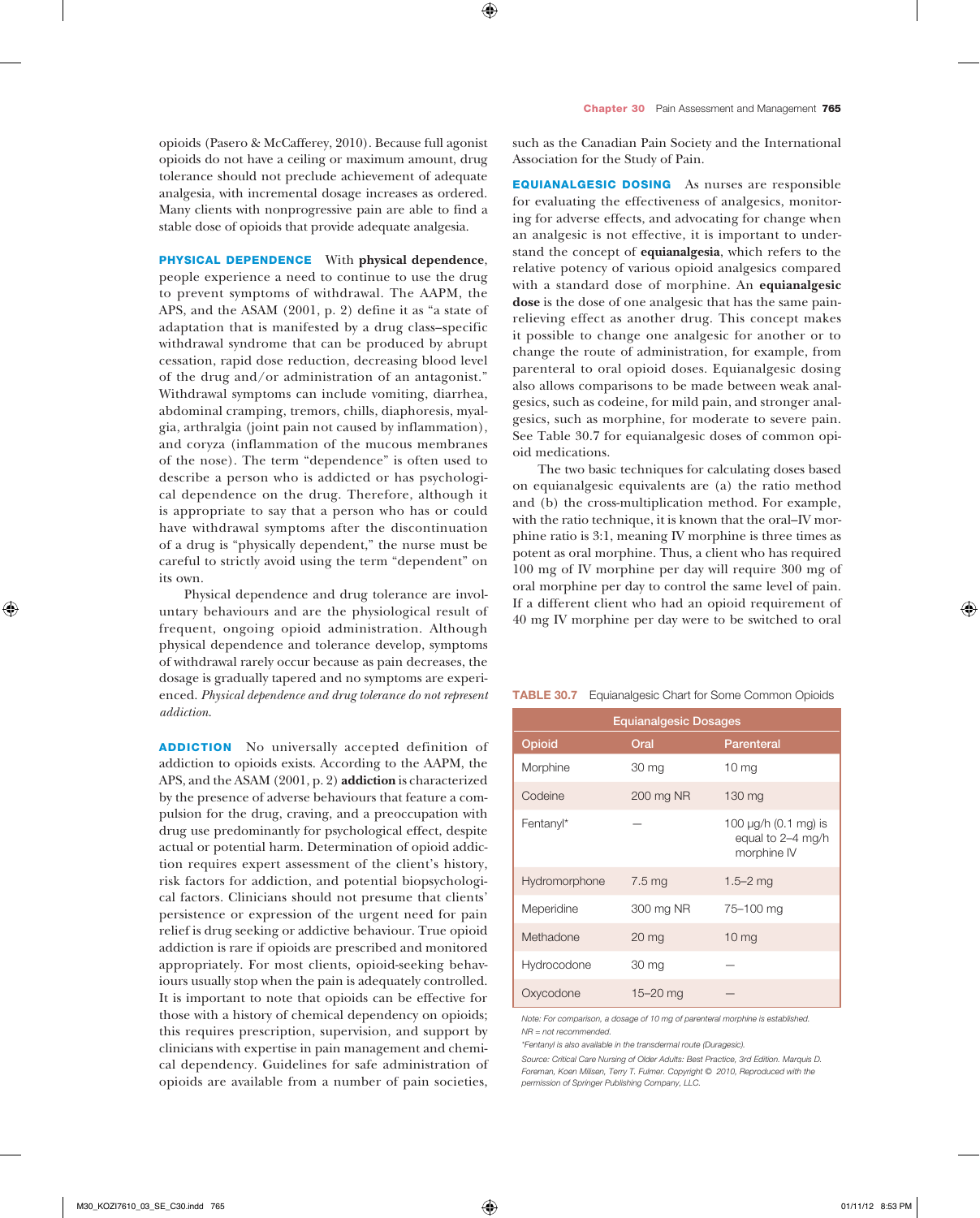hydromorphone, the equianalgesia chart informs the nurse that 10 mg IV morphine is equivalent to 7.5 mg hydromorphone. By using the cross-multiplication technique ( *x* represents the unknown dose), the following steps are calculated:

 $10 \text{ mg}$  IV morphine  $= 7.5 \text{ mg}$  oral hydromorphone  $40 \text{ mg}$  IV morphine  $= x \text{ mg}$  hydromorphone Cross‐multiply:  $10x = 7.5 \times 40$  $10x = 300$ *x* = 30 mg hydromorphone

Thus, 30 mg of oral hydromorphone per day would provide equivalent analgesia to 40 mg of IV morphine per day. The hydromorphone dose is then divided on the basis of the duration of action of the available preparations (e.g., every 4 hours).

**ROUTES FOR OPIOID DELIVERY** Opioids have traditionally been administered by oral routes; subcutaneous routes, including continuous subcutaneous infusions; intramuscular routes; and intravenous routes. In addition, newer methods of delivering opioids, for example, transnasal, transdermal, and rectal drug therapy, as well as intraspinal infusion, have been developed; the traditional routes are not feasible with these new methods.

*Oral* Oral administration of opioids remains the preferred route of delivery because of ease of administration. Because the duration of action of most immediate‐release (IR) opioids is approximately 4 hours, people with chronic pain have had to awaken several times during the night to medicate themselves for pain. To circumvent this problem, *long‐acting,* or slow‐release, forms of opioids with a duration of 8 to 12 hours have been developed. Examples of long‐acting preparations are MS Contin, OxyContin, and Hydromorph Contin. Clients receiving long‐acting preparations also require as‐needed (prn) doses of IR analgesics (e.g., short-acting morphine, Percocet) for acute breakthrough pain.

*Subcutaneous* The subcutaneous (SC) route has been used extensively to deliver opioids, and another technique uses SC catheters and infusion pumps to provide *continuous subcutaneous infusion* (CSCI). The SC route is helpful for people who need long-term use of parenteral opioids and are unable to take opioids orally over the long‐term, such as those experiencing dysphagia or gastrointestinal obstruction. CSCI involves the use of a small, light, battery-operated pump that administers the drug through a 23‐ or 25‐gauge butterfly needle. The needle should be rotated between sites on the abdomen and thigh areas every 3 to 7 days. Client mobility can be maintained by attaching the pump to a belt, or using a shoulder bag or holster to hold the pump.

Because the client or the caregivers must operate the pump and change and care for the injection site, the nurse needs to provide appropriate instruction on assessment of pump functioning and care. Clients or their caregivers need to be able to do the following:

- Describe the basic parts and symbols of the system
- Identify ways to determine whether the pump is working
- Change the battery
- Change the medication
- Demonstrate stopping and starting the pump
- Demonstrate tubing care, site care, and changing of the injection site
- Identify signs indicating the need to change an injection site
- Describe general care of the pump when the client is ambulatory, bathing, sleeping, or travelling
- Identify actions to take when the alarm signals

*Intramuscular* The intramuscular (IM) route should not be used; it is the least desirable route for opioid administration because of variable absorption, pain involved with administration, and the need to repeat administration every 3 to 4 hours.

*Intravenous* The intravenous (IV) route provides rapid and effective relief of acute pain. The analgesic can be administered by continuous IV infusion, or by patient‐ controlled analgesia (PCA) (see the discussion on PCA later in this chapter).

*Transnasal* Transnasal administration has the advantage of rapid action of the medication because of direct absorption through the vascular nasal mucosa. A commonly used agent is the mixed agonist–antagonist butorphanol (Stadol) for acute headaches.

*Transdermal* Transdermal drug therapy is advantageous in that it delivers a relatively stable plasma drug level and is noninvasive. Fentanyl (Duragesic) is an opioid currently available as a skin patch with various dosages. It provides drug delivery for up to 72 hours. The time before the medication given via this route begins to take effect is between 12 to 16 hours; in the meanwhile, the client should be provided with short‐acting opioids to relieve pain. The transdermal route is distinguished from the topical route in that the effects of the medications are systemic after the medication is absorbed; topical medications placed on the skin work locally at the point they are placed on the body.

*Rectal* Several opioids are now available in suppository form. The rectal route is particularly useful for clients who have dysphagia (difficulty swallowing), nausea, or vomiting.

*Intraspinal* An increasingly popular method of delivery is the infusion of opioids into the epidural or intrathecal (subarachnoid) space. Analgesics administered via the intraspinal route are delivered adjacent to the opioid receptors in the dorsal horn of the spinal cord. Two commonly used medications are morphine sulphate and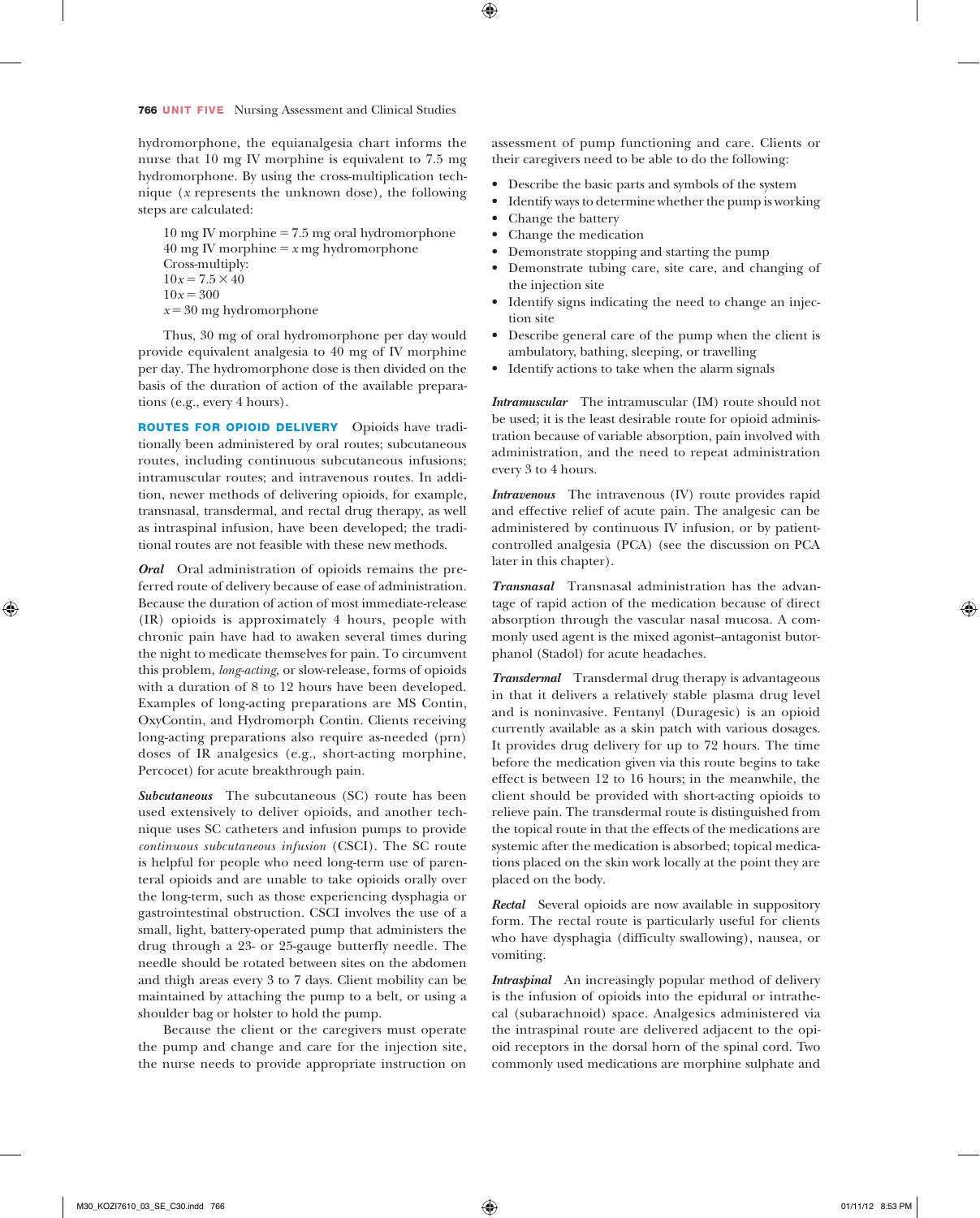fentanyl. All medicines administered by the intraspinal route need to be sterile and preservative free (preservatives are neurotoxic). The major benefit of intraspinal drug therapy is superior analgesia with less medication used. The epidural space is most commonly used because the dura mater acts as a protective barrier against infection, including meningitis, and there is less risk of developing a spinal headache. Intraspinal catheters are not in constant contact with blood, and thus an infusion can be stopped and restarted later without the concern that the catheter is no longer patent.

Intrathecal administration delivers medication directly into the cerebrospinal fluid (CSF) that bathes and nourishes the spinal cord. Medicines quickly and efficiently bind to the opioid receptor sites in the dorsal horn when administered in this way, speeding the onset and peak effect, while prolonging the duration of action of the analgesic. An example of how the route of administration affects the relative potency of opioids is as follows: A client who needs 300 mg of oral morphine per day to control pain will need 100 mg of parenteral morphine, 10 mg of epidural morphine, and only 1 mg of intrathecal morphine in a 24‐hour period. Very little drug is absorbed by blood vessels into the systemic circulation. In fact, the drug must circulate through the CSF to be excreted. As a result, onset of respiratory depression can be delayed (24 hours after the administration) as medication that has left the spinal opioid sites travels through the brain to be eliminated. Therefore, it is essential that the nurse continues diligent monitoring of respiratory depression in clients receiving intrathecal opioids.

In contrast, the epidural space is separated from the spinal cord by the dura mater, which acts as a barrier to drug diffusion. In addition, it is filled with fatty tissue and an extensive venous system. With this diffusion delay, some medications (especially fat-soluble medications, such as fentanyl) from the epidural space enter the systemic circulation via the venous plexus. Thus, a higher dose of opiate is required to create the desired effect, which can produce side effects, such as itching, urinary retention, and respiratory depression. Often, a mixture of an opioid (e.g., fentanyl) and a local anesthetic (e.g., bupivacaine) are combined to lower the dose of opioid needed. As a result, there may be an increase in fall risk for some clients who develop muscular weakness in their legs or orthostatic hypotension in response to the local anesthetic.

Intraspinal analgesia can be administered by three modes of operation:

**1.** *Bolus.* A single dose, or repeated bolus doses, can be provided. When clients have spinal anesthesia (e.g., during a cesarean section), a bolus of 1 mg intrathecal morphine can provide significant pain control for up to 24 hours. For shorter-acting medications,

an epidural catheter may be intact and accessed by a qualified health care professional (e.g., anesthesiologist) to administer bolus doses on an as‐needed basis. Check agency policy regarding who can provide these bolus doses, how they are documented, and the postbolus monitoring procedures.

- **2.** *Continuous infusion administered by pump.* The pump can be external (for acute or chronic pain) or surgically implanted (for chronic pain) to provide a continuous infusion of pain relievers into the epidural or intrathecal space.
- **3.** *Continuous plus intermittent bolus.* With this mode of operation, the client receives a continuous infusion, with bolus rescue doses administered for breakthrough pain. Often, a pump with *patient‐controlled epidural analgesia* ( *PCEA*) capabilities is used for this mode of operation. This is similar to PCA (detailed later) in which a basal rate may or may not be used to meet the client's anticipated analgesic need, with the client's ability to request an incremental dose by pressing a button set at intervals. PCEA is often used to manage acute postoperative pain, chronic pain, and intractable cancer pain. The so‐called *walking epidurals* used for women in labour are typically PCEA devices that are programmed in the bolus mode without a continuous infusion (basal rate) set.

The needle is inserted into the intrathecal or epidural space (typically in the lumbar region), and a catheter is threaded through the needle to the desired level. The catheter is connected to tubing that is then positioned along the spine and over the client's shoulder for the nurse to access. The entire catheter and tubing are taped securely to prevent dislodgement. Often, an occlusive transparent dressing is placed over the insertion site for easy identification of catheter displacement or local inflammation. Temporary catheters, used for short‐term acute pain management, are usually placed at the lumbar or thoracic vertebral level and often removed after 2 to 4 days. Permanent catheters, for clients with chronic pain, may be tunnelled subcutaneously through the skin and exit at the client's side, or be connected to a pump implanted in the abdomen. Tunnelling of the catheter reduces the risk of infection and displacement of the catheter. After the catheter is inserted, the nurse is responsible for monitoring the infusion and assessing the client per institutional policy. Nursing care of clients with intraspinal infusions is summarized in Table 30.8 .

There are misconceptions that either overstate or ignore the risks of spinal analgesia. This is, in part, due to the importance of the technique of the professional inserting the catheter, which varies considerably. In general, clients receiving epidural analgesia do not need to be monitored in an intensive care setting, but they do need vigilant assessment of their pain, neurological and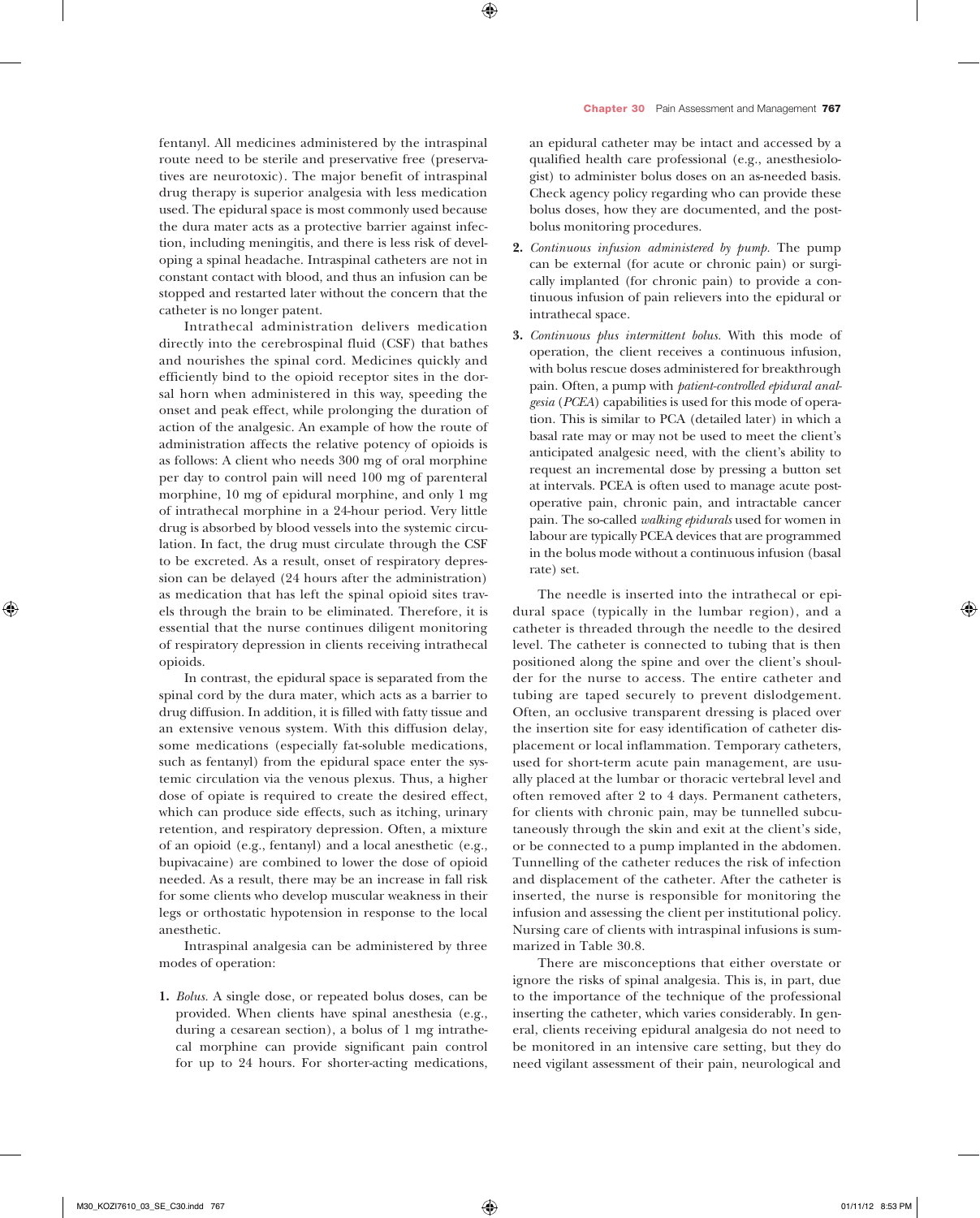| <b>TABLE 30.8</b> Nursing Interventions for Clients Receiving Analgesics through an Epidural Catheter |  |  |  |
|-------------------------------------------------------------------------------------------------------|--|--|--|
|                                                                                                       |  |  |  |

| <b>Nursing Goal</b>                              | <b>Interventions</b>                                                                                                                                                                                                                                                                                                                                                                                                                                                                                                                                                |
|--------------------------------------------------|---------------------------------------------------------------------------------------------------------------------------------------------------------------------------------------------------------------------------------------------------------------------------------------------------------------------------------------------------------------------------------------------------------------------------------------------------------------------------------------------------------------------------------------------------------------------|
| Maintain client safety                           | Label the tubing, the infusion bag, and the front of the pump with tape marked<br>EPIDURAL to prevent confusion with similar-looking IV lines.<br>Post a sign above the client's bed indicating that the epidural is in place.<br>Secure all connections with tape.<br>If there is no continuous infusion, apply tape over all injection ports on the epidural<br>line to avoid the injection of substances intended for IV administration into the<br>epidural catheter.<br>Do not use alcohol in any care of catheter or insertion site, as it can be neurotoxic. |
| Maintain catheter placement                      | Secure temporary catheters with tape.<br>When bolus doses are used, gently aspirate before medication administration to<br>determine that the catheter has not migrated into the subarachnoid space. (Expect<br><1 mL of fluid return in the syringe.)<br>Assist client in repositioning or moving out of bed.<br>Assess insertion site for leakage with each bolus dose or at least every 8-12 hours.                                                                                                                                                              |
| Prevent infection                                | Use strict aseptic techniques with all epidural-related procedures.<br>Maintain a sterile occlusive dressing over the insertion site.<br>Assess the insertion site for signs of infection (e.g., redness, discoloration, secretions<br>at the site, swelling, pain or fever [sign of a systemic infection]).                                                                                                                                                                                                                                                        |
| Maintain client's urinary and bowel<br>functions | Monitor intake and output. Assess for bowel and bladder distension.                                                                                                                                                                                                                                                                                                                                                                                                                                                                                                 |
| Prevent respiratory depression                   | Assess sedation level and respiratory status q1h for the first 24 hours and q4h<br>thereafter.<br>Do not administer other opioids or central nervous system depressants, unless<br>ordered.<br>Keep a 0.4-mg ampule of naloxone hydrochloride (Narcan) at the client's bedside.<br>Notify the clinician in charge if the respiratory rate falls below 8 per minute or if the<br>client is difficult to rouse.                                                                                                                                                       |

respiratory status, and the insertion site frequently during the course of therapy.

**PATIENT‐CONTROLLED ANALGESIA Patient‐ controlled analgesia (PCA)** is a method that allows clients to self‐administer their own opioids whenever they feel it is necessary. PCA involves an infusion system with a pump. With a PCA pump, the client pushes a button to release a set amount of opioid by bolus via the intravenous, subcutaneous, or epidural route. PCA pumps usually have a chamber or cartridge that contains the analgesic, a mechanism for setting the ordered dose, and a control for client activation. When clients want a dose of analgesic, they can push a button attached to the infusion pump and the preset dose is delivered. A programmable lockout interval (usually 10 to 15 minutes) follows the dose, when an additional dose cannot be given even if the client activates the button. It is also possible to program the maximum dose that can be delivered over a period of hours (usually 4 hours). Many pumps are capable of delivering a low continuous infusion, or basal rate, to provide sustained analgesia during times of rest and sleep. Older children can be taught to use PCAs.

People using PCA tend to take less total analgesia than those receiving intermittent injections (Pasero & McCaffery, 2010). PCA is used for the management of postoperative pain and for other types of acute pain, such as sickle‐cell crisis, and for cancer pain. A major advantage to PCA is that it can meet pain relief needs of clients in a more flexible manner compared with conventional analgesic methods (McIntyre, 2001). Whether in an acute care hospital setting, an ambulatory clinic, or home care, the nurse is responsible for the initial instruction regarding the use of the PCA and for the ongoing monitoring of the therapy (see the Teaching: Clinical box). The client's pain must be assessed at regular intervals and analgesic use documented in the client's record. Client concerns about addiction and adverse effects also need to be assessed and addressed. If the PCA pump is used with a child, the nurse must engage in interactive teaching with the child and parents. Additionally, the child's ability to use the PCA client control button must be assessed. Older adults may have more comorbidities and need to be monitored for medication side effects as well as impaired renal and pulmonary functions. Older adults must also be assessed for cognitive and physical ability to push the client control button.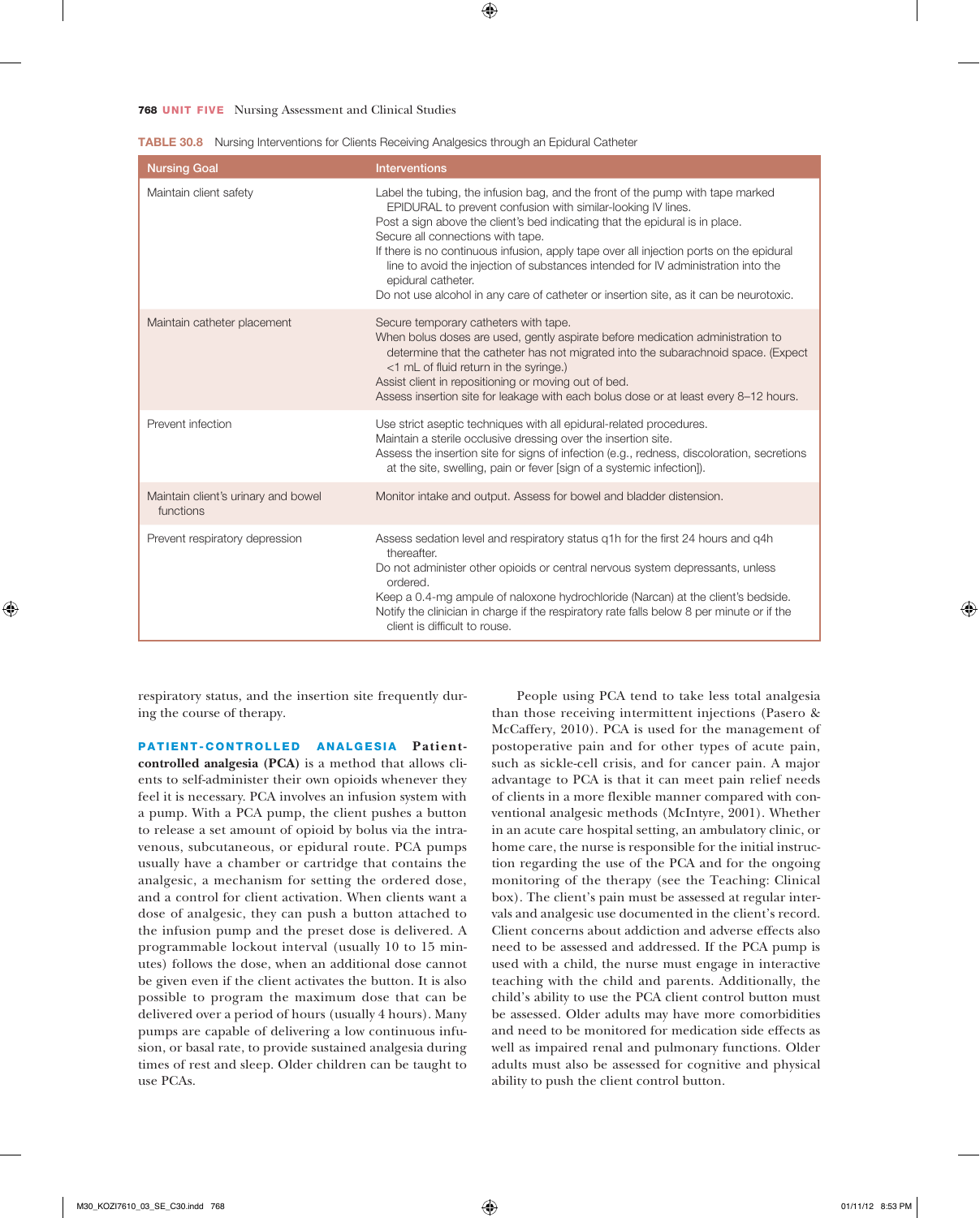### **TEACHING CLINICAL**

### Client Self‐Management of Pain by Using a Patient‐Controlled Analgesia Pump

Choose a time to teach the client about pain management when the pain is controlled so that the client is able to focus on the teaching.

Teaching the client about self‐management of pain can include the following:

● Demonstrate the operation of the patient-controlled analgesia (PCA) pump and explain that the client can safely push the button without fear of overmedicating. Sometimes, it helps clients who are reluctant to repeatedly push the button to know that they must dose themselves (i.e., push the button) 5 to 10 times

to receive the same amount of medication (10 mg morphine equivalent) they would receive in a standard injection.

- Describe the use of the pain scale and encourage the client to respond to demonstrate understanding.
- Explore a variety of nondrug pain relief techniques that the client is willing to learn and use to promote pain relief and optimize functioning.
- Explain to the client the need to notify staff when ambulation is desired (e.g., for bathroom use), if applicable.

### **Nonopioid Analgesics**

**NONSTEROIDAL ANTI-INFLAMMATORY DRUGS Nonsteroidal anti-inflammatory drugs (NSAIDs)**, sometimes referred to as nonopioids, include drugs from the following categories: (a) first‐generation (COX‐1 and COX‐2 inhibitors; e.g., Aspirin, ibuprofen, naproxen, ketorolac), and (b) second‐generation (COX‐2 inhibitors, e.g., celecoxib). These medications have anti-inflammatory, analgesic, and antipyretic effects. They relieve pain mainly by blocking the action of cyclooxygenase (COX, which has two forms: COX‐1 and COX‐2), the enzyme necessary for the synthesis of prostaglandins that sensitize nerve endings and trigger pain at the periphery (i.e., transduction). The inhibition of COX‐1 is responsible for many of the side effects, such as gastric ulceration, bleeding due to platelet inhibition, and acute renal failure. In contrast, the inhibition of COX‐2 is responsible for the suppression of pain and inflammation (Lehne, 2009). The use of medication that is a combination of an NSAID and an opioid is indicated for clients with acute musculoskeletal and soft tissue inflammation. Individual drugs in this category vary widely in their analgesic properties, metabolism, excretion, and adverse effects. In addition, the analgesic activity of these drugs has a ceiling effect. Not all clients are candidates for NSAIDs because of side effects. Caution is advised with older adults or clients with renal impairment because of slower clearance rates in these individuals.

The most common adverse effect of NSAIDs is dyspepsia, which can be minimized by taking the medication with food. Stomach ulcers and gastric bleeding have also been reported; those on longer-term NSAID therapy may be prescribed proton‐pump inhibitors to preserve the gastric mucosa. NSAIDs may be contraindicated for those with impaired blood clotting, gastrointestinal bleeding or ulcer risk, renal disease, thrombocytopenia (low platelet levels), Aspirin triad (i.e., bronchial asthma, Aspirin intolerance, and rhinitis), and possible infection. Many

NSAIDs require a prescription and all have a maximum daily dose limit. Clients and nurses should be aware that dark tarry stools may indicate gastrointestinal bleeding, one of the more dangerous effects of NSAIDs. Depending on the nature of the pain problem, NSAIDs may be prescribed in combination with opioids or coanalgesics. It is also common for an NSAID, such as ibuprofen, to be prescribed together with acetaminophen (Tylenol) to achieve more efficient analgesia.

**ACETAMINOPHEN** Acetaminophen (Tylenol) has a different mechanism of action and side effect, or toxicity profile, from that of NSAIDs. It does not affect platelet function and rarely causes gastrointestinal distress, ulcers, or skin or cardiovascular problems. Hepatotoxicity, possibly renal toxicity as well, does occur with higher doses or with long-term use. Generally, 10 g of acetaminophen is considered a lethal dose, with 6 g per day causing measurable liver damage. It is recommended that otherwise young and healthy people limit acetaminophen consumption to less than  $4 \frac{g}{day}$ , with susceptible individuals (e.g., older adults, those with a history of alcoholism, those with liver disease) limiting their consumption to 2.4 g/day or less (Pasero & McCaffery, 2010).

### **Coanalgesics**

A **coanalgesic** agent (formerly known as an *adjuvant*) is a medication that is not classified as a pain medication but that has properties that can reduce pain, alone or in combination with other analgesics; relieve other discomforts; potentiate the effect of pain medications; or reduce the pain medication's side effects. Examples of coanalgesics are antidepressants, anticonvulsants, and others.

Tricyclic antidepressants, such as amitriptyline (Elavil) or nortriptyline (Aventyl), interfere with the reuptake of epinephrine and serotonin in the CNS, leading to reduced pain perception when given in low doses.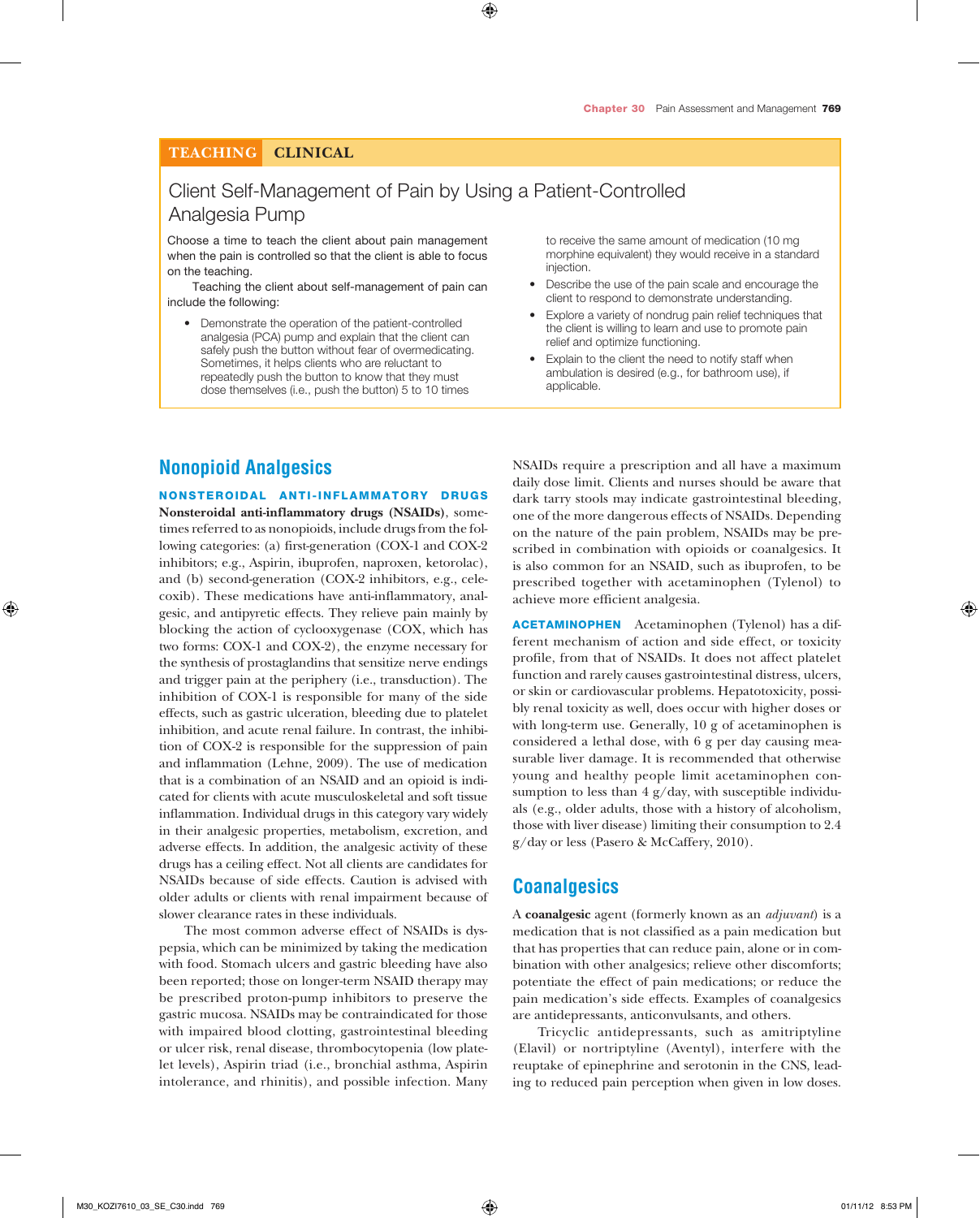Anticonvulsants, such as carbamazepine (Tegretol), stabilize nerve membranes, reducing excitability and spontaneous firing. Gabapentin (Neurontin) and pregabaline (Lyrica) are thought to modulate the electrical activity of the brain by modulating the release of excitatory neurotransmitters (Pasero & McCaffery, 2010). These agents appear to be particularly beneficial in the management of neuropathic pain. Anxiolytics, sedatives, and antispasmodics are examples of medicines that relieve other discomforts but do not alleviate pain and thus should be used in addition to, rather than instead of, analgesics. Examples of medications used to reduce the side effects of analgesics include stimulants, laxatives, and antiemetics.

### **Placebo Response**

The **placebo response** occurs when people experience pain relief from an intervention that may not be directly related to the actual pain relief method employed. Health care professionals can cause a positive placebo response by the ways they interact with clients. The nurse's empathic approach toward the client, such as listening without judgment, giving opportunities to express pain and permission to do so, and recognizing the person's unique responses, help to facilitate pain relief. Medication placebos, such as giving a saline injection instead of an opioid, are unethical.

# Nonpharmacological Pain **Management**

Nonpharmacological pain management consists of a variety of physical, cognitive–behavioural, and lifestyle pain management strategies that target the body, mind, spirit, and social interactions (Table 30.9). Physical

|  | <b>TABLE 30.9</b> Nonpharmacological Interventions for Pain Control |  |  |
|--|---------------------------------------------------------------------|--|--|
|--|---------------------------------------------------------------------|--|--|

| <b>Target Domain of</b><br><b>Pain Control</b> | <b>Intervention</b>                                                                                                                                                                                                                                                                | <b>Pain Pathway Implicated</b>                                                                                                                                                                                                                                                                                    |
|------------------------------------------------|------------------------------------------------------------------------------------------------------------------------------------------------------------------------------------------------------------------------------------------------------------------------------------|-------------------------------------------------------------------------------------------------------------------------------------------------------------------------------------------------------------------------------------------------------------------------------------------------------------------|
| Body                                           | Reducing pain triggers, promoting comfort<br>Massage<br>Applying heat or ice<br>Electric stimulation (TENS)<br>Positioning, bracing (selective immobilization)<br>Acupressure<br>Invasive interventions (e.g., blocks)<br>Sleep hygiene<br>Diet, nutritional supplements, exercise | May involve various pain pathways<br>Perception (see GCT)<br>Transmission, transduction, perception<br>Perception, ascending modulation<br>Transduction, transmission<br>Ascending modulation, perception<br>Transmissions and other processes<br>Perception and modulation<br>May involve multiple pain pathways |
| Mind                                           | Relaxation, imagery<br>Self-hypnosis<br>Distracting attention<br>Pain diary, journal writing<br>Repatterning thinking<br>Attitude adjustment<br>Reducing fear, anxiety, stress<br>Reducing sadness, helplessness<br>Information about pain                                         | Mind activities primarily involve perception and<br>modulation                                                                                                                                                                                                                                                    |
| Spirit                                         | Prayer, meditation<br>Self-reflection about life and pain<br>Meaningful rituals<br>Energy work (e.g., therapeutic touch, reiki)<br>Spiritual healing<br>Functional restoration                                                                                                     | Spirit pain intervention domains involve perception<br>and modulation but may evolve to implicate<br>other pain pathways                                                                                                                                                                                          |
| Social Interactions                            | Improved communication<br>Family therapy<br>Problem solving<br>Vocational training<br>Volunteering<br>Support groups                                                                                                                                                               | May implicate various pain pathways                                                                                                                                                                                                                                                                               |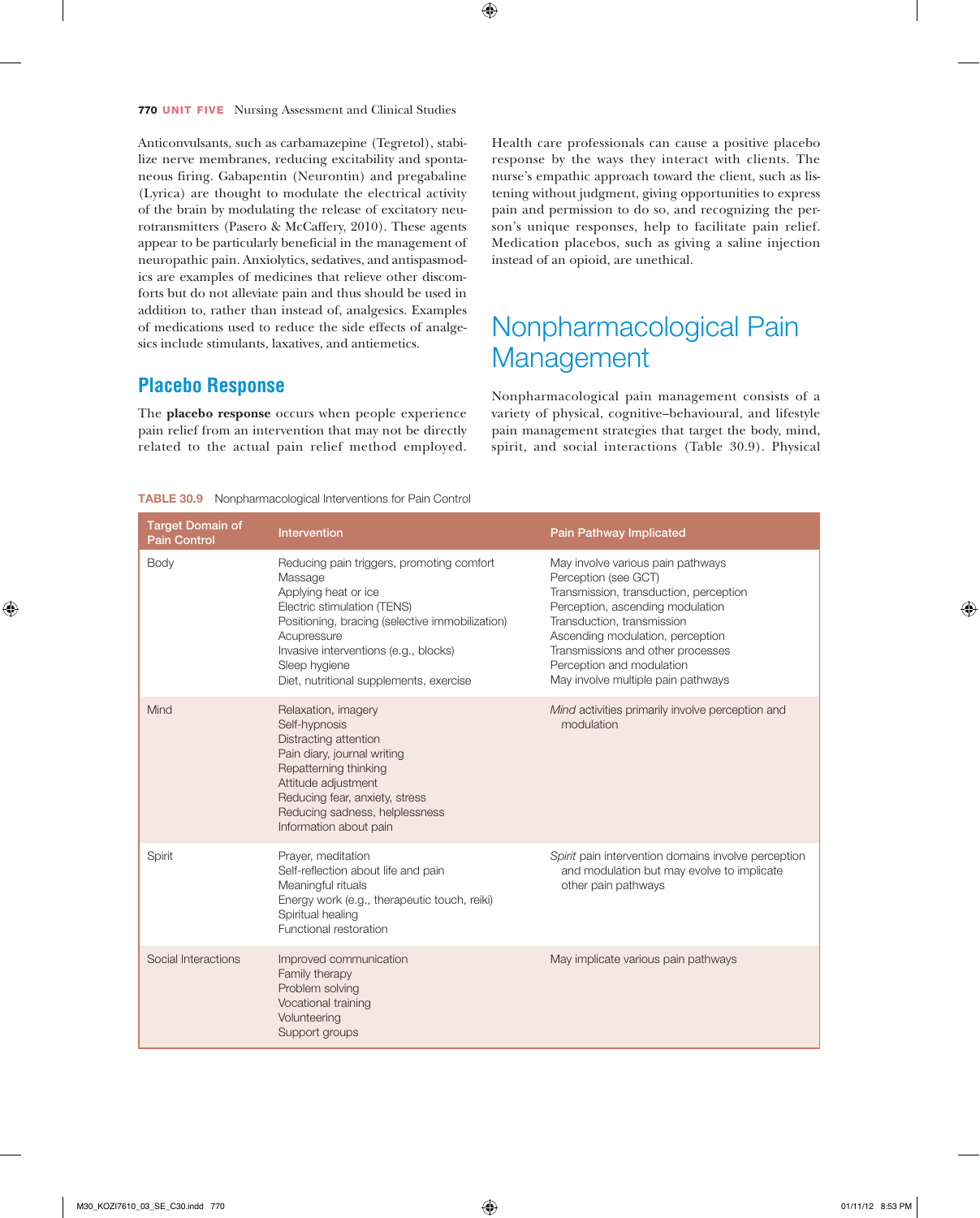modalities include cutaneous stimulation, immobilization or therapeutic exercises, transcutaneous electrical nerve stimulation (TENS), and acupuncture. Mind–body (cognitive–behavioural) interventions include distracting activities, relaxation techniques, imagery, meditation, biofeedback, hypnosis, cognitive reframing, emotional counselling, and spiritually directed approaches, such as therapeutic touch or reiki. Lifestyle management approaches include symptom monitoring, stress management, exercise, nutrition, pacing activities, disability management, and other approaches needed by many clients with persistent pain that has effected a drastic change in their lives. Further information on selected mind–body interventions are detailed in Chapter 16 . The discussion here is limited to selected physical and cognitive– behavioural interventions.

### **Physical Interventions**

The goals of physical intervention include providing comfort, altering physiological responses to reduce pain perception, and optimizing functioning.

**CUTANEOUS STIMULATION** Cutaneous stimulation can provide effective temporary pain relief. It distracts the client and focuses attention on the tactile stimuli, away from the painful sensations, thus reducing pain perception. Cutaneous stimulation is also believed to create the release of endorphins that block pain stimuli transmission and stimulate large‐diameter A‐beta sensory nerve fibres, thus decreasing the transmission of pain impulses through the smaller A‐delta and C fibres. Cutaneous stimulation techniques include the following:

- Massage
- Application of heat or cold
- Acupressure
- Contralateral stimulation

Cutaneous stimulation can be applied directly to the painful area, proximal to the pain, distal to the pain (along the nerve path or dermatome), and contralateral (exact location, opposite side of the body) to the pain. Cutaneous stimulation is contraindicated in areas of skin breakdown and for those clients with impaired neurological functioning.

*Massage* Massage is a comfort measure that can aid relaxation and decrease muscle tension as well as ease anxiety as the physical contact communicates caring. Massage can also decrease pain intensity by increasing superficial circulation to the area. Massage can involve the back and neck, hands and arms, or feet (see Chapter 38 for a discussion on back massage).

*Heat and Cold Applications* A warm bath, warm pads, ice bags, ice massage, warm or cold compresses, and warm or cold sitz baths, in general, relieve pain and promote healing of injured tissues (see Chapter 35). These are modalities of pain management that are not time consuming and are easily obtained in any setting; they should not be overlooked by clinicians as a complementary strategy for the standard pain management techniques. Application of heat should, however, be used with caution, especially in the emergency department setting.

*Acupressure* Acupressure developed from the ancient Chinese healing system of acupuncture. The therapist applies finger pressure to points that correspond to many of the points used in acupuncture (see Chapter 16).

*Contralateral Stimulation* Contralateral stimulation can be accomplished by stimulating the skin in an area opposite to the painful area (e.g., stimulating the left knee if the pain is in the right knee). The contralateral area may be scratched for itching, massaged for cramps, if appropriate, or treated with cold packs or analgesic ointments. This method is particularly useful when the painful area cannot be touched because it is hypersensitive, when it is inaccessible by a cast or bandages, or when the pain is felt in a missing part (phantom pain).

**IMMOBILIZATION AND BRACING** Immobilizing or restricting the movement of a painful body part (e.g., arthritic joint, traumatized limb) may help to manage episodes of acute pain. Splints or supportive devices should hold joints in the position of optimal function and should be removed regularly in accordance with agency protocol to provide range‐of‐motion (ROM) exercises, if not contraindicated. Prolonged immobilization can result in joint contracture, muscle atrophy, and cardiovascular problems. Therefore, clients should be encouraged to participate in self‐care activities and remain as active as possible, with frequent ROM exercises.

**TRANSCUTANEOUS ELECTRICAL NERVE STIMULATION Transcutaneous electrical nerve stimulation (TENS)** is a method of applying low‐voltage electrical stimulation directly over identified pain areas, at an acupressure point, along peripheral nerve areas that innervate the pain area, or along the spinal column. The TENS unit consists of a portable, battery‐operated device with lead wire and electrode pads that are applied to the chosen area of skin. Cutaneous stimulation from the TENS unit is thought to activate large‐diameter fibres that modulate the transmission of the nociceptive impulse in the peripheral nervous system and CNS (closing the pain gate), resulting in pain relief. This stimulation may also cause a release of endorphins from the CNS centres.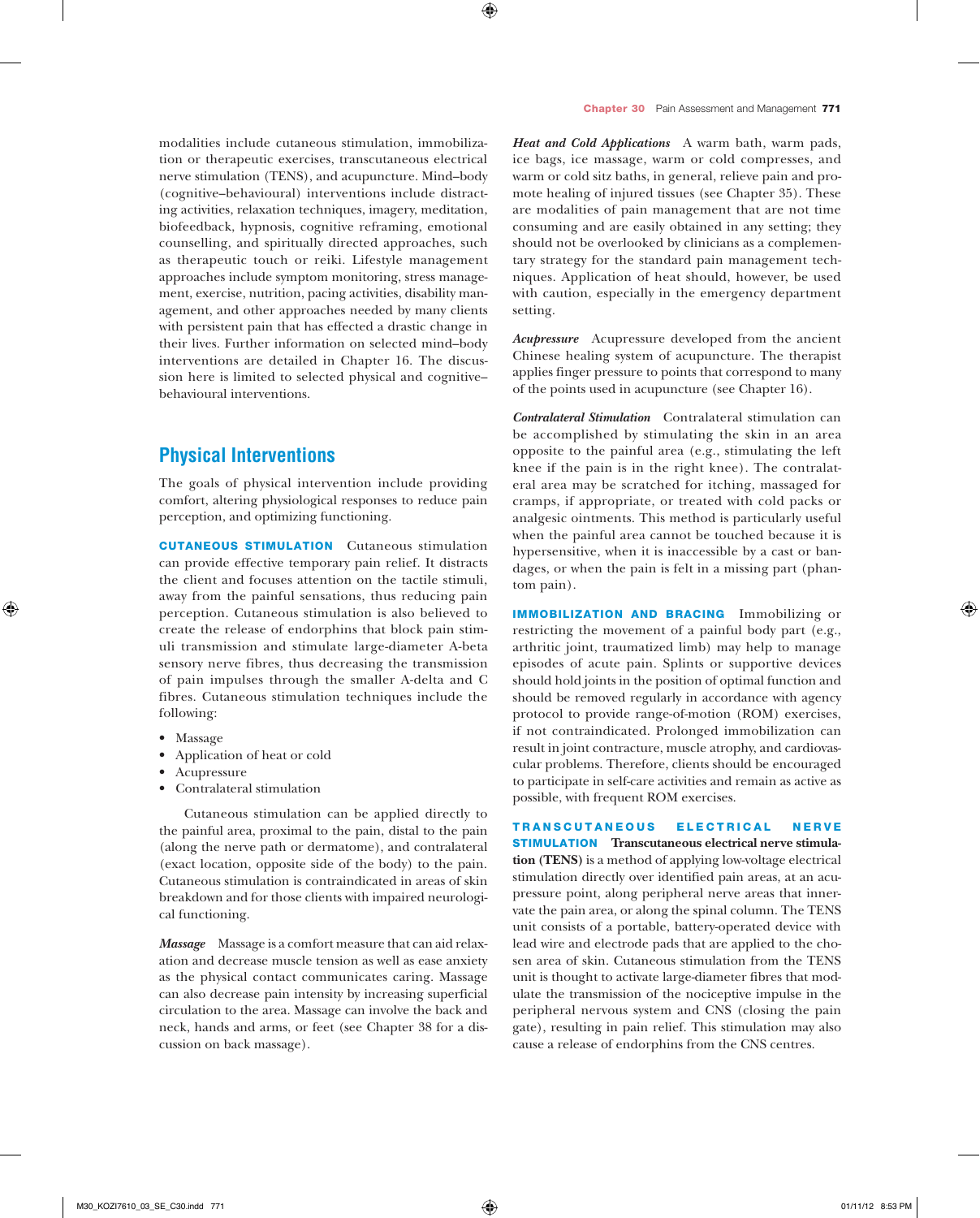**ACUPUNCTURE** Acupuncture, a form of traditional Chinese medicine, involves the insertion of thin sterile needles into specific points of the skin with the goal of relieving pain (see Chapter 16).

### **Cognitive–Behavioural Interventions**

The goals of cognitive–behavioural interventions include providing comfort, altering psychological responses to reduce pain perception, and optimizing functioning. Selected cognitive–behavioural interventions include distraction, elicitation of the relaxation response, and psychoeducation.

**DISTRACTION** Distraction draws the person's attention away from the pain and lessens the perception of pain. In some instances, distraction can make a client completely unaware of pain. For example, a client recovering from surgery may feel no pain while watching a football game on television, yet feel pain again when the game is over. Different types of distraction include visual distraction (reading or watching TV, guided imagery), auditory distraction (listening to music, humour), tactile distraction (slow rhythmic breathing, massage, holding and stroking a pet or a toy), and intellectual distraction (playing table or card games, doing a puzzle, hobbies).

**ELICITATION OF THE RELAXATION RESPONSE** Stress increases pain, in part by increasing muscle tension, activating the sympathetic nervous system, and putting the client at risk for stress‐related types of pain (e.g., tension headaches). The relaxation response decreases and counteracts the harmful effects of stress, including the effect it has on physical, cognitive, and emotional functioning. Eliciting this response requires more than simply helping a person to relax; rather, it involves a structured technique designed to focus the mind and relax muscle groups. Basic techniques with helpful scripts are detailed by Pasero and McCaffery (2010), with common techniques including progressive relaxation, breath‐focus relaxation, and meditation. The nurse can coach the client, urge self‐directed meditation, or provide an audiotaped guide to help elicit the relaxation response. Many clients can achieve the desired state after a few attempts, but mastery of this skill requires daily practice over a few weeks. In general, relaxation techniques by themselves do not have remarkable pain‐relieving properties; however, they can reduce pain that may have been exacerbated by stress. Some clients may become more consciously aware of their pain while practising relaxation techniques before they have mastered controlling mind chatter and remaining mentally focused.

**PSYCHOEDUCATION** Once the client has mastered the basic skills for eliciting the relaxation response, techniques of imagery or self‐hypnosis can be considered. Both imagery and hypnosis begin with attaining a deep state of relaxation and are capable of altering the experience of pain, for example, by having the client replace their pain with a feeling of pleasant

### **LIFESPAN CONSIDERATIONS**

### Pain Management

### **INFANTS**

• Giving an infant, particularly a very low-birth-weight infant, a water and sucrose solution administered through a pacifier provides some evidence of pain reduction during procedures that may be painful, but it should not be a substitute for anesthetic or analgesic medications.

#### **CHILDREN**

- Distract the child with toys, books, or pictures.
- Hold the child to console him or her and provide comfort.
- Explore misbeliefs about pain and correct them in understandable concrete terms. Be aware of how your explanations may be misunderstood. For example, telling a child that surgery will not hurt because he or she will be "put to sleep" will be very upsetting to a child who knows of an animal that was "put to sleep."
- Children can use their imagination during guided imagery. To use the pain switch, ask the child to imagine a pain switch (even give it a colour) and tell him or her to visualize turning the switch off in the area where he or she has pain. A "magic glove" or "magic blanket" is an imaginary object that the child applies on areas of the body (e.g., hand, thigh, back, hip) to lessen discomfort.

#### **OLDER ADULTS**

- Promote the client's use of pain-control measures that have worked in the past.
- Spend time with the client, and listen carefully.
- Clarify misbeliefs. Encourage independence, whenever possible.
- Carefully review the treatment plan to avoid drug–drug, food–drug, or disease–drug interactions.

If desired health outcomes are not achieved, the nurse and the client need to explore the reasons before modifying the care plan. The following are some questions the nurse might consider:

- Is adequate analgesic being given? Would the client benefit from a change in dose or in the time interval between doses?
- Were the client's beliefs and values about pain therapy considered?
- Did the client understate the pain experience for some reason?
- Were appropriate instructions provided to allay misbeliefs about pain management?
- Did the client and support people understand the instructions about pain management techniques?
- Is the client receiving adequate support from his or her significant others?
- Has the client's physical condition changed, necessitating modifications in interventions?
- Should selected intervention strategies be re-evaluated?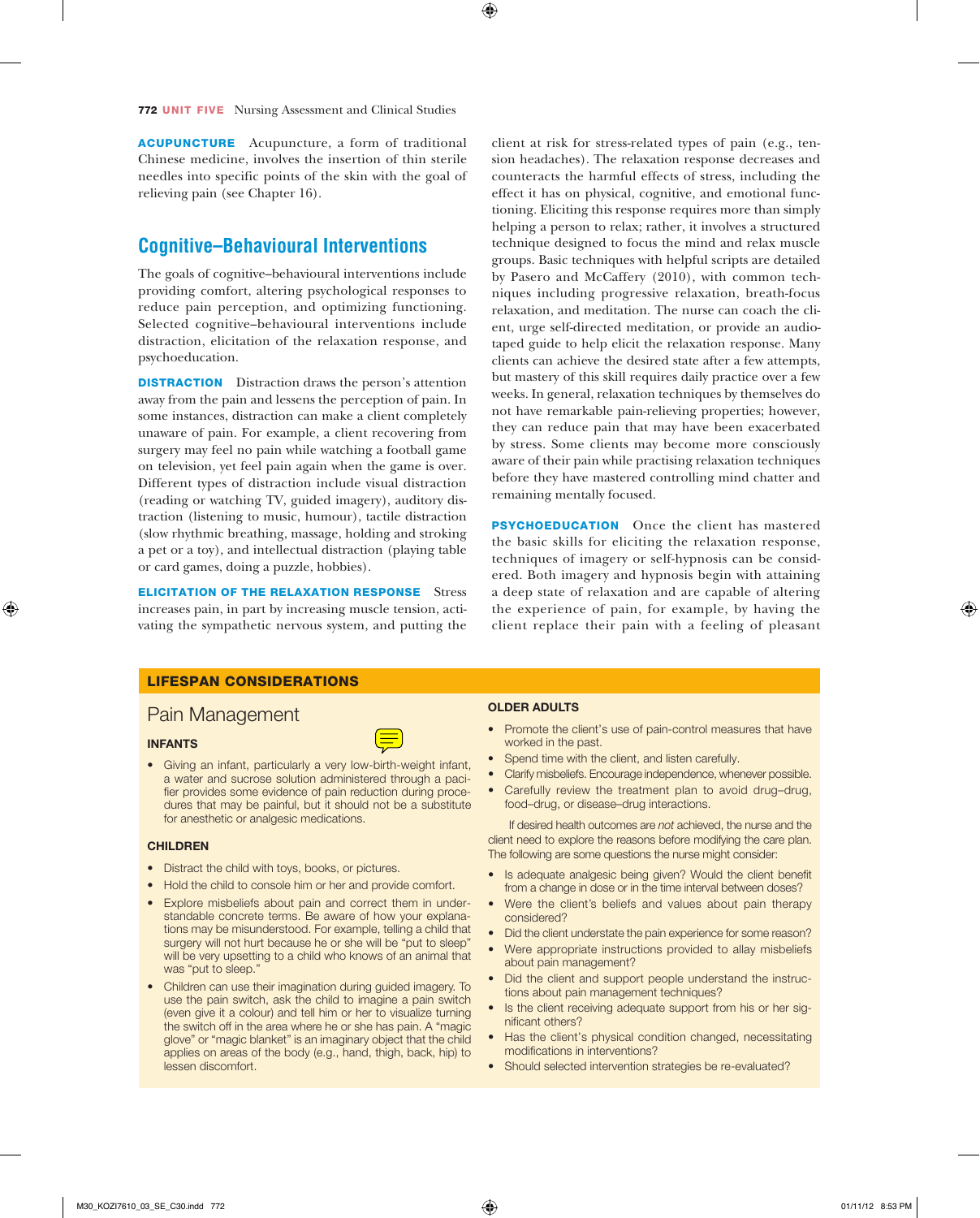numbness (Arnstein, 2004). Additional posthypnotic suggestions can then be made, linking these pleasant numb sensations to coping efforts used during the day (e.g., "Every time you stop to take a slow, deep, diaphragmatic breath, you will feel this pleasant numbness instead of pain").

Psychoeducation is increasingly being used as an adjunctive means of managing the impact of chronic pain on health‐related quality of life and disability (McGillion, Watt‐Watson, Kim, & Yamada, 2004; McGillion et al., 2007). Psychoeducational interventions are group self‐management education programs delivered by a trained facilitator; clients can be accompanied by family members or friends if they want. The focus is to provide participants with an opportunity to enhance their skills for self‐care. Through rehearsal and application of various cognitive and behavioural self‐management techniques, participants learn to set realistic self‐management goals in relation to their chronic pain. The goal‐setting process allows for the self‐attribution of success thereby improving perceived self‐efficacy in managing symptoms. Nurses

| <b>TABLE 30.10</b> | Evaluation Goals and Outcomes: Pain |  |  |  |
|--------------------|-------------------------------------|--|--|--|
|--------------------|-------------------------------------|--|--|--|

facilitating psychoeducation programs require expertise in psychoeducational techniques, group process, and assessment of participants' readiness to engage in self‐management.

See the Lifespan Considerations box for age-specific ways to manage pain.

# **Evaluating**

By using the desired outcomes established during the planning stage as a guide, the nurse and the client determine whether client goals and outcomes have been achieved. Examples of client goals and related outcomes are shown in Table 30.10.

To assist in the evaluation process, a flowsheet or a client diary may be helpful. Columns for day, time, onset of pain, activity before pain, pain‐relief measure, and duration of pain can be devised to help the client and nurse determine the effectiveness of pain‐relief strategies.

| Goal                                                                                    | <b>Examples of Desired Health Outcomes</b>                                                                                                                                                                                                                                                                                                                                                                                                                                               |
|-----------------------------------------------------------------------------------------|------------------------------------------------------------------------------------------------------------------------------------------------------------------------------------------------------------------------------------------------------------------------------------------------------------------------------------------------------------------------------------------------------------------------------------------------------------------------------------------|
| Modify or minimize pain to enable partial or complete<br>resumption of daily activities | Reports pain relief at level of (specify) or less, on a scale of 0 to<br>10; or expresses feelings of reasonable comfort<br>Reports decreased frequency and length of pain episodes or<br>decreased fear and anxiety<br>Absence of nonverbal pain responses, such as restlessness,<br>muscle tension, protective body position, facial grimacing<br>(specify)<br>Reports increase in mobility and physical activity, in hours of<br>uninterrupted sleep at night, and in quality of life |
| Enhance abilities to control pain                                                       | Identifies factors that precipitate or intensify the pain experience<br>Identifies both pharmacological and nonpharmacological pain<br>management techniques<br>Identifies ways to prevent side effects of drugs                                                                                                                                                                                                                                                                         |
| Demonstrate actions to control pain and associated symptoms                             | Reduces or eliminates factors that precipitate or intensify the<br>pain experience<br>Uses a pain diary to monitor pain pattern and effectiveness of<br>pain measures<br>Uses planned nonpharmacological pain relief measures<br>(specify)<br>Uses analgesics appropriately                                                                                                                                                                                                              |



# **Case Study 30**

Mrs. Lundahl, 45 years old, underwent an emergency anterior bowel resection approximately 6 hours ago. She has a 15-cm midline incision that is covered with a dry and intact surgical dressing. On assessing Mrs. Lundahl, you note that she is perspiring, lying in a rigid position, holding her abdomen, and grimacing. Her blood pressure is 150/90; heart rate, 100; and respiratory rate, 32. She rates her pain as 8 on a scale of 0 to 10.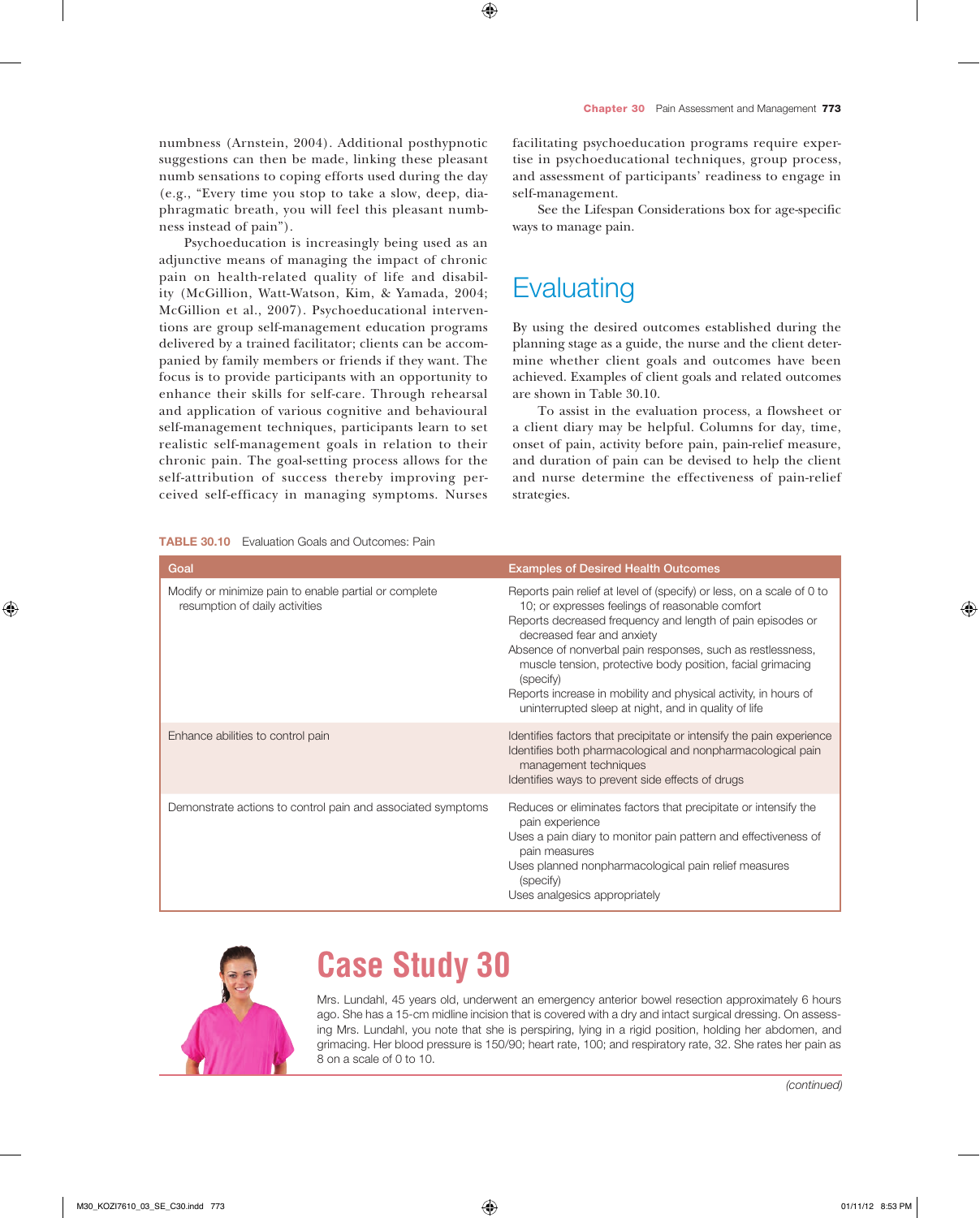### **CRITICAL THINKING QUESTIONS**

- **1.** What conclusions, if any, can be drawn about Mrs. Lundahl's pain status?
- **2.** What type of pain is Mrs. Lundahl experiencing?
- **3.** What interventions, in addition to pain medication, may be useful in reducing Mrs. Lundahl's pain?
- **4.** How will you know if your interventions have been effective in reducing Mrs. Lundahl's pain?

After working through these questions, go to the MyNursingLab at **www.mynursinglab.com** to check your answers.

### **KEY TERMS**

**acute pain** *p. 742* **addiction** *p. 765* **agonist–antagonist analgesic** *p. 762* **allodynia** *p. 741* **ceiling dose** *p. 762* **ceiling effect** *p. 762* **central disinhibition** *p. 742* **central neuropathic pain** *p. 742* **central sensitization** *p. 746* **chronic pain** *p. 742* **coanalgesic** *p. 769* **complex regional pain syndrome** *p. 742*

**equianalgesia** *p. 765* **equianalgesic dose** *p. 765* **full agonist** *p. 762* **hyperalgesia** *p. 741* **hyperexcitability** *p. 741* **modulation** *p. 745* **nervous system plasticity** *p. 746* **neuropathic pain** *p. 740* **neuroplasticity** *p. 741* **nociception** *p. 743* **nociceptive pain** *p. 740* **nociceptors** *p. 740* **nonsteroidal antiinflammatory drug (NSAID)** *p. 769*

**pain** *p. 738* **pain management** *p. 760* **pain threshold** *p. 743* **pain tolerance** *p. 743* **partial agonist** *p. 762* **patient‐controlled analgesia (PCA)** *p. 768* **perception** *p. 745* **peripheral neuropathic pain** *p. 741* **peripheral sensitization** *p. 746* **physical dependence** *p. 765* **placebo response** *p. 770* **preemptive analgesia** *p. 761*

**referred pain** *p. 751* **sensitization** *p. 746* **somatic pain** *p. 740* **tolerance** *p. 763* **transcutaneous electrical nerve stimulation (TENS)**  *p. 771* **transduction** *p. 744* **transmission** *p. 744* **visceral pain** *p. 740* **wind‐up** *p. 746*

### **CHAPTER HIGHLIGHTS**

- Pain is a subjective, multidimensional experience with sensory–discriminative, cognitive–evaluative, and motivational–affective components; many clients need encouragement or help to communicate their pain experience, particularly with respect to its intensity, duration, qualities, and related individual responses.
- Unrelieved pain has multiple serious consequences and can prolong recovery from surgery, disease, and trauma.
- Pain can be categorized according to its origin (e.g., somatic, visceral, neuropathic) or according to its duration (e.g., acute pain, chronic pain).
- Pain threshold is relatively similar in all people and changes little in the same individual over time; conversely, pain tolerance and response vary considerably from person to person *and* in the same person at different times and in different circumstances.
- For pain to be experienced, primary afferent nociceptors must be stimulated. Three types of pain stimuli are mechanical, thermal, and chemical.
- The pain process is complex and involves transduction, transmission, perception, and modulation.
- Endogenous opioids, critical to pain modulation, include enkephalins, endorphins, and dynorphins.
- Gate control theory is the basis of many painintervention strategies and explains the multidimensional nature of pain; yet, it is a theory of acute pain, and it cannot account for nervous system plasticity.
- Numerous factors influence a person's perception and reaction to pain: ethnic and cultural values, developmental stage, environment and support people, past pain experiences, and meaning of pain.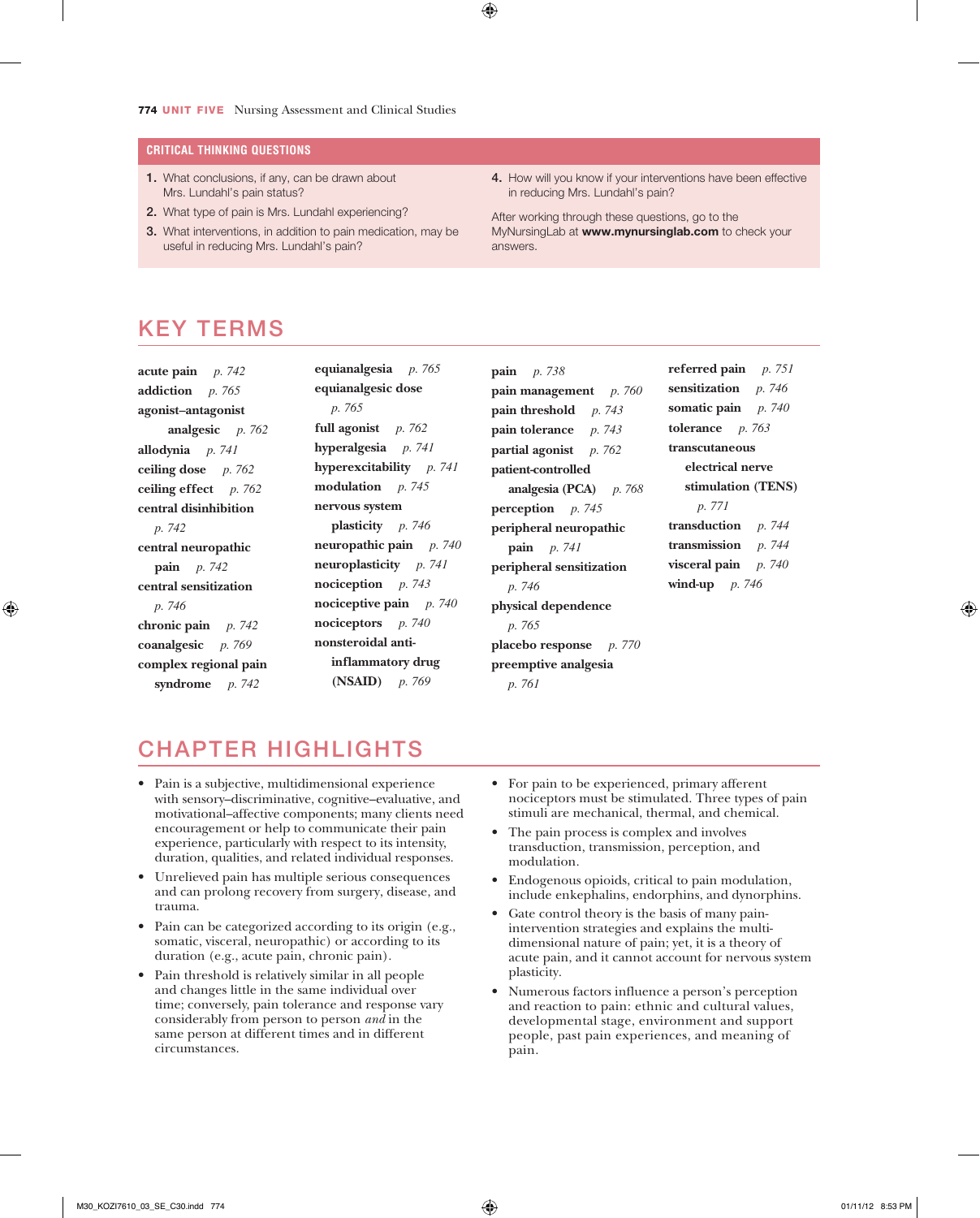- Pain is subjective, and the most reliable indicator of the presence or intensity of pain is the client's self‐ report. Assessment of a client who is experiencing pain should include a comprehensive pain history. Clients who cannot self‐report (e.g., comatose clients) require specialized assessment techniques.
- Multiple nursing diagnoses related to pain can be formulated; many also relate to the consequences of the pain experience (e.g., social isolation).
- Overall client goals include preventing, modifying, or eliminating pain so that the client is able to partially or completely resume usual daily activities and to cope more effectively with the pain experience.
- When planning, nurses need to choose pain-relief measures appropriate for the client. Nursing interventions should include a variety of pharmacological and nonpharmacological interventions. Selecting several strategies from both broad categories is usually most effective.
- Scheduling the measures to *prevent* pain is far more supportive of the client than trying to deal with pain once it is established.
- Pain management includes two basic types of nursing interventions: pharmacological and nonpharmacological.
- Major nursing functions for all clients are to acknowledge and convey belief in the client's pain, assist support people, reduce misbeliefs about pain, and reduce fear and anxiety associated with the pain.
- Pharmacological interventions include the use of opioids, nonopioids or NSAIDs, and coanalgesics.
- The nurse assesses the client's pain needs, administers the prescribed analgesics, and evaluates the client's response to analgesics provided.
- Analgesic medication can be delivered through a variety of routes and methods to meet the specific needs of the client. These routes include oral, subcutaneous with a continuous infusion, intravenous, transnasal, transdermal or topical, rectal, and intraspinal.
- Patient-controlled analgesia (PCA) enables the client to exercise control and minimize feelings of helplessness.
- Nonpharmacological pain interventions include cutaneous stimulation, such as warm and cold applications, massage, acupressure, and contralateral stimulation; transcutaneous electrical nerve stimulation (TENS); and immobilization or bracing.
- Examples of cognitive–behavioural interventions include distraction techniques and psychoeducation.
- Evaluation of the client's pain therapy includes the response of the client, the changes in the pain, and the client's perceptions of the effectiveness of the therapy. Ongoing verbal or written feedback from the client and family is integral to this process.

### **ASSESS YOUR LEARNING**

- **1.** When an excited nociceptor converts a noxious stimulus into an action potential, this is referred to as which of the following?
	- **a.** Modulation
	- **b.** Perception
	- **c.** Transduction
	- **d.** Transmission
- **2.** Which of the following is the definition of the placebo response?
	- **a.** The person's pain is not real.
	- **b.** Inflammation has subsided.
	- **c.** Endogenous opioids have been released.
	- **d.** The client has failed to respond to opioids.
- **3.** Which of the following will the nurse perform to check for the presence of the most common adverse effect of opioids?
	- **a.** A respiratory assessment
	- **b.** A bladder scan or palpation
	- **c.** An assessment of the level of pruritus
	- **d.** An assessment of the client's bowel function
- **4.** A client admitted for treatment of unmanaged chronic pain is prescribed morphine and nortriptyline, an antidepressant. The client states, "I'm here for pain, not depression! Give me the morphine but I refuse the other pill!" The nurse responds with which of the following statements about the antidepressant?
	- **a.** "This pill is meant to prevent you from getting depressed because of the pain you have been experiencing."
	- **b.** "This pill will help reduce any inflammation that you might have."
	- **c.** "This pill will help your nervous system by increasing your body's own pain‐reducing substances."
	- **d.** "This pill helps to block the pain signals from going up your spinal cord."
- **5.** A patient recovering from a surgical intervention requires increasing doses of analgesia in the postoperative period to control pain. Of the following possibilities, which is the most likely hypothesis to explain this pattern?
	- **a.** Tolerance to the analgesia has occurred.
	- **b.** Dependence on the analgesia has occurred.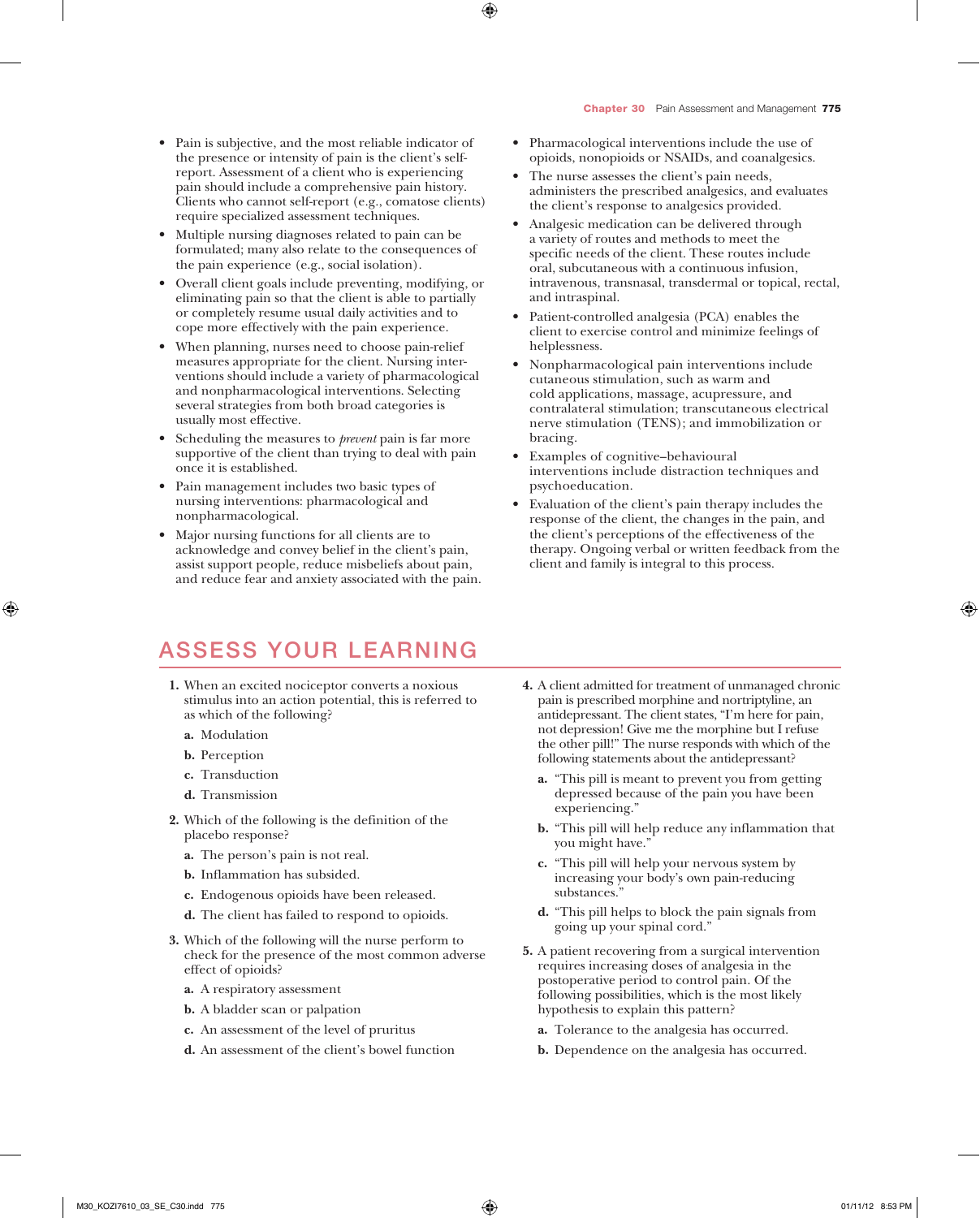- **c.** Addiction to the analgesia has occurred.
- **d.** Compulsive drug abuse has been established.
- **6.** The patient is prescribed morphine 2.5 mg to 5.0 mg IV every 4 hours. He received 2.5 mg IV 4 hours ago for pain rated at 3 on a scale of 0 to 10. He is now watching TV and visiting with family members. When asked about his pain, he rates it as a 5. His vital signs (VS) are stable. What nursing intervention is the MOST appropriate?
	- **a.** Give morphine 3.5 mg IV and inform him to continue watching TV because it is a distraction from the pain
	- **b.** Give 2.5 mg of morphine IV to avoid the client becoming addicted
	- **c.** Give nothing at this time because he is not exhibiting any signs of pain
	- **d.** Give morphine 5.0 mg IV and reassess in 20 minutes
- **7.** During an admission nursing assessment, a client with diabetes describes his leg pain as a "dull, burning sensation." The nurse recognizes this description as characteristic of which type of pain?
	- **a.** Referred
	- **b.** Somatic
	- **c.** Visceral
	- **d.** Neuropathic
- **8.** Which of the following is the need to continue the use of an opioid to prevent the symptoms of withdrawal?
	- **a.** A psychological response
	- **b.** A physiological response

### **WEBLINKS**

#### The Canadian Pain Society

#### **http://www.canadianpainsociety.ca**

*The Canadian Pain Society is a chapter of the International Association for the Study of Pain. The site provides information on research opportunities, conferences, interest groups, and news about pain practices.* 

#### International Association for the Study of Pain

#### **http://www.iasp‐pain.org**

 *This association is the largest multidisciplinary nonprofit international association in the field of pain. Its goal is to advance*  research on pain and improve the care of clients with pain. The site *provides an overview of the association and its activities, as well as links to publications and continuing education initiatives.* 

### Institute for the Study and Treatment of Pain

### **http://www.istop.org**

 *This is a Canadian nonprofit society dedicated to research, treatment, training, and education in chronic pain. Information about the society and treatment options for people with chronic pain is available at this site.* 

- **c.** A threshold response
- **d.** An addictive response
- **9.** Ms. Aitken, 45 years old, has acute pain following a fractured ankle. The physician's order is acetaminophen (Tylenol #3) 30 mg of codeine one to two tablets, q3–4h prn. Although the last dose was given 1 hour ago, she reports severe pain. What nursing action is most appropriate?
	- **a.** Consult the nurse‐in‐charge
	- **b.** Reassess Ms. Aitken's pain in 15 minutes
	- **c.** Notify the physician of Ms. Aitken's pain level
	- **d.** Administer an additional dose while awaiting a new order
- **10.** A client who has been receiving 100 mg IV morphine per day is now being prescribed oral hydromorphone (Dilaudid). The equianalgesia chart indicates that 10 mg IV morphine is equivalent to 7.5 mg hydromorphone. How many milligrams of hydromorphone will this client receive daily that is equivalent to the IV dosage of morphine?
	- **a.** 0.75 mg oral hydromorphone (Dilaudid) per day
	- **b.** 7.5 mg oral hydromorphone (Dilaudid) per day
	- **c.** 75 mg oral hydromorphone (Dilaudid) per day
	- **d.** 750 mg oral hydromorphone (Dilaudid) per day

 *After working through these questions, go to the MyNursingLab at* **www.mynursinglab.com** *to check your answers and see explanations.* 

### Canadian Pain Coalition

#### **http://www.canadianpaincoalition.ca**

 *The Canadian Pain Coalition is "a partnership of patient pain groups, health professionals who care for people in pain, and scientists studying better ways of treating pain."* 

### Chronic Pain Association of Canada

#### **http://www.chronicpaincanada.com**

*The Chronic Pain Association of Canada is a nonprofit group that focuses on treatments and the management of chronic intractable pain.*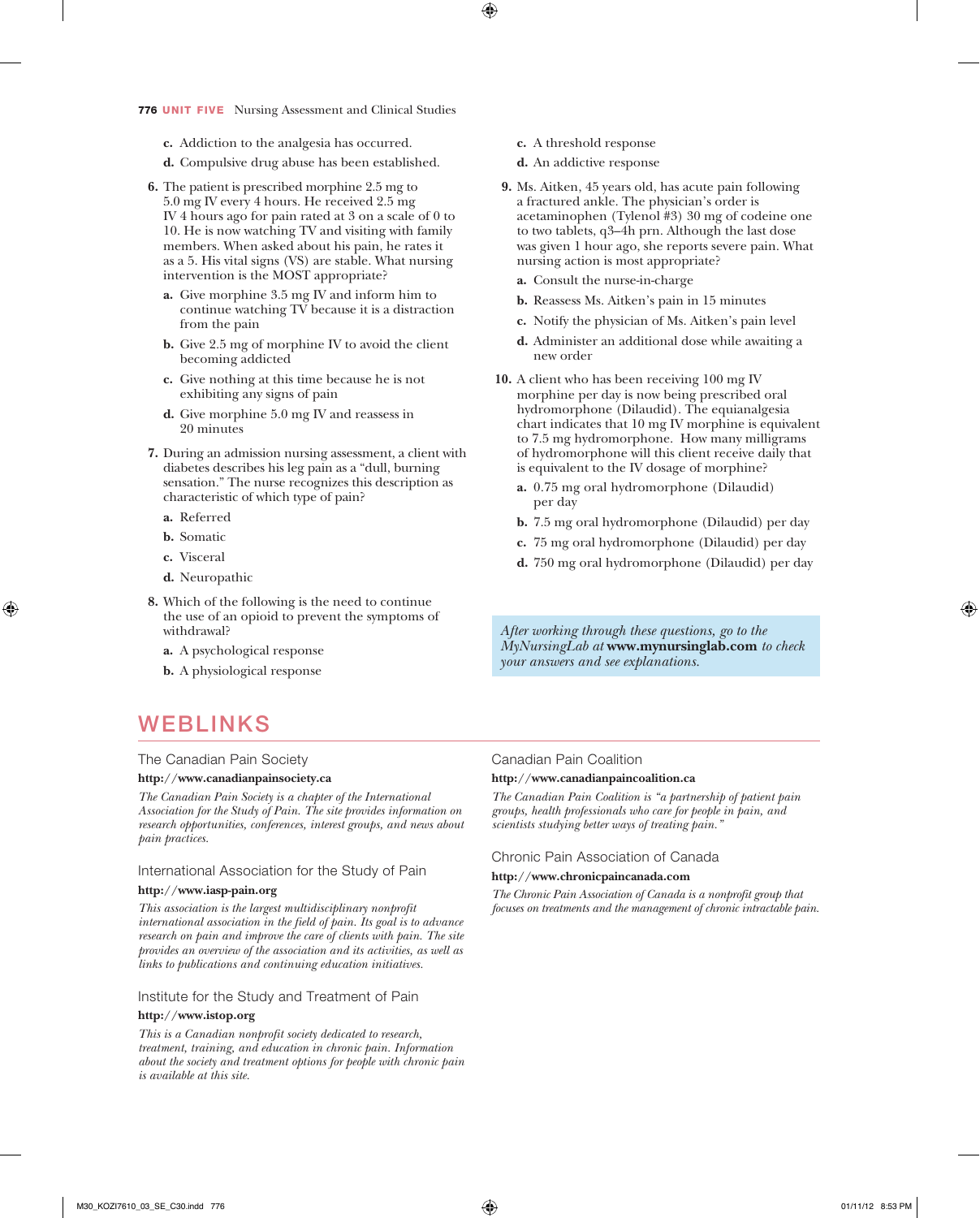

**MyNursingLab** Skills Videos, something else, and that other helpful thing.



### **REFERENCES**

- Adler, J. E., Nico, L., VandeVord, P., & Skoff, A. M. (2009). Modulation of neuropathic pain by a glial‐ derived factor. *Pain Medicine, 10* (7), 1229–1236. doi: 10.1111/j.1526‐4637.2009.00708.x
- American Academy of Pain Medicine, American Pain Society, & American Society of Addiction Medicine. (2001). Definitions related to the use of opioids for the treatment of pain: A consensus document from the American Academy of Pain Medicine, the American Pain Society, and the American Society of Addiction Medicine. Retrieved from http://www. painmed.org/Workarea/DownloadAsset.aspx?id=3204
- American Educational Research Association, American Psychological Association, & National Council on Measurment in Education. (1999). *Standards for educational and psychological testing* . Washington, DC: American Educational Research Association.
- American Geriatric Society. (2002). The management of persistent pain in older persons. *Journal of the American Geriatric Society, 50,* S205–S224.
- Anand, K. J. S., & Craig, K. D. (1996). New perspectives on the definition of pain. *Pain, 67,* 3–6.
- American Pain Society. (1999). *Principles of analgesic use in treatment of acute pain and cancer pain* (4th ed.). Glenview, IL: American Pain Society.
- Argoff, C. E., Albrecht, P., Irving, G., & Rice, F. (2009). Multimodal analgesia for chronic pain: Rationale and future directions. *Pain Medicine, 10* (S2), S53–S66. doi: 10.1111/j.1526‐4637.2009.00669.x
- Arnstein, P. M. (2004). Chronic neuropathic pain: Issues in patient education. *Pain Management Nursing, 5* (4), 34–41.
- Arntz, A., & Claassens, L. (2004). The meaning of pain influences its experienced intensity. *Pain, 109* (1–2), 20–25. doi: 10.1016/j.pain.2003.12.030
- Ashley, E., & Given, J. (2008). Pain management in the critically ill. *Critical Illness, 18* (11), 504–509. ISSN 1467‐1026.
- Ballantyne, M., Stevens, B., McAllister, M., Dionne, K., & Jack, A. (1999). Validation of the premature infant pain profile in the clinical setting. *Clinical Journal of Pain, 15* (4), 297–303.
- Bartocci, M., Bergqvist, L. L., Lagercrantz, H., & Anand, K. J. S. (2006). Pain activates cortical areas in the preterm newborn brain. *Pain, 122* (1‐2), 109–117. doi: 10.1016/j. pain.2006.01.015
- Basbaum, A., & Bushnell, M. C. (2002). Pain: Basic mechanisms. In Giamberardino, M. A. (Ed.), *Pain 2002, An updated review: Refresher course and syllabus* (pp. 3–9). Seattle, WA: IASP Press.
- Basbaum, A., & Jessell, T. (2000). The perception of pain. In Kandel, E. R., Schwartz, J. H., & Jessell, T. (Eds.). *Principles of neural science* (4th ed.). NewYork, NY: McGraw‐Hill, Health Professions Division.
- Bennett, M. (2001). The LANSS Pain Scale: the Leeds assessment of neuropathic symptoms and signs. [Clinical Trial Validation Studies]. *Pain, 92* (1‐2), 147–157.
- Boly, M., Faymonville, M. E., Schnakers, C., Peigneux, P., Lambermont, B., Phillips, C., . . . Laureys, S. (2008).

Perception of pain in the minimally conscious state with PET activation: An observational study. *Lancet Neurology, 7* (11), 1013–1020.

- Bonica, J. J. (1990). *The management of pain* . Philadelphia, PA: Lea & Febiger.
- Campbell, J. N., & Meyer, R. A. (2006). Mechanisms of neuropathic pain. *Neuron, 52* (1), 77–92.
- Canadian Nurses Association. (2008). Code of Ethics for Registered Nurses, Centennial Edition. *Nursing values and ethical responsibilities* . Ottawa, ON: Canadian Nurses Association.
- Canadian Pain Society. (2005). *Accreditation pain standard: Making it happen!* Retrieved from http://www. canadianpainsociety.ca/accreditation\_manual.pdf
- Caterina, M. J., Gold, M. S., & Meyer, R. A. (2005). Molecular biology of nociceptors. In Hunt, S. & Koltzenburg, M. (Eds.). *The neurobiology of pain* (pp. 1–5). Oxford, NY: Oxford University Press.
- Champion, G. D., Goodenough, B., von Baeyer, C. L., & Thomas, W. (1998). Measurement of pain by self‐report. In Finley, G. A. & McGrath, P. J. (Eds.). *Measurement of pain in infants and children. Progress in pain research and management* (Vol. 10) (pp. 123–160). Seattle, WA: IASP Press.
- Charlton, J. E. (2005). *Core curriculum for professional education in pain* . Seattle, WA: IASP Press.
- Cleeland, C. S., & Ryan, K. M. (1994). Pain assessment: Global use of the Brief Pain Inventory. [Review]. *Annals of the Academy of Medicine Singapore, 23* (2), 129–138.
- Cleeland, C. S., Serlin, R., Nakamura, Y., & Mendoza, T. (1997). Effects of culture and language on ratings of cancer pain and patterns of functional interference. In Jensen, T. S., Turner, J. A. & Wiesenfeld‐Hallin, Z. (Eds.). *Progress in Pain Research and Management* (Vol. 8). Seattle, WA: IASP Press.
- Coderre, T. J., Katz, J., Vaccarino, A. L., & Melzack, R. (1993). Contribution of central neuroplasticity to pathological pain: Review of clinical and experimental evidence. *Pain, 52* (3), 259–285. doi: 10.1016/0304‐3959(93)90161‐h
- Cohen, L. L., Lemanek, K., Blount, R. L., Dahlquist, L. M., Lim, C. S., Palermo, T. M., . . . Weiss, K. E. (2008). Evidence‐based assessment of pediatric pain. *Journal of Pediatric Psychology, 33* (9), 939–955. doi: 10.1093/jpepsy/jsm103
- Craig, A. D., & Sorkin, L. S. (2011, March). Pain and analgesia. In *Encyclopedia of Life Sciences (ELS)*. Chichester, UK: John Wiley & Sons, Ltd. doi: 10.1002/9780470015902.a0000275. pub3
- Dahl, J. B. (2000, November 2–5). *Implementing the JCAHO pain management standards.* Paper presented at the American Pain Society 19th Annual Meeting, Atlanta, GA.
- Dahl, J. B., & Moiniche, S. (2004). Pre‐emptive analgesia. *British Medical Bulletin, 71* (1), 13–27. doi: 10.1093/bmb/ldh030
- Dahl, J. L., Gordon, D., Ward, S., Skemp, M., Wochos, S., & Schurr, M. (2003). Institutionalizing pain management: The post-operative pain management quality improvement project. *Journal of Pain, 4,* 361–371.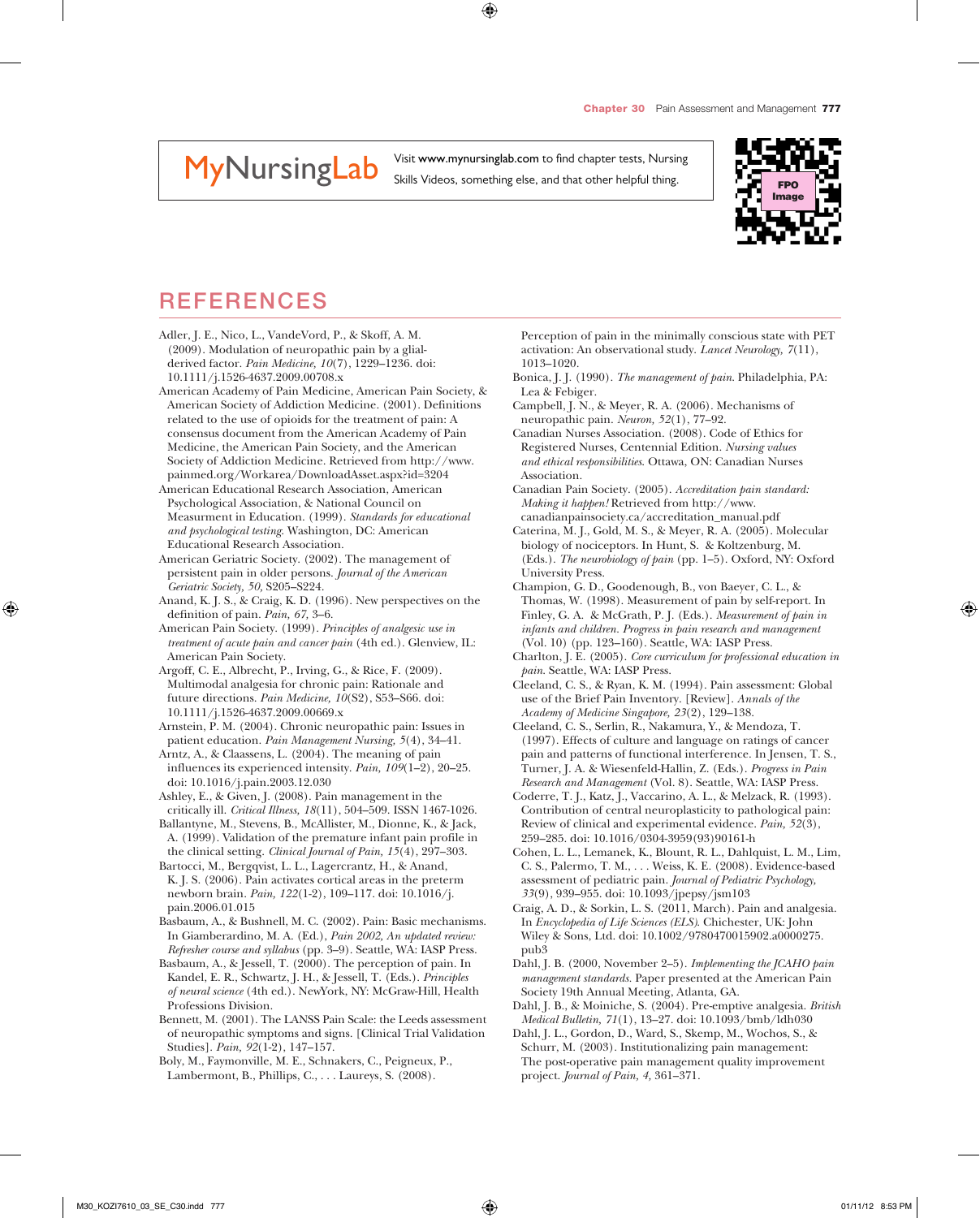Daniel, K. & Schmelzer, M. (2009). Research in practice: Why are we still using meperidine (Demerol) for conscious sedation? *Gastroenterology Nursing, 32*(4), 298–301.

 Dobbins, E. H. (2010). Where has all the meperidine gone? *Nursing, 40*(1), 65-66.

 Dunwoody, C. J., Krenzischek, D. A., Pasero, C., Rathmell, J. P., & Polomano, R. C. (2008). Assessment, physiological monitoring, and consequences of inadequately treated acute pain. *Journal of Perianesthesia Nursing: Official journal of the American Society of PeriAnesthesia Nurses / American Society of PeriAnesthesia Nurses, 23* (1), S15–S27.

 DuPen, A., Shen, D., & Ersek, M. (2007). Mechanisms of opioid‐induced tolerance and hyperalgesia. *Pain Management Nursing, 8* (3), 113–121.

 Dworkin, R. H., Gnann, J. W., Oaklander, A. L., Raja, S. N., Schmader, K. E., & Whitley, R. J. (2008). Diagnosis and assessment of pain associated with herpes zoster and postherpetic neuralgia. *The Journal of Pain: Official Journal of the American Pain Society, 9(1), 37–44.* 

 Ellis, J. A., O'Connor, B. V., Cappelli, M., Goodman, J. T., Blouin, R., & Reid, C. W. (2002). Pain in hospitalized pediatric patients: How are we doing? *The Clinical Journal of*  Pain, 18(4), 262-269.

 Feldt, K. S. (2000). The checklist of nonverbal pain indicators (CNPI). *Pain Management Nursing, 1* (1), 13–21. doi: 10.1053/ jpmn.2000.5831

 Fernandes, M., da Costa, V., & Saraiva, R. A. (2007). Postoperative urinary retention: Evaluation of patients using opioid analgesics. *Revista Latino‐Americana Enfermagem, 15*(2), 318–322.

 Fuchs‐Lacelle, S., & Hadjistavropoulos, T. (2004). Development and preliminary validation of the pain assessment checklist for seniors with limited ability to communicate (PACSLAC). *Pain Management Nursing, 5* (1), 37–49. doi: 10.1016/j. pmn.2003.10.001

Gatchel, R. J., Peng, Y. B., Peters, M. L., Fuchs, P. N., & Turk, D. C. (2007). The biopsychosocial approach to chronic pain: Scientific advances and future directions. *Psychology Bulletin, 133*(4), 581–624. doi: 10.1037/0033‐2909.133.4.581

 Gelinas, C. (2007). Le thermomètre d'intensité de douleur: Un nouvel outil pour les patients adultes en soins critiques. *Perspective infirmière, 4* (4), 12–20.

 Gelinas, C. & Arbour, C. (2009). Behavioral and physiologic indicators during a nociceptive procedure in conscious and unconscious mechanically ventilated adults: Similar or different? *Journal of Critical Care, 24* (4), 628.e7–e17. Epub 2009 Mar 27.

 Gelinas, C. & Johnston, C., (2007). Pain assessment in the critically ill ventilated adult: Validation of the Critical‐Care Pain Observation Tool and physiologic indicators. *Clinical Journal of Pain,* 23(6), 497–505.

 Gibbs, G. F., Drummond, P. D., Finch, P. M., & Phillips, J. K. (2008). Unravelling the pathophysiology of complex regional pain syndrome: Focus on sympathetically maintained pain. *Clinical and Experimental Pharmacology and Physiology, 35* (7), 717–724. doi: 10.1111/j.1440‐1681.2007.04862.x

 Gibson, S. J., & Farrell, M. (2004). A review of age differences in the neurophysiology of nociception and the perceptual experience of pain. *The Clinical Journal of Pain*, 20(4), 227–239.

Gibson, S. J., & Helme, R. D. (2001). Age-related differences in pain perception and report. *Clinics in Geriatric Medicine, 17,* 433–456.

 Goadsby, P. J., Lipton, R. B., & Ferrari, M. D. (2002). Migraine—current understanding and treatment. *New England Journal of Medicine, 346* (4), 257–270.

 Gordon, C. (1997). The effect of cancer pain on quality of life in different ethnic groups: A literature review. [Review]. *Nurse Practice Forum, 8* (1), 5–13.

 Grunau, R. E., Holsti, L., Haley, D. W., Oberlander, T., Weinberg, J., Solimano, A., Whitfield, M. F., Fitzgerald, C., Yu, W. (2005). Neonatal procedural pain exposure predicts lower cortisol and behavioral reactivity in preterm infants in the NICU. *Pain, 113* (3), 293–300.

 Hadjistavropoulos, T., & Craig, K. D. (2002). A theoretical framework for understanding self‐report and observational measures of pain: A communications model. *Behaviour Research and Therapy, 40* (5), 551–570. doi: 10.1016/ s0005‐7967(01)00072‐9

 Hadjistavropoulos, T., Herr, K., Turk, D. C., Fine, P. G., Dworkin, R. H., Helme, R., . . . Williams, J. (2007). An interdisciplinary expert consensus statement on assessment of pain in older persons. *The Clinical Journal of Pain, 23,* S1–S43. doi: 10.1097/AJP.1090b1013e31802be31869

 Hall, R. W., & Anand, K. J. S. (2005). Physiology of pain and stress in the newborn. *Neoreviews, 6* (2), e61–e68. doi: 10.1542/ neo.6‐2‐e61

 Harden, R. N., Bruehl, S., Stanton‐Hicks, M., & Wilson, P. R. (2007). Proposed new diagnostic criteria for complex regional pain syndrome. *Pain Medicine, 8* (4), 326–331. doi: 10.1111/j.1526‐4637.2006.00169.x

 Herr, K. (2002). Chronic pain: Challenges and assessment strategies. *Journal of Gerontologocal Nursing*, 28(1), 54-55.

 Herr, K., & Mobily, P. R. (1993). Comparison of selected pain assessment tools to be used with the elderly. *Applied Nursing Research, 6* (1), 39–46.

Herr, K., Coyne, P. J., Manworren, R., McCaffery, M., Merkel, S., Pelosi‐Kelly, J., & Wild, L. (2006). Pain assessment in the nonverbal patient: Position statement with clinical practice recommendations. *Pain Management Nursing, 7*(2), 44–52.

 Herrero, J. F., Laird, J. M. A., & Lopez‐Garcia, J. A. (2000). Wind‐up of spinal cord neurons and pain sensation: Much ado about something? *Progress in Neurobiology, 61* (2), 169–203. doi: 10.1016/s0301‐0082(99)00051‐9

Hicks, C. L., von Baeyer, C. L., Spafford, P. A., van Korlaar, I., & Goodenough, B. (2001). The Faces Pain Scale—Revised: Toward a common metric in pediatric pain measurement. *Pain, 93*(2), 173–183. doi: 10.1016/ s0304‐3959(01)00314‐1

 Huskisson, E. C. (1983). Visual analogue scales. In Melzack, R. (Ed.). *Pain measurement and assessment* (pp. 33–37). New York, NY: Raven Press.

 International Association for the Study of Pain. (1979). Pain terms: A list with definitions and notes on usage. *Pain, 6,* 249–252.

 International Association for the Study of Pain. (2001). Ethnicity and pain. *Pain Clinical Updates, 9* (4).

 International Association for the Study of Pain. (2011). IASP Taxonomy. Retrieved from http://www.iasp‐pain. org/Content/NavigationMenu/GeneralResourceLinks/ PainDefinitions/default.htm

 Jamison, R. N., & Virts, K. L. (1990). The influence of family support on chronic pain. *Behaviour Research and Therapy, 28* (4), 283–287. doi: 10.1016/0005‐7967(90)90079‐x

 Jensen, M. P., & Karoly, P. (1986). The measurement of clinical pain intensity: A comparison of six methods. *Pain, 27* (1), 117–126.

Jensen, M. P., & Karoly, P. (2001). Self-report scales and procedures for assessing pain in adults. In Turk, D. C. & Melzack, R. (Eds.). *Handbook of pain assessment* . New York, NY: Gilfrod Press.

 Joshi, G. P., & Ogunnaike, B. O. (2005). Consequences of inadequate postoperative pain relief and chronic persistent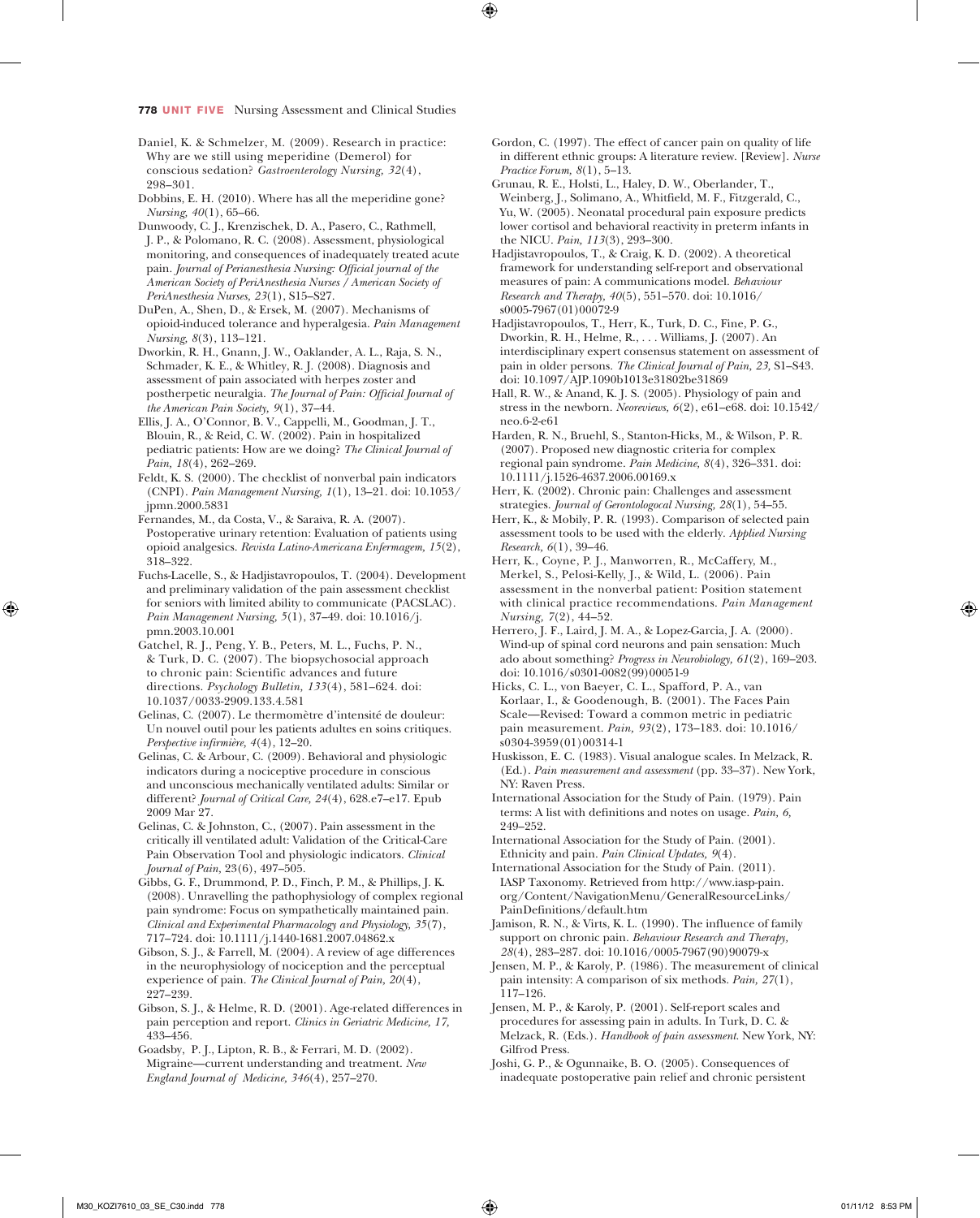postoperative pain. *Anesthesiology Clinics of North America, 23* (1), 21–36.

 Jung, A. C., Staiger, T., & Sullivan, M. (1997). The efficacy of selective serotonin reuptake inhibitors for the management of chronic pain. *Journal of General Internal Medicine, 12* (6), 384–389. doi: 10.1007/s11606‐006‐5088‐3

 Kaki, A. M., El‐Yaski, A. Z., & Youseif, E. (2005). Identifying neuropathic pain among patients with chronic low‐back pain: Use of the Leeds Assessment of Neuropathic Symptoms and Signs pain scale. *Regional Anesthesia and Pain Medicine*, 30(5), 422–428. doi: 10.1016/j.rapm.2005.05.013

Kane, R. L., Ouslander, J. G., & Itamar, B. A. (2004). Clinical implications of the ageing process. *Essentials of Clinical Geriatrics* (5<sup>th</sup> ed.) (pp. 3–15). Highstown, NJ: McGraw Hill.

Katz, J. (2003). Timing of treatment and preemptive analgesia. In Rowbotham, D. J. & Macintyre, P. E. (Eds.). *Clinical pain management: Acute pain* (pp. 113–163). London, UK: Arnold.

 Kehlet, H., Jensen, T. S., & Woolf, C. J. (2006). Persistent postsurgical pain: Risk factors and prevention. *The Lancet, 367* (9522), 1618–1625. doi: 10.1016/s0140‐6736(06)68700‐x

 Khasabov, S. G., Rogers, S. D., Ghilardi, J. R., Peters, C. M., Mantyh, P. W., & Simone, D. A. (2002). Spinal neurons that possess the substance P receptor are required for the development of central sensitization. *The Journal of Neuroscience, 22* (20), 9086–9098.

 Kumasaka, L. (1996). My pain is God's will. *American Journal of Nursing, 96* (6), 45–47.

 Latremoliere, A., & Woolf, C. J. (2009). Central densitization: A generator of pain hypersensitivity by central neural plasticity. *The Journal of Pain, 10* (9), 895–926. doi: 10.1016/j. jpain.2009.06.012

 Laugsand, E. A., Kaasa, S., & Klepstad, P. (2011). Management of opioid‐induced nausea and vomiting in cancer patients: Systematic review and evidence‐based recommendations. *Palliative Medicine, 25,* 442–453.

 Laureys, S., Faymonville, M. E., Peigneux, P., Damas, P., Lambermont, B., Del, F. G., . . . Maquet, P. (2002). Cortical processing of noxious somatosensory stimuli in the persistent vegetative state. *Neuroimange, 17* (2), 732–741.

 Lehne, R. (2009). *Pharmacology for nursing care* . St. Louis, MO: Elsevier Mosby.

 Lopez‐Martinez, A. E., Esteve‐Zarazaga, R., & Ramirez‐Maestre, C. (2008). Perceived social support and coping responses are independent variables explaining pain adjustment among chronic pain patients. *The Journal of Pain: Official Journal of the American Pain Society, 9* (4), 373–379.

 Lorenz, J., Minoshima, S., & Casey, K. L. (2003). Keeping pain out of mind: The role of the dorsolateral prefrontal cortex in pain modulation. *Brain, 126* (5), 1079–1091. doi: 10.1093/ brain/awg102

 Love, S., & Coakham, H. B. (2001). Trigeminal neuralgia. *Brain, 124* (12), 2347–2360. doi: 10.1093/brain/124.12.2347

 Mader, T. J., Blank, F. S. J., Smithline, H. A., & Wolfe, J. M. (2003). How reliable are pain scores? A pilot study of 20 healthy volunteers. *Journal of Emergency Nursing, 29*(4), 322-325. doi: 10.1067/men.2003.107

 Manias, E., Bucknall, T., & Botti, M. (2005). Nurses' strategies for managing pain in postoperative setting. *Pain Management Nursing, 6,* 18–29.

Marchand, S. (2008). The physiology of pain mechanisms: From the periphery to the brain. *Rheumatic Disease Clinics of North America, 34*(2), 285–309. doi: 10.1016/ j.rdc.2008.04.003

 Marks, D. M., Shah, M. J., Patkar, A. A., Masand, P. S., Park, G.‐Y., & Pae, C.‐U. (2009). Serotonin‐norepinephrine reuptake inhibitors for pain control: Premise and

promise. *Current Neuropharmacology, 7,* 331–336. doi: 10.2174/157015909790031201

- Mateo, O., & Krenzischek, D. A. (1992). A pilot study to assess the relationship between behavioral manifestations and self‐ report of pain in postanesthesia care unit patients. *Journal of Post Anasthesia Nursing, 7(1), 15-21.*
- McCance, K. L., & Huether, S. E. (2006). *Pathophysiology: The biological basis of disease in adults and children* . St. Louis, MO: Mosby.

 McEwen, B. S. (2001). Plasticity of the hippocampus: Adaptation to chronic stress and allostatic load. *Annals of the New York Academy of Science, 933,* 265–277.

 McGillion, M. H., Watt‐Watson, J. H., Kim, J., & Graham, A. (2004). Learning by heart: A focused group study to determine the self‐management learning needs of chronic stable angina patients. *Canadian Journal of Cardiovascular Nursing, 14,* 12–22.

 McGillion, M. H., Watt‐Watson, J. H., Kim, J., & Yamada, J. (2004). A systematic review of psychoeducational interventions for the management of chronic stable angina. *Journal of Nursing Management, 12,* 1–9.

- McGillion, M., Watt‐Watson, J., LeFort, S., & Stevens, B. (2007). Positive shifts in the perceived meaning of cardiac pain following a psychoeducation program for chronic stable angina. *CJNR (Canadian Journal of Nursing Research), 39* (2), 48–65.
- McIntyre, P. E. (2001). Safety and efficacy of patient controlled analgesia. *British Journal of Anaesthesia, 87,* 36–46.

 Mease, P. (2005). Fibromyalgia syndrome: Review of clinical presentation, pathogenesis, outcome measures, and treatment. *The Journal of Rheumatology, 75,* 6–21.

 Melzack, R. (1975). The McGill pain questionnaire: Major properties and scoring methods. *Pain, 1,* 277–299.

 Melzack, R. (1987). The short‐form McGill pain questionnaire. *Pain, 30,* 191–197.

- Melzack, R. (1990). The tragedy of needless pain. *Scientific American, 262,* 27–33.
- Melzack, R., & Casey, K. L. (1966). Sensory, motivational, and central control determinants of pain. In Kenshalo, D. R. (Ed.), *The skin sense* . Springfield, IL: Charles C. Thomas.

 Melzack, R., & Wall, P. D. (1965). Pain mechanisms: A new theory. *Science, 150,* 171–179.

- Melzack, R., & Wall, P. D. (1973). *The puzzle of pain* . London, UK: Basic Books.
- Melzack, R., & Wall, P. D. (1982). *The challenge of pain* . New York, NY: Penguin Books.

 Melzack, R., & Wall, P. D. (1996). *The challenge of pain* . (Updated 2nd ed.). New York, NY: Penguin Books.

 Melzack, R., Coderre, T. J., Katz, J., & Vaccarino, A. L. (2001). Central neuroplasticity and pathological pain. *Annals of the New York Academy of Sciences, 933* (1), 157–174. doi: 10.1111/ j.1749‐6632.2001.tb05822.x

 Merkel, S., Voepel‐Lewis, T., & Malviya, S. (2002). Pain control: Pain assessment in infants and young children: The FLACC Scale. *The American Journal of Nursing, 102*(10), 55-58.

 Merkel, S. I., Voepel‐Lewis, T., Shayevitz, J. R., & Malviya, S. (1997). The FLACC: A behavioral scale for scoring postoperative pain in young children. *Pediatric nursing, 23* (3), 293–297.

 Merskey, H., & Bogduk, N. (Eds.). (1994). *Classification of chronic pain: Description of chronic pain syndromes and definitions of pain terms* (2nd ed.). Seattle, WA: IASP Press.

 Morrison, R. S., Magazinger, J., McLaughlin, M. A., Orosz, G., Silberzweig, S. B., Koval, K. J., & Siu, A. L. (2003). The impact of post‐operative pain on outcomes following hip fracture. *Pain, 103,* 303–311.

 Mularski, R. A., Puntillo, K., Varkey, B., Erstad, B. L., Grap, M. J., Gilbert, H. C., . . . Sessler, C. N. (2009). Pain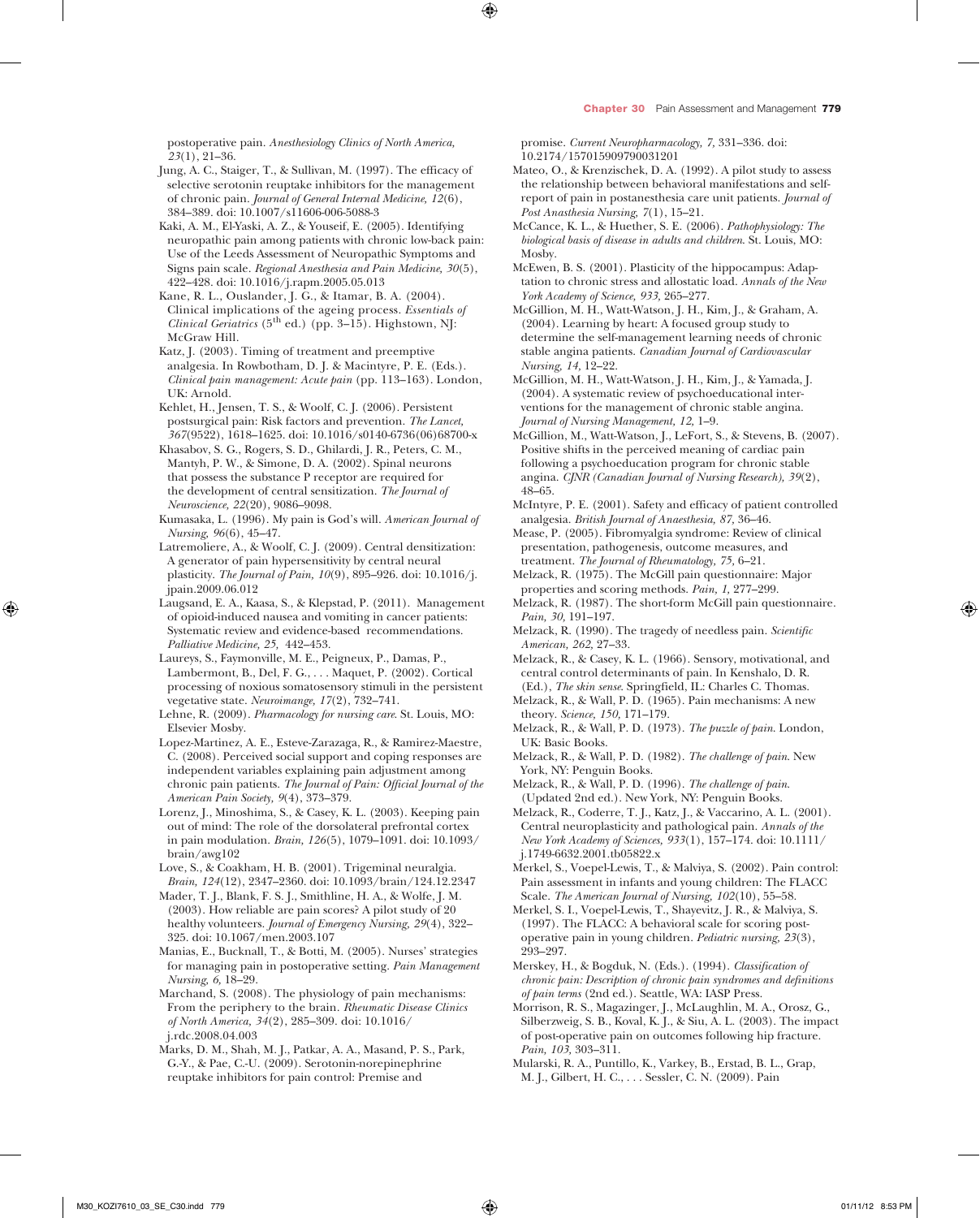management within the palliative and end-of-life care experience in the ICU. *Chest, 135* (5), 1360–1369. doi: 10.1378/chest.08‐2328

Munoz, C., & Luckmann, J. (2005). *Transcultural communication in nursing* (2nd ed.). Clifton Park, NY: Thomson Learning.

 Oberle, K., Wry, J., Paul, P., Grace, M., Smith, R. A. P., & Shaver, J. F. (1990). Environment, anxiety, and postoperative pain. *Western Journal of Nursing Research, 12* (6), 745–757. doi: 10.1177/019394599001200604

 Odhner, M., Wegman, D., Freeland, N., Steinmetz, A., & Ingersoll, G. (2003). Assessing pain control in nonverbal critically ill adults. *Dimensions of Critical Care Nursing, 22* (6), 260–267.

 Ohnhaus, E. E., & Adler, R. (1975). Methodological problems in the measurement of pain: A comparison between the verbal rating scale and the visual analogue scale. *Pain, 1* (4), 379–384. doi: 10.1016/0304‐3959(75)90075‐5

 Pasero, C. (2004). Pathophysiology of neuropathic pain. *Pain Management Nursing, 5* (47), 3–8.

 Pasero, C., & McCaffery, M. (2010). *Pain assessment and pharmacologic management* . St. Louis, MO: Elsevier Mosby.

 Payen, J. F., Bru, O., Bosson, J. L., Lagrasta, A., Novel, E., Deschaux, I., Lavagne, P., & Jacquot, C. (2001). Assessing pain in critically ill sedated patients by using a behavioral pain scale. *Critical Care Medicine, 29* (12), 2258–2263.

 Prkachin, K. M. (1992). The consistency of facial expressions of pain: A comparison across modalities. *Pain, 51,* 297–306.

 Puntillo, K. A., Miaskowski, C., Kehrle, K., Stannard, D., Gleeson, S., & Nye, P. (1997). Relationship between behavioral and physiological indicators of pain, critical care patients' self‐reports of pain, and opioid administration. *Critical Care Medicine, 25* (7), 1159–1166.

 Ramage‐Morin, P. (2008). Chronic pain in Canadian seniors. *Health Reports, 19*(1), 1–16.

 Registered Nurses' Association of Ontario. (2007). *Assessment and management of pain* . Toronto, ON: Registered Nurses' Association of Ontario.

 Rinn, W. E. (1984). The neuropsychology of facial expression: A review of the neurological and psychological mechanisms for producing facial expressions. *Psychological Bulletin, 95* (1), 52–77. doi: 10.1037/0033‐2909.95.1.52

 Rollman, G. B. (1979). Signal detection theory pain measures: Empirical validation studies and adaptation‐level effects. *Pain, 6* (1), 9–21. doi: 10.1016/0304‐3959(79)90136‐2

Rollman, G. B., Abdel‐Shaheed, J., Gillespie, J. M., & Jones, K. S. (2004). Does past pain influence current pain? Biological and psychosocial models of sex differences. *European Journal of Pain, 8*(5), 427–433. doi: 10.1016/j. ejpain.2004.03.002

 Russell, M. B. R., & Olesen, J. (1996). A nosographic analysis of the migraine aura in a general population. *Brain, 119* (2), 355–361. doi: 10.1093/brain/119.2.355

 Saarto, T., & Wiffen, P. J. (2010). Antidepressants for neuropathic pain: A Cochrane review. *Journal of Neurology, Neurosurgery & Psychiatry, 81* (12), 1372–1373. doi: 10.1136/ jnnp.2008.144964

Schiff, W. B., Holtz, K. D., Peterson, N., & Rakusan, T. (2001). Effect of an intervention to reduce procedural pain and distress for children with HIV infection. *Journal of Pediatric Psychology, 26*(7), 417–427. doi: 10.1093/ jpepsy/26.7.417

 Schurks, M., Rist, P. M., Bigal, M. E., Buring, J. E., & Lipton, R. B., & Kurth, T. (2009). Migraine and cardiovascular disease: Systematic review and meta‐analysis. *British Medical Journal, 339* (b3914).

 Shankland, W. E., 2nd. (2011). Factors that affect pain behavior. *CRANIO: The Journal of Craniomandibular Practice, 29* (2), 144–154.

 Slater, R., Cantarella, A., Gallella, S., Worley, A., Boyd, S., Meek, J., & Fitzgerald, M. (2006). Cortical pain responses in human infants. *The Journal of Neuroscience, 26* (14), 3662–3666. doi: 10.1523/jneurosci.0348‐06.2006

 Statistics Canada. (2003). A profile of disability in Canada. Retrieved from http://www.statcan.gc.ca/pub/89‐577‐x/ 4151364‐eng.htm ‐ limitations\_related\_to\_pain

Stevens, B. (1999). Pain in infants. In McCaffery, M. & Pasero, C. (Eds.). *Pain: Clinical manual* (pp. 626–673). St. Louis, MO: Mosby.

 Stevens, B., Johnston, C., Petryshen, P., & Taddio, A. (1996). Premature Infant Pain Profile: Development and initial validation. *The Clinical Journal of Pain*,  $12(1)$ , 13-22.

Stevens, B., Johnston, C. L., Taddio, A., Gibbins, S., & Yamada, J. (2010). The Premature Infant Pain Profile: Evaluation 13 years after development. *The Clinical Journal of Pain, 26*(9), 813–830 doi: 810.1097/ AJP.1090b1013e3181ed1070

Stinson, J. N., Kavanagh, T., Yamada, J., Gill, N., & Stevens, B. (2006). Systematic review of the psychometric properties, interpretability and feasibility of self‐report pain intensity measures for use in clinical trials in children and adolescents. *Pain, 125*(1‐2), 143–157. doi: 10.1016/j. pain.2006.05.006

 Taylor, L. J., & Herr, K. (2003). Pain intensity assessment: A comparison of selected pain intensity scales for use in cognitively intact and cognitively impaired African American older adults. *Pain Management Nursing, 4* (2), 87–95. doi: 10.1016/s1524‐9042(02)54210‐7

 Topf, M. (2000). Hospital noise pollution: An environmental stress model to guide research and clinical interventions. *Journal of Advanced Nursing, 31* (3), 520–528. doi: 10.1046/ j.1365‐2648.2000.01307.x

 Torvik, K., Kaasa, S., Kirkevold, O., Saltvedt, I., Holen, J. C., Fayers, P., & Rustoen, T. (2010). Validation of Doloplus‐2 among nonverbal nursing home patients—an evaluation of Doloplus‐2 in a clinical setting. [Comparative Study/ Multicenter Study/Validation Studies]. *BMC Geriatritics, 10,* 9. doi: 10.1186/1471‐2318‐10‐9

 Villemure, C., & Bushnell, M. C. (2002). Cognitive modulation of pain: How do attention and emotion influence pain processing? *Pain, 95,* 195–199.

 von Baeyer, C. L., & Spagrud, L. J. (2007). Systematic review of observational (behavioural) measures of pain for children and adolescents aged 3 to 18 years old. *Pain, 127* (1‐2), 140–150.

 Wary, B., Serbouti, S., & Doloplus, C. (2001). Validation d'une échelle d'évaluation comportementale de la douleur chez la personne âgée. *Douleurs, 1,* 35–38.

Watt-Watson, J. (1992). Misbeliefs about pain. In Watt-Watson, J. & Donovan, M. (Eds.). *Pain management: Nursing perspective* (pp. 36–58), St. Louis, MO: Mosby Yearbook.

 Watt‐Watson, J. H., Clark, A. J., Finley, G. A., & Watson, C. P. N. (1999). Canadian Pain Society position statement on pain relief. *Pain Research and Management, 4* (2), 75–78.

Watt-Watson, J., Evans, R., & Watson, C. P. (1988). Relationships among coping responses and perceptions of pain intensity, depression and family functioning. *Clinical Journal of Pain, 4,* 101.

 Watt‐Watson, J., Stevens, B., Streiner, D., Garfinkel, P., & Gallop, R. (2001). Relationship between pain knowledge and pain management outcomes for their postoperative cardiac patients. *Journal of Advanced Nursing, 36,* 535–545.